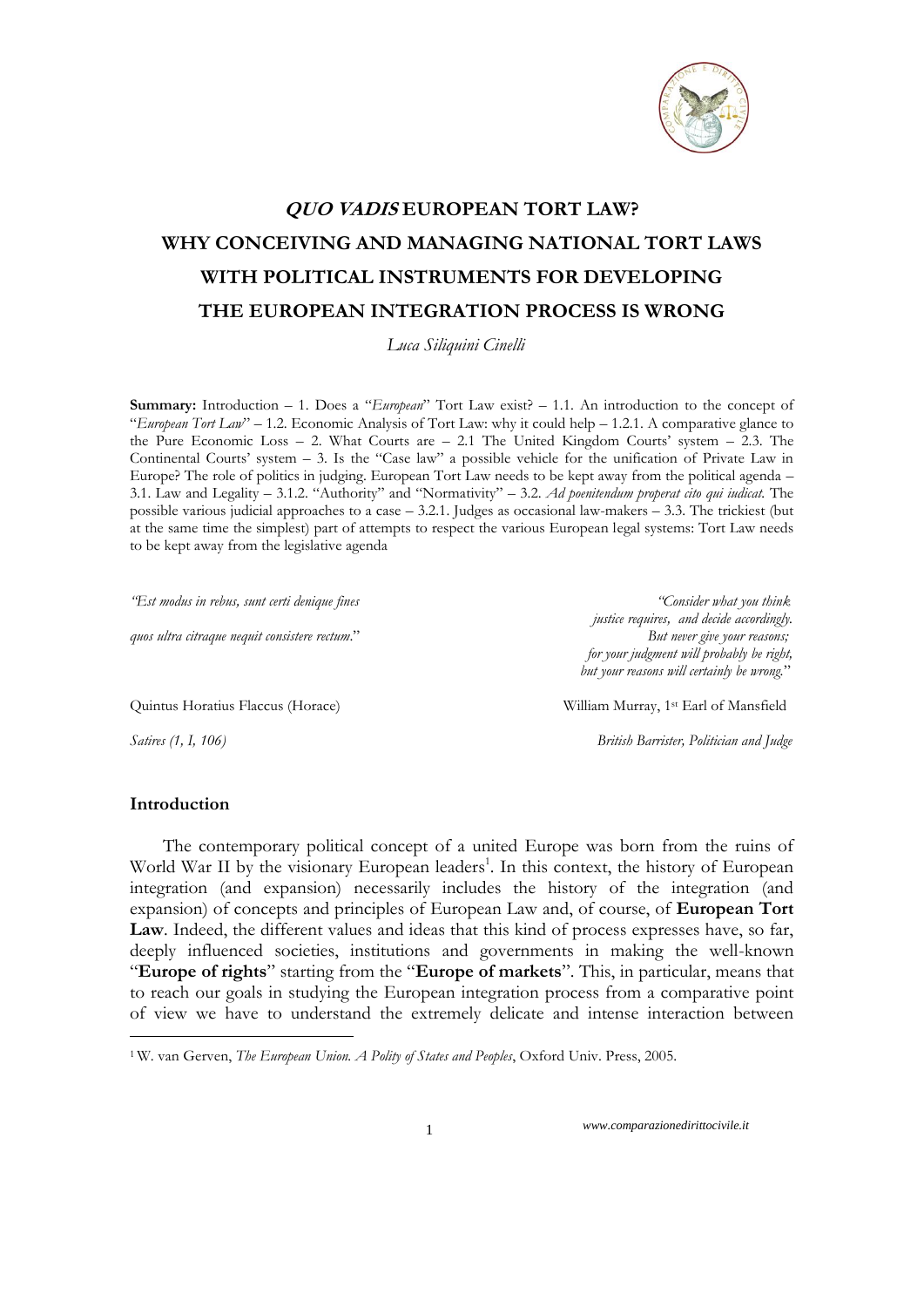

European and local concepts of law and, at the same time, that we need to concentrate our efforts on the beginning of the "**Europeanization**" **of Private Law** and on its evolution.

The desire to make this paper was born from what I have heard and analyzed during the **<sup>10</sup> th Annual Conference on European Tort Law** at the **Institute for European Tort Law - Austrian Academy of Sciences** and at the **European Centre of Tort and Insurance Law** in Vienna, on April 2011<sup>2</sup>. Over there I have started to discuss about the fact that for the last forty years, no body of law within the civil justice system has experienced greater ferment than the law of torts<sup>3</sup>. Considering this dynamism, the kind of process that interests me is the European legal harmonization and, in particular, the emergence of the **European Private Tort Law as an independent legal discipline** that, in my opinion, is one of the most significant developments in European legal scholarship in recent times. This process, that has been taking place for a decade or more, today has arrived to a new phase which began with the accession negotiations for the entry of Central and Eastern European countries, along with Cyprus, Malta and Turkey, and which coincide with the debate on the "desirability" of a renewal of the **European Ius Commune**<sup>4</sup>. It, in short, consists of a slow and continuing affirmation of common legal rules, principles and **judicial solutions** for the legal systems which already form part of the European institutions and context. Besides, it is very important for understanding the European legal integration as provoked by European Court of Justice (ECJ) and sustained by private litigants and national judges (that has gradually but inexorably transformed the European Community - EC)<sup>5</sup>. A truly European *Ius Commune* (at least on obligations' field) came into existence only in the sixteenth century when the humanist school of law generally promoted the study of antiquity and, in law, this did not so much mean the study of Roman Law.

<u>.</u>

<sup>2</sup> More on *http://www.ectil.org/*

<sup>3</sup> M. Stuart Madden, *Exploring Tort Law*, Cambridge Univ. Press., 2005.

<sup>4</sup> P.G. Monateri, *Pensare il Diritto civile*, Turin, 2006; P.G. Monateri – A. Somma – T. Giaro, *Le radici comuni del diritto europeo*. *Un cambiamento di prospettiva*, Rome, 2005; P.G. Monateri, *Black Gaius. A Quest for the Multicultural Origins of the "Western Legal Tradition"*, in *51 Hastings Law Journal*, 2000, 479 ss.; R. Zimmermann, *The Law of Obligations. The Roman Foundations of the Civilian Tradition*, Cape Town, 1991; Id., *Roman Law, Contemporary Law, European Law*, Oxford, 2001; Id. *An Introduction to German Legal Culture*, in Wener F. Ebke and Matthew Finkin (eds), *Introduction to German Law*, The Hague, London: Kluwer International; München: Beck, 1996; Id., *Savigny"s Legacy, Legal History, Comparative Law and the Emergence of a European Legal Science*, *LQR*, 112, 1996, 557 ff.A. Watson, *Legal Origins and Legal Change*, London, 1991; Id., *Roman Law and Comparative Law,* Athens-London, 1991; M. Lupoi, *Alle radici del mondo giuridico europeo*, Rome, 1984; R. Schulze – G. Ajani (eds.), *Gemeinsame Prinzipien des Europäischen Privatrechts Common Pronciples of European Private Law*, Baden-Baden, 2003; W. Wurmnest, *Common Core, Grundregeln. Kodifikationsentwürfe, Acquis-Grundsätze*, in *Europa ZeuP*, 714, 4, 2003; R. Sefton-Green, *Le défi d"un droit commun des obligations, in Variations autor d"un droti commun. Premières rencontres de l"UMR de droit compare de Paris*, in *Société de legislation compare*, 2002, 443; L. Basedow, *Codification of Private Law in the European Union: the making of a Hybrid*, 9 *Eur. Priv. Law*, 35, 2001; W. van Gerven, *A Common Law for Europe: The Future Meeting the Past?*, 9, *Eur. Rev. Priv. Law*, 485, 2001.

<sup>5</sup> H.H.J. Weiler, *The Transformation of Europe*, *Yale Law Journal*, 1991, 100:2403.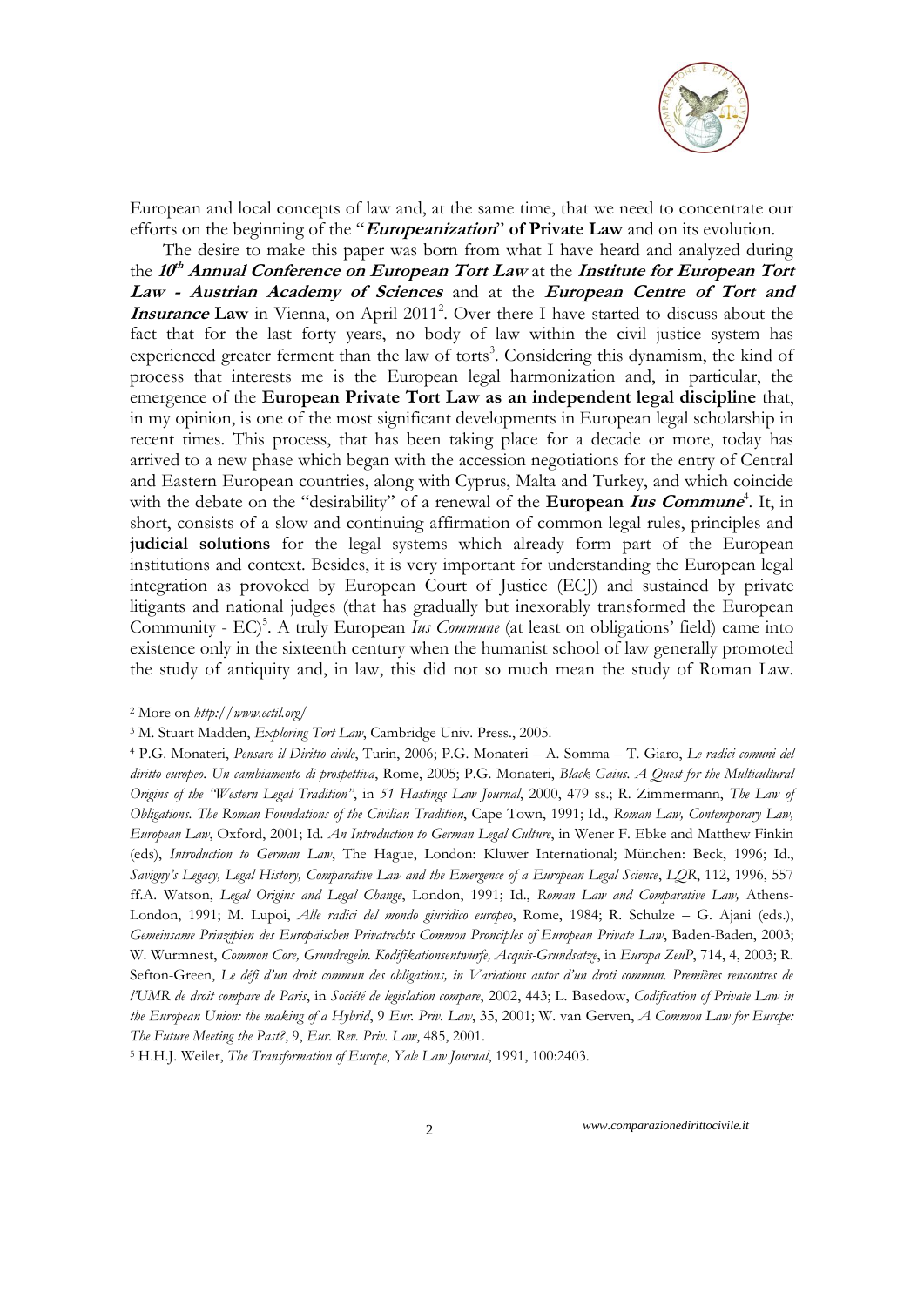

Humanists took *Corpus Iuris* apart, did not venerate it and the result was the liberation of legal scholarship from old ropes.

As we will see further, a consistent number of differences between legal systems deserve attention in order to put harmonization into the right and useful historical perspective. Nowadays, indeed, although the traditional *Ius Commune* disintegrated in the 18<sup>th</sup> century with the rise of rationalism and nationalism when the new rulers wanted the identity of the nation to be supported by a national codification, the increasing European cooperation endorsed the idea of a revival of a European *Ius Commune*. And this idea received a firm backing in the framework of European integration in the second half of  $20<sup>th</sup>$ century when its concepts has gone back to the *Ius Commune* that was applied throughout Europe from  $12<sup>th</sup>$  century onward, and which was mainly based on Roman Law.

The reader already knows that **modern European Tort Law** is mentioned at many occasions and discussed at various levels by a number of jurists everyday bigger. However, the concept of as such is not strictly defined and European Tort Law has become the "umbrella-term" for a number of various features concerning Tort Law in Europe. This is the reason why this paper is focused on **European Tort Law in shape of national tort laws in Europe** and its aim is to understand its "*soul*", also analyzing the nature of the **judicial activism showed by the European Courts** (the various "*case law*"*)*. I will demonstrate that even though many argue about (and dream of) the "manipulation" of the European Tort Law with "**political methods**" at a supranational level, this may **violate the preferences of citizens** and is a wrong point of view to start from because, first of all, internal market does not need any kind of "Europeanization" in the field of Tort Law and, secondly, those who blindly follow an unbalanced harmonization concept should also be aware (and they are not) of the fact that in some cases they may be instruments in the hands of powerful lobby groups.

This paper will be also focused on other aspects concerning the soul of European Tort Law by: (*i*) **illustrating that similar factual problems arise throughout the tort law systems**; (*ii*) **demonstrating that in many cases the solution for these problems are not so different** (but without forget the many striking differences in the way the problems are being solved); (*iii*) **digging the various historical and cultural backgrounds and the various policy views used or not in liability's systems** (for instance, the "**Law and Economics**" movement which will be analyzed in Chapter 1.2.).

I will conduct my work from a **Comparative Private Law point of view** introducing the reader to the main features of European Tort Law and I will do that knowing that although the comparative study of law has very old origins<sup>6</sup>, the modern discipline of Comparative Law finds its origin in the nineteenth century and that today it is seen as a vital tool along the unification process. The reason of its importance is that **a uniform law** 

1

<sup>6</sup> Already in the fourth century BC Aristotle compared the existing constitutions to establish which one was the best. See *Politics*, Book II.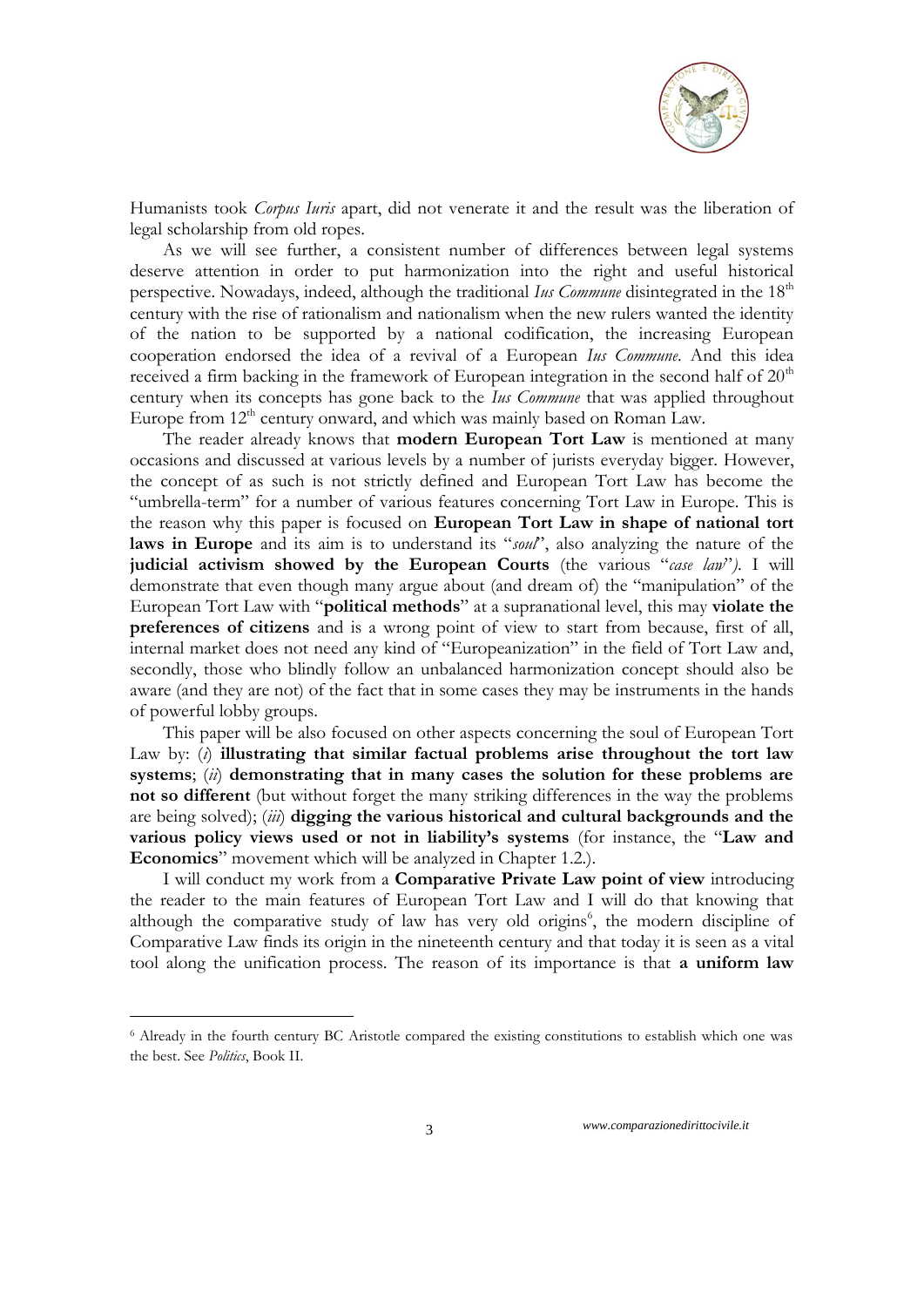

cannot be achieved by simply conjuring up an ideal law on any topic<sup>7</sup>. Indeed, there are many examples of how harmonization efforts were preceded by a comparative survey<sup>8</sup>.

The **primary aim of Comparative Law** is to improve knowledge as a critical capacity to find in another legal system the better "*solution*" offered for the time and space every time considered<sup>9</sup>. Besides, a comparative glance may dissolve unconsidered national prejudices and help us to fathom the different societies and cultures of the world furthering international understanding. Then, considering that one of its important functions is to improve legal education, the comparative approach is also useful for developing law reforms because it is about to find in a foreign system the rules which are "*functionally*" equivalent to those which interest our research. So, Comparative Law can be used to look at the structure of foreign rules and decisions, but it makes more sense to start form the nature of the various legislative approaches to then look at the nature of the outcome made by politics, by the legislator and by the Courts. This will be the kind of my approach during my analysis.

To do this, in the following pages I will discuss about the term "**diffusion**" (also referred to circulation or transplant) and, in particular, of the diffusion of legal models and rules which occur within European countries. And I will do that knowing, from one side, that this term usually designates the phenomenon by which a collection of technical rules, of general principles and of judicial solutions (which constitute a defined legal model), is transferred from one legal system to another one with a very fragile process, and, from the other side, that the European legal science during the twentieth century could, for a long time, be best described as uncritical and authority-oriented<sup>10</sup>.

Besides, I will focus my efforts on the famous concept of "**Acquis Communautaire**" that, conventionally, is an expression with a delicate meaning and that is one of the principal requirements that the candidate countries must satisfy according to the requirements of the European Union to achieve the status of a Member State. It means the collection of decisions from the European Union, which are of a standardizing, political and legal nature, adopted during the various phases during the European integration, which new Members are obliged to accept at the moment of joining $11$ . It evolves constantly and, in short, consists of: (*i*) principles, political objectives, and provisions of the Treaties; (*ii*) of legislation adopted in applying them; (*iii*) of the judicial precedents of the ECJ; (*iv*) of acts which are

<u>.</u>

<sup>7</sup> K. Zweigert – H. Kötz, *An Introduction to Comparative Law*, Oxford Univ. Press. 1998, 24-25.

<sup>8</sup> *1980 United Nations Conventions on Contract for the International Sales of Goods* (*CISG*).

<sup>9</sup> K. Zweigert – H. Kötz, *An Introduction to Comparative Law*, Oxford Univ. Press. 1998, 15; H.P. Glenn, *Aims of Comparative Law*, in J.M. Smith (edn.), *Elgar Encyclopaedia of Comparative Law* (Cheltenham: Edward Elgar, 2006), 57 ss.; Id., *Legal Traditions of the World*, Oxford Univ. Press., 2000.

<sup>10</sup> Cf. D. Heirbaut – M.E. Storme, *The historical evolution of European Private Law*, in *European Union Private Law*, Cambridge Univ. Press, 2010, 30-32.

<sup>11</sup> Cf. "*Community Acquis*", in *Glossary: Institutions, policies and enlargement of the European Union*, at *http://europa.eu.int/scadplus/leg/en/cig/g4000.htm*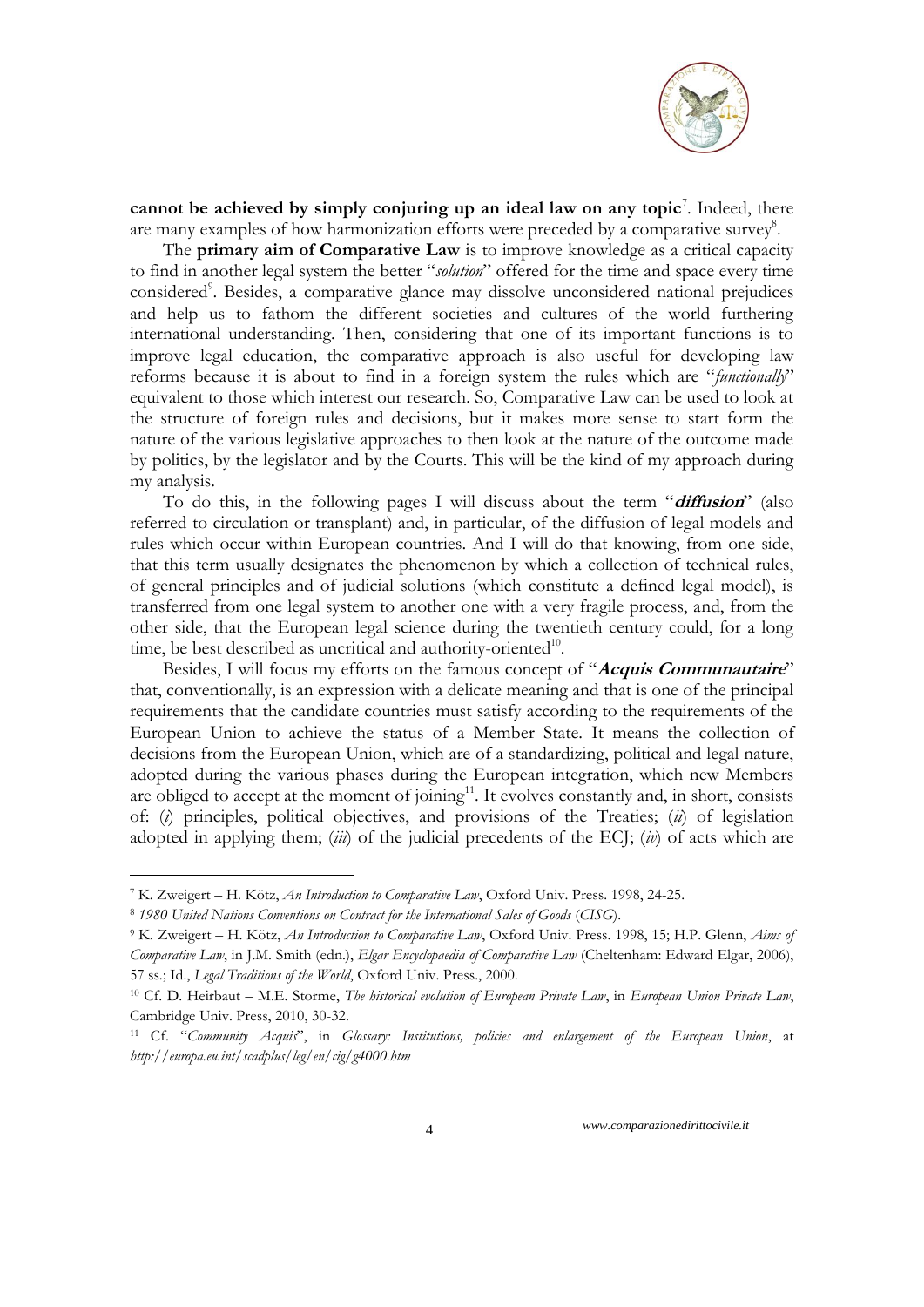

part of foreign policy and common security; (*v*) of acts which are part of justice and home affairs; (*vi*) of international agreements made by Community and, finally, of agreements made by Member States with one another in the sector of competence of the Union<sup>12</sup>.

Now, this is the main question: why a model, and in particular a **legal model**, **should circulate abroad?** Well, I think that a model, in general, could circulate **by imposition or due to its prestige** (or to the prestige of the system it derives from). But, knowing that in the political context of the European Union the diffusion and circulation of the various legal models and rules have particular features, we cannot hide that there are problems also with the meaning of the term "*circulation*" according to whether it concerns an activity brought into being by legislators, or by judges, or by legal scholars.

This is the reason why, in my opinion, the **circulation of legal models**, **rules and judicial solutions** ceases to be the expression of a simple incorporation of foreign models and, at least in our times, becomes instead an instrument aimed at creating new law for the European Union legal system<sup>13</sup> and, of course, "soul". Considering that means, to me, also analyze the impact of the judicial approach (and of the many intentions of its reforms) in the European integration process. Indeed, as everybody knows, projects of judicial reforms are aimed at assisting judges, not only from the point of view of legal expertise, but also from the point of view of management and organizational know-how. In this sense, judicial independence was only a part of the focus of the second generation of "*rule of law*" promotion policies within Europe, because accountability and efficiency were also attentively addressed<sup>14</sup>.

For all these reasons, the **normative indeterminacy** and the **judicial law-making** will both play a very important role in this paper because indeterminacy constitutes a rationale for delegating to judges, it motivates litigation and it serves to justify judicial discretion and law-making (to the extent that both may serve to reduce indeterminacy). So, the well-known locution "**the law is fundamentally indeterminate**", at least from the perspective of those who litigate, pervades the Courts' job everyday. In other words<sup>15</sup>.

Finally, knowing that the aim of Comparative Law is not to force any kind of "**legal transplant**", passing through the analysis of the concept of "**law**", of "**legality**" and of the nature of the judicial process also considering why judges are occasional law-makers, I will demonstrate that, as I have said earlier, there is no need to "push" with political methods an unification of national tort laws. I am aware of the fact that the need for harmonization seemed to be self-evident to a great extent because the idea has been (and still is) that the various differences in the area of Tort Law between Member States were an obstacle to the achievement of the internal market, but, in my opinion, is extremely evident that internal

<u>.</u>

<sup>12</sup> Cf. G. A. Benacchio – B. Pasa, *A Common Law for Europe,* 20.

<sup>&</sup>lt;sup>13</sup> Distinct and totally different from the States of which it is formed by.

<sup>14</sup> Cf. D. Piana, *Judicial Accountabilities in New Europe*, *Farnham*, 2010, 14.

<sup>15</sup> Cf. A. Stone Sweet, *The Judicial Construction of Europe*, Oxford Univ. Press., 2004, 9.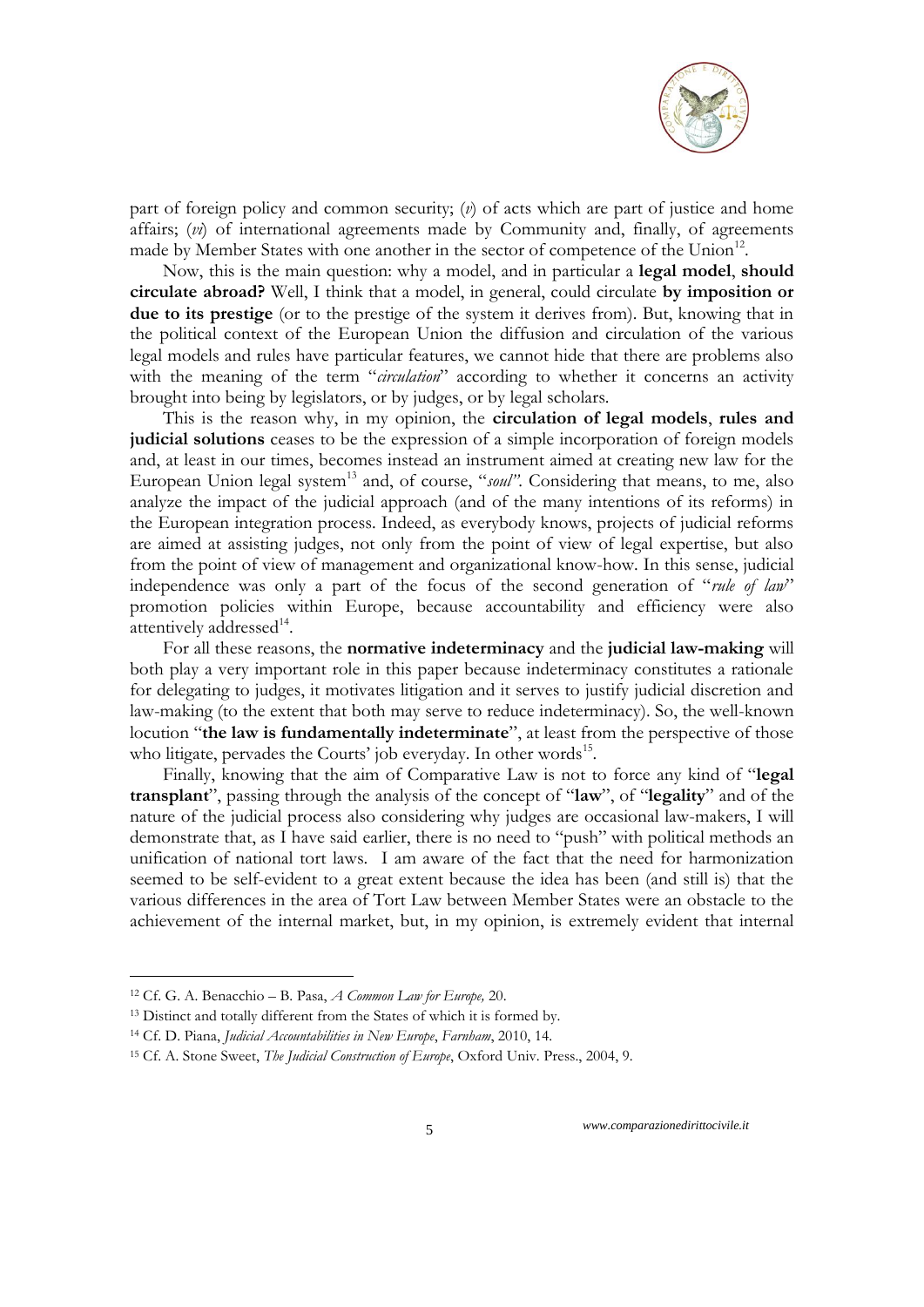

market does not need it at all (and the various examples of economic market integration with differentiated legal systems, as the U.S., are a precise witness of that).

It is not only a matter of substantive justification. I know that since the late 1980s the discourse on a common European Private Law has grown intensively and extensively, but a real harmonization of tort laws will require not only to take in consideration other compensation systems, such as private insurance and social security systems, but will also require the harmonization of **criminal and administrative law**. Moreover, from one side, every harmonizing measure entails compliance costs and, from the other one, at first new rules are usually unclear and may be applied differently throughout the internal market. So, knowing that the essence of judicial independence is strictly related to the aim of political centralization, it is not only a matter of "money", it is a matter of good sense<sup>16</sup>.

## **1. Does a "European" Tort Law exist?**

<u>.</u>

**1.1. Bernard de Mandeville**'s *Fable of the Bees* is a very interesting book. In *The Grumbling Hive or Knaves Turn"d Honest* (its first name, published in 1705) Mandeville describes a bee community thriving until many of the bees decide to seek honesty and virtue. Without their desire for personal gain the colony loses the hive, thus implying that without private vices there exists no public benefit. The book was primarily written as a political [satire](http://en.wikipedia.org/wiki/Satire) on the state of England in 1705, when the [Tories](http://en.wikipedia.org/wiki/Tory) were accusing [John](http://en.wikipedia.org/wiki/John_Churchill,_1st_Duke_of_Marlborough)  Churchill, 1<sup>st</sup> [Duke of Marlborough,](http://en.wikipedia.org/wiki/John_Churchill,_1st_Duke_of_Marlborough) and the ministry of advocating the War of the Spanish [Succession](http://en.wikipedia.org/wiki/War_of_the_Spanish_Succession) for personal reasons. Mandeville concluded that vice, at variance with the "Christian virtues" of his time, is a necessary condition for economic prosperity (so for getting public benefits). It is simple to get how his viewpoint is more severe when juxtaposed to **[Adam Smith](http://en.wikipedia.org/wiki/Adam_Smith)**'s.

Well, considering that Mandeville argues that the basest and vilest behaviors produce positive economic effects, it is surprising how his thought is related to the concept of "tort". This is because Tort law is a (fundamental) part of economic progress which is, as everybody knows, strictly related with natural resource scarcity<sup>17</sup>.

For what concerning my analysis, it is important to underline that there are three different fields about European Tort Law: (*i*) **the case law on the European Convention on Human Rights** (ECHR); (*ii*) **the European Law**; (*iii*) the one that interests us, "*alias*" **the various national tort law systems in Europe**. These three different levels of the concept of European Tort Law are totally different but at the same time they are increasingly influenced by other national features (as culture and social sensibility) and of

<sup>16</sup> C. van Daam, *European Tort Law*, Oxford Univ. Press, 2006, 135 ; Id., *European tort law: features of a diverse landscape*, in *European Union Private Law*, Cambridge Univ. Press, 2010, 171.

<sup>17</sup> See V. Kerry Smith, *Natural Resource Scarcity: A Statistical* Analysis, *The Review of Economics and Statistics*, 61, 3 (Aug., 1979), pp. 423-427 .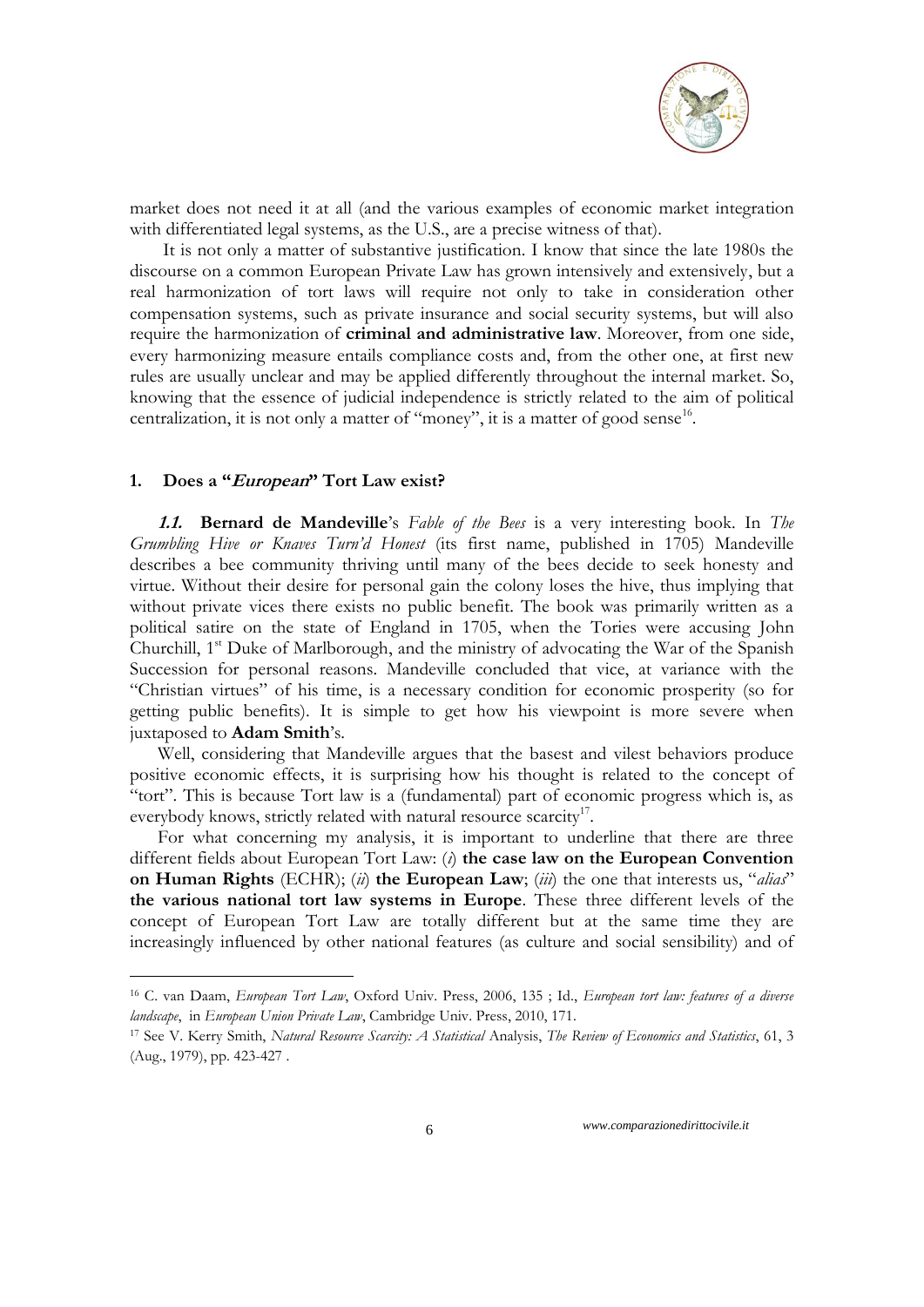

course by supranational law. In general, as Cees van Dam has recently written, "*Tort Law deals with the question of whether someone can be held liable for damage he or she has caused* […]; *the terminology of Tort Law is not self-evident, as Tort Law is a common law concept that does not have a parallel in continental Europe*" 18 .

In the debate concerning the Europeanization of Private Law (so, not only of national tort laws) there are many references to terms such as "**unification**", "**harmonization**", "**approximation**" and "**convergence**". Well, the first one suggests that legal systems of two or more jurisdictions cease to be distinct and are replaced by a single legal text. the concepts of "harmonization" and "approximation" are synonymous with one another in the European context, and refer to the introduction of common rules on particular aspects in Member State. Finally, it is important to underline that the notion of "convergence" denotes similarity on particular aspects between different jurisdictions<sup>19</sup>.

Knowing that the trend towards a Europeanization of Private Law has a lot of support in Europe nowadays (despite its obvious flaws), the **generic question** posed by this paper is **how a model of governance** (that is the mechanism through which the rule structures in place in any community are adapted), and in particular **the judicial one** ("*alias*", the rule of European Tort Law), could become consolidated as a stable set of practices.

In other words, seeking the answer to the question that I have posed in the Introduction of this paper means, first of all, underline that in the European context there are many categories of liability in base of which interests are protected or not. Indeed, the "*mare magnum*" of the European Tort Law is plenty of different fishes which show different cultural approaches taken on this topic from the Member States. Just as an example, it is possible to list: (*i*) **intention and negligence tort**s; (*ii*) **violation of statutory rules**; (*iii*) **strict liability**. Then we also should face the different souls behind the various concepts of "**causation**" and of "**definition of damage**" that is, just like the former, a general requirement for liability in damages not only for contractual liability but also for noncontractual one and which it is based on negligence or on strict rules<sup>20</sup>. Moreover, there are liabilities for **movable objects**, for **immovable ones**, for **other persons**, **liability in emergency cases** and, finally, **for public authorities**.

<u>.</u>

<sup>18</sup> C. van Dam, *European tort law: features of a diverse landscape*, in *European Union Private Law*, 160.

<sup>19</sup> See C. Twigg-Flesner, *The Europanisation of Contract Law*, London – Ney York, 2008, 9.

<sup>&</sup>lt;sup>20</sup> Liability rules can only be effective if the law provides a remedy. Besides, about the remedy of damages, many legal systems provide the possibility of an injunction, which is particular effective in order to prevent or stop ongoing infringement of the claimant's right (for example nuisance by causing noise or smell). For example, consider that Courts in certain circumstances also have the power to impose a mandatory injunction by virtue of which the defendant is ordered to take positive action to rectify the consequences of what already has been done. Cf. C. van Daam, *European Tort Law*, 2006, 301; H. Stoll, *Consequences of Liability*, in A. Tunc (edn.), *International Encyclopaedia of Comparative Law*, XI/8, Tübingen: Mohr, 1986; H. Mc Gregor, *Personal Injury and Death*, *ivi*; C. von Bar, *The Common European Law of Torts*, I – II, Oxford Univ. Press, 2000.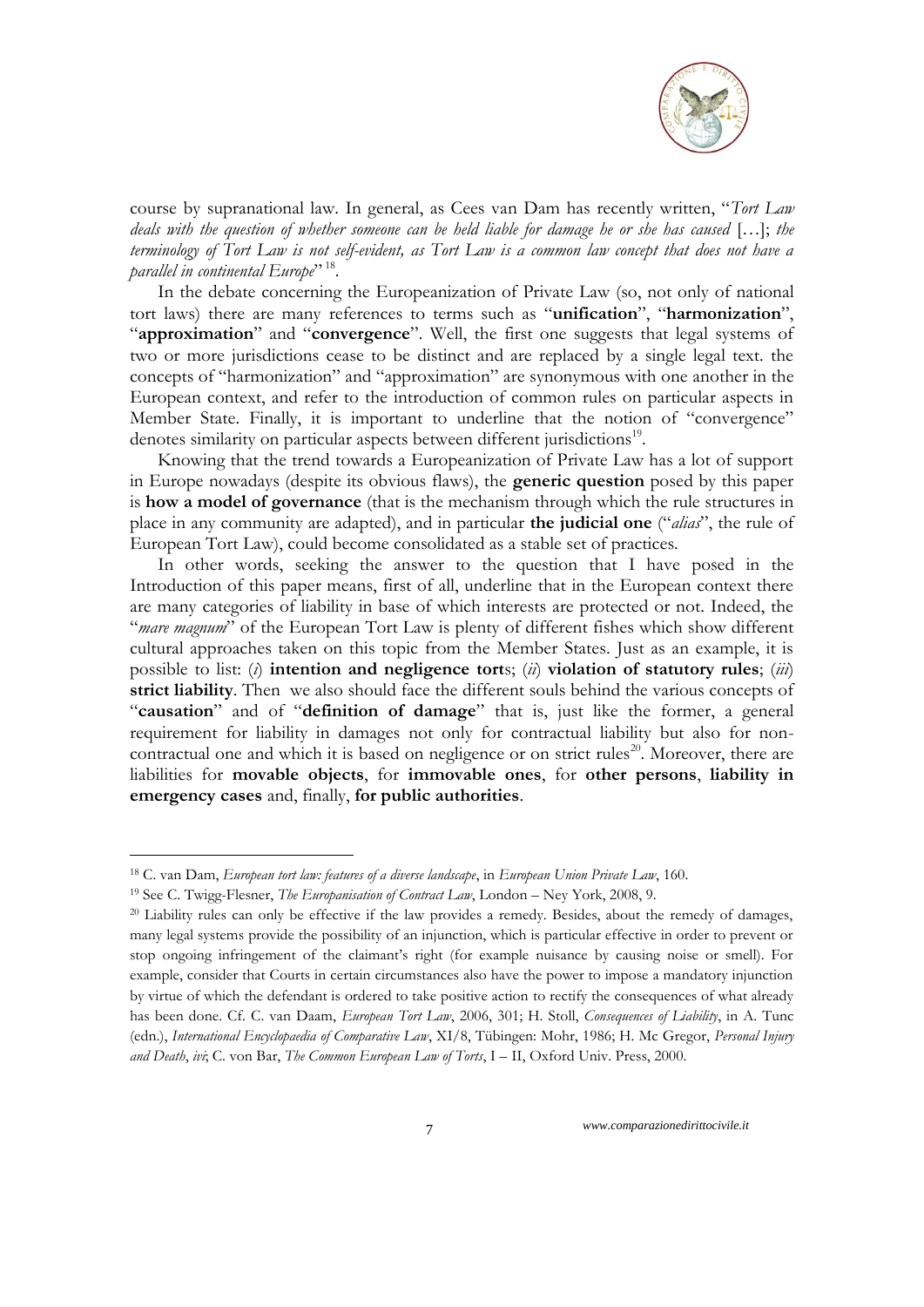

So, European Tort Law shows many different pictures and all of them need to being properly studied and correctly interpreted. Think for example to the many categories of liability which are mainly related to someone's quality as a **supervisor over persons or things**. My mind runs to supervisors of movable objects, of premises, of ground and roads and, why not, of other persons. Well, from a comparative point of view negligence and strict liability rules are at stake in each of these various categories. This is why during my analysis I will make a comparison of the various rules and cases in different legal systems in comparable situations. The reader will see that in some area of Tort Law rules of strict liability can be compared whereas in other ones rules of negligence liability have a most deep impact.

**Taxonomy** is a non-visible challenge for comparatists because categories are often taken for granted and believed to be more or less the same from one legal system to another as, for example, people believe that words and meanings coincide when translating from one language to another $2<sup>1</sup>$ .

Well, I think that taxonomy is a very important factor to discuss about during a comparative approach and I would like to explain my point of view starting from **Thomas Reed Powell**'s thought. He was a constitutional lawyer and political scientist used to say that if you think about something that is related to something else without thinking about the thing to which it is related, then you have the legal mind. Categories always shape the substance of the law and always have a significant impact on its development and on the understanding that we may have of it. Moreover, categories deal with the structure of legal  $system<sup>22</sup>$ .

So, this is why this paper uses the terminology of "**tort**" rather than "delict" or "extracontractual liability": "tort" is a typical **common law term** which does not have a proper parallel in the continental legal systems. Also the word "European" in the locution "European Tort Law" needs further clarifications although it is not intended to being a very clearly defined concept<sup>23</sup>. However, many Comparative Law books on extra-contractual liability currently use all the "tort" terminology and nowadays that methodology has become common parlance. It is also true that general concepts such as "contract" or "damage" do not have a common definition and this means that they are understood at national level in the national tradition. However, those traditions are rightly different and these concepts differ from country to country. Secondly, a comparative lawyer or, in a bigger sense, jurist, have to face the impact of "**national coherence**" to understand that many times comparable cases are all of sudden dealt with in a completely different way.

1

<sup>21</sup> This is obviously wrong. See M. Grimaldi, *The Circulation of Legal Thought Outside of Linguistic Borders*, speech to the *European Affairs Commision of U.I.N.L.* ("C.A.E."), October 2010, Valencia, Spain; A. Sen, *Rights, Laws and Language*, *Oxford Journal of Legal Studies*, 2011, 437-453.

<sup>22</sup> E. Descheemaeker, *The Division of Wrongs: A Historical Comparative Study*, Oxford Univ. Press, 2009.

<sup>23</sup> See C. van Daam, *European Tort Law*, 5.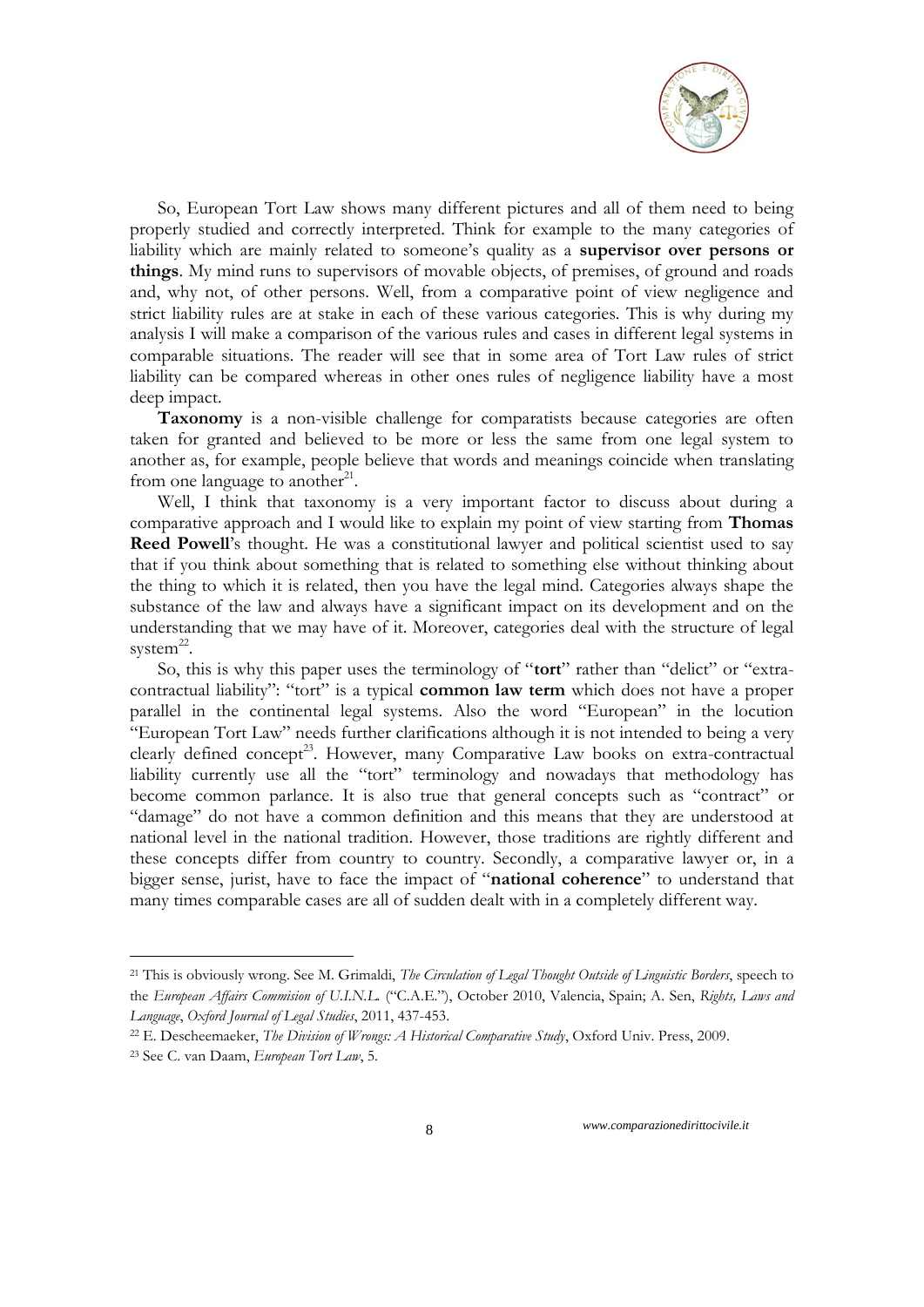

Well, in my opinion, after have considered all these matters, we should ask ourselves another question, that is: what is the meaning of the "**conflict of laws**"? The concept of "conflict of laws" will be used here with a specific area of interest because traditional European conceptions of its functions are currently undergoing considerable changes. It is also quite true that the specifically European brand of conflicts thinking (focused on such familiar private law during the second half of the past century) and the quest for decisional harmony about international trade has to a large extent been dissolved under the pressure of both institutional and economic factors relating to the transformation of the nature and content of European Private Law and of adjudication.

Everybody knows that the **European Commission** notes very wide divergences among national legal systems which, it states, constitute an impediment to the smooth functioning of the common market. In short, the European Commission has relieved "the problem" of unification. But, once noticed this, for what interests our analysis, I have to say that a considerable number of differences between the various European legal systems deserve to being studied with the right attention and the right approach in order to put the quest for harmonization into the right perspective.

First of all, **tort law systems may be compared on the level of rules** (fault and strict liability) as well as the differences between codification and common law may be taken into account with the **pivotal role of the Courts in developing tort law itself**. Secondly, a comparison may be carried out on the level of the **differences behind the rules**, (e.g., legal-cultural differences, differences in policy approach and in the role of rights) and this approach will conduct the lawyer to understand that, at least in certain areas, it is possible to find enough **common ground** between the various legal systems **to discuss further about harmonization**.

For instance, talking about **fault liability**, one could assume, at least at first glance, that a **French victim** is better off than a German one since the latter has to prove two more requirements than the first one (see arts 1382 -that is one of the most general tort provisions ever drafted- 1383, 1384 al 1 *Code civil Vs.*  $\S$  823 I and II, 826 BGB<sup>24</sup>). That is

<u>.</u>

<sup>24</sup> In Germany, the three general rules with restricted fields of applications are called *Grundtatbestände* and can be easily found in the Sections quoted. Each of these provisions contains five requirements for liability: *Tatbestand* (the violation of a codified normative rule), *Rechtswidrigkeit* (unlawfulness), *Verschulden* (intention of negligence), *Kausalität* (causation) and *Schaden* (damage). Moreover, the BGB contains not only three general rules but also three specific rules which are called *Einzeltatbestände*: § 824 about financial and economic trustworthiness, § 825 about the infringement of sexual integrity and § 839 about the breach of an official duty. Finally, in addition to causation and damage, both general and specific rules require a *Tatbetand*, *Rechtswidrigkeit* and *Verschulden* and all together are the core of German fault liability (*Verschuldenshaftung*).

The concept of unlawfulness has also gained some foothold in the French doctrine (*fait illicite*), but in English law it does not play an explicit role in establishing liability because it is just at the foundation of it. Cf. Roger, in Koziol (edn.), *Unification of Tort Law: Wrongfulness*, 198, 39; D. Howarth, The *General Conditions of Unlawfulness*, in *Towards A European Civil Code*, 2004, 607-644.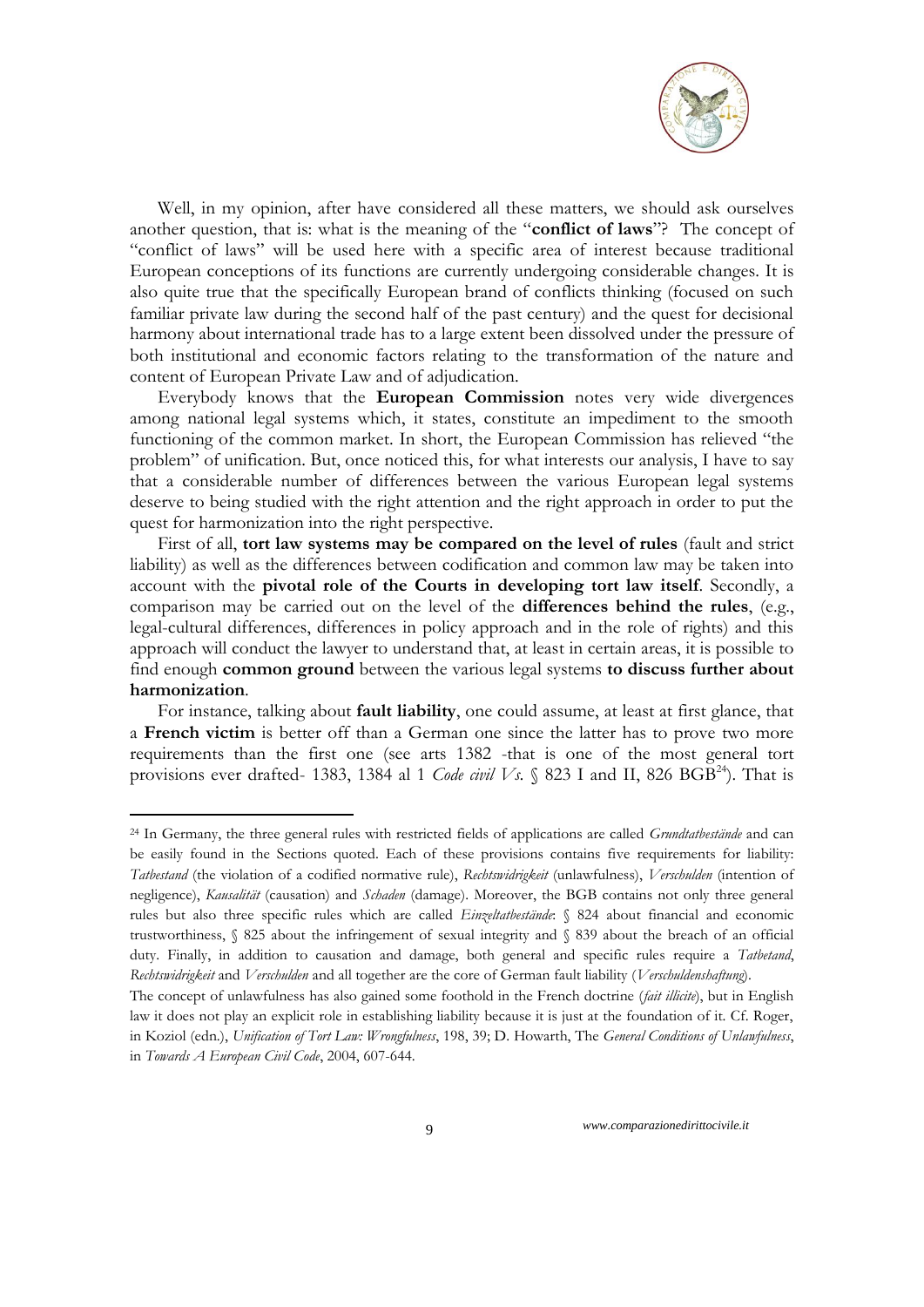

because there is a **striking variety** in the **number of requirements for liability based on negligent conduct**<sup>25</sup> in each country: only one in France (fault), two in **England** (duty of care and breach of duty), three in **Germany** (*Tatbestand*, *Rechtswidrigkeit* and *Verschulden*). Besides, we should never forget that all legal systems provide **strict liability rules** in addition to the basic negligence liability rule when they are unable to lead to satisfactory results (although, for example, the well-known English reluctance towards this kind of rules, related to the concern for unfathomed economic consequences for society, as properly criticized by **Basil S. Markesinis** and **Simon Deakin**<sup>26</sup>).

Furthermore, always in the area of **fault liability**, at least two systems can be discovered and distinguished easily: (*i*) the **casuistic systems**, like the ones of Germany and England, which limit the scope of application of fault liability beforehand by specific requirements established by tradition or designed by the legislator and capture the necessary restrictions in specific requirements, and (*ii*) the **conceptualist systems**, like the French one, that departs from a general rule and leave it to the Courts to set the limit of application, for instance by using the requirement of causation<sup>27</sup>. Indeed, the Tort Law provisions of the French *Code civil* are very general (as the Italian ones, see arts. 2043-2059 *Codice civile*) and are supposed to be interpreted by the Courts in the spirit of the ideas of the French Revolution. But a closer look and analysis reveals that **to a certain extent the total of formal requirements in the different systems is the same**: the French *faute* is comparable to the English combined concepts of duty of care and breach of contract and to German combination of the three concepts quoted.

So, in all national tort law systems **the basic requirements for fault liability** is **intentional** or **negligent conduct** and the main difference lies in the circumstance that **English** and **German tort laws** contain additional requirements which imply that not every kind of misconduct is sufficient for liability (also if they are not playing an important role). This, in fact, means that a **French claimant** has a much higher chance of obtaining compensation than an English or, in some cases, a German one, because he can effectively rely more often in rules of strict liability.

If a comparatist would like to explain the structure of **strict liability** he (or she) must remember the distinction between conceptualistic and casuistic systems that I have written about earlier. **French Tort Law** uses a very general approach to this matter (indeed it is considered an exception all over the European context) with two general rules of it and Courts usually use art. 1384, s. 1, *Code civil* for discover an effective strict liability rule for things and persons (although this "*modus procedendi*" is clearly against to the legislator's will), whereas **England** only has few general rules (for example about damage caused by defective products, by animals and by employees) because, as I have pointed out, over there

<u>.</u>

<sup>25</sup> For a new analysis of the concept of "negligence", see J. Raz, *Responsibility and the Negligence Standard*, in *Oxford Journal of Legal Studies*, 2010, 30, I, 1-18.

<sup>26</sup> See *Markesinis and Deakin"s Tort Law*, Oxford, Clarendon, 2003.

<sup>27</sup> Cf. C. van Daam, *European Tort Law*, 113.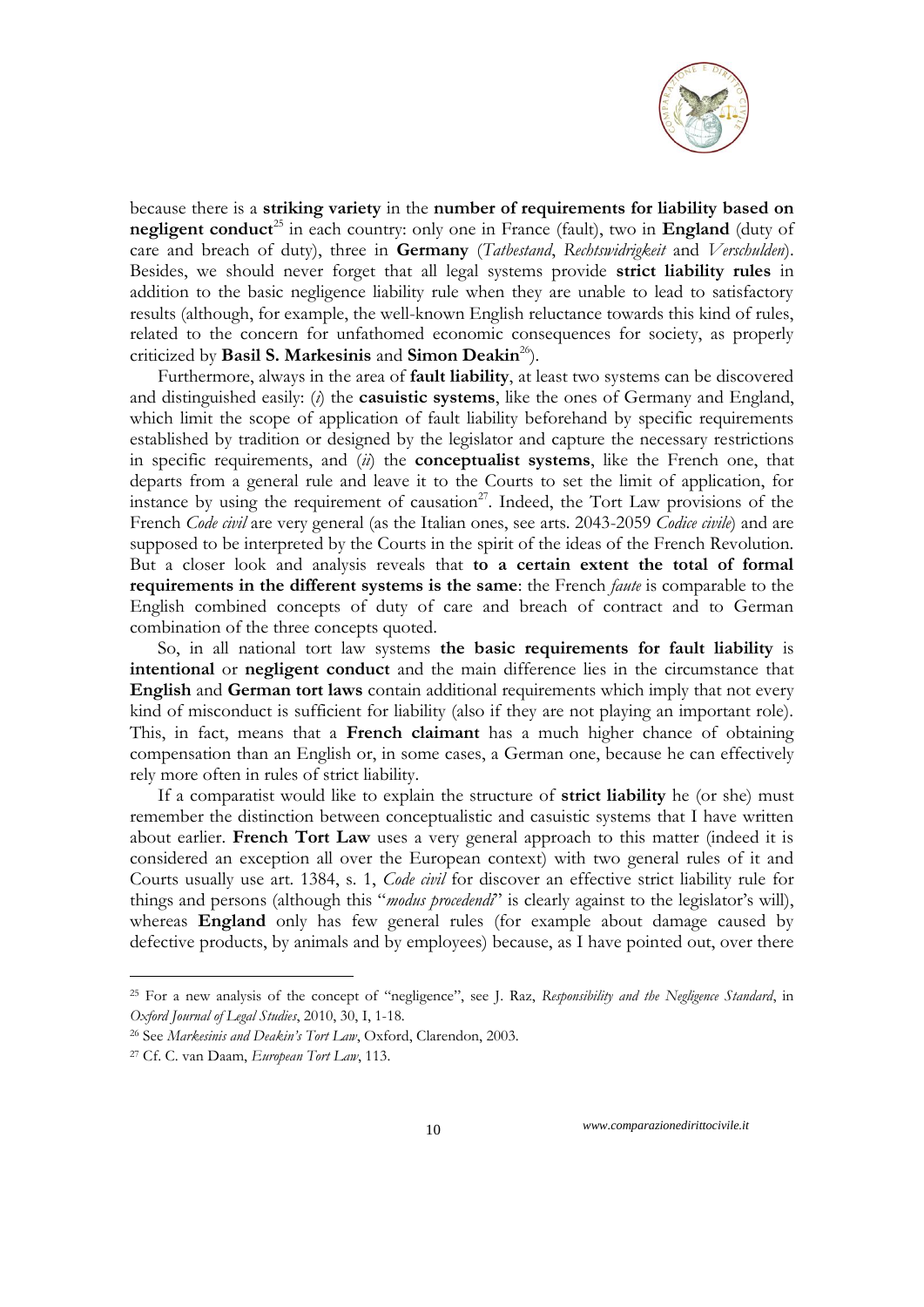

this matter is treated as an outcast which one should rely in exceptional circumstances<sup>28</sup>. **German Tort Law**, instead, is very different because liability for persons is not considered "strict": it is just established with a rebuttable presumption of negligence<sup>29</sup> and, in general, it doesn't have a general strict liability for defective goods of or dangerous substances and many specific rules are written in special Acts.

Finally, analyzing the impact of European Tort Law in the European integration process means also consider a number of problems concerning the **language**(s) in which this kind of law must be expressed. In particular, I mean its **terminology** and the style of legislative drafting to be adopted. Several strategies have been suggested by many scholars in order to address the most important challenges in developing a suitable European legal language within the various natural languages involved, but, as we know, the "language issue" in the European context requires some different treatment because in the recent decades European Private Law has regulated subjects which in many European countries form part of Private Law also thanks to the Courts' law-making<sup>30</sup>.

Knowing that the **multilingual character of the European Tort Law** has many aspects and practical consequences which deserve an extended treatment, certainly more than can be provided here, I would just like to underline that frequently there are no realistic alternatives to using legal terminology that is already established in a single country. But, considering that, from one side, I view the law, Courts and judging as instances of a more generic social phenomenon and activity and that, from the other side, I believe that the law itself is conceived not as "*sui generis*" matter but as a precise type of institution (with a normative structure) which interacts with other systems and rules (e.g., ethics, sensibility, religion) to shape outcomes, is it simple to understand that I agree with one of the most important aims of Comparative Law, that is to reject any kind of forced **legal transplant** of different legal concepts or cultural approaches from one country to another one<sup>31</sup>.

**1.2.** As **M. Stuart Madden** has written "*Tort Law represents a society"s revealed truth as to the behaviors it wishes to encourage and the behaviors it wishes to discourage. From causes of action for the simple tort of battery to the more elegant tortuous interference with prospective advantage, the manner in*  which individuals or groups can injure a protected interests of others seems almost limitless<sup>332</sup>.

<u>.</u>

<sup>28</sup> *Rylands Vs. Fletcher*, (1866) LR 1Ex 265 and *Read Vs. Lyons & Co Ltd.*, (1947) AC 156. More details in J. G. Fleming, *Law of Torts*, 9th edn., North Ryde, 1998.

<sup>29</sup> See C. van Dam, *European Tort Law*, 75.

<sup>30</sup> Cf. R. L. Creech, *Law and Language in the European Union: The Paradox of a Babel "United in Diversity"*, Groningen, Europa Publishing, 2005.

<sup>31</sup> Cf. M. Grimaldi, *The Circulation of Legal Thought Outside of Linguistic Borders*, speech to the *European Affairs Commission of U.I.N.L.* ("C.A.E."), October 2010, Valencia, Spain; A. Sen, *Rights, Laws and Language*, in *Oxford Journal of Legal Studies*, 2011, 437-453.

<sup>32</sup> M. Stuart Madden, *Exploring Tort Law*, 11.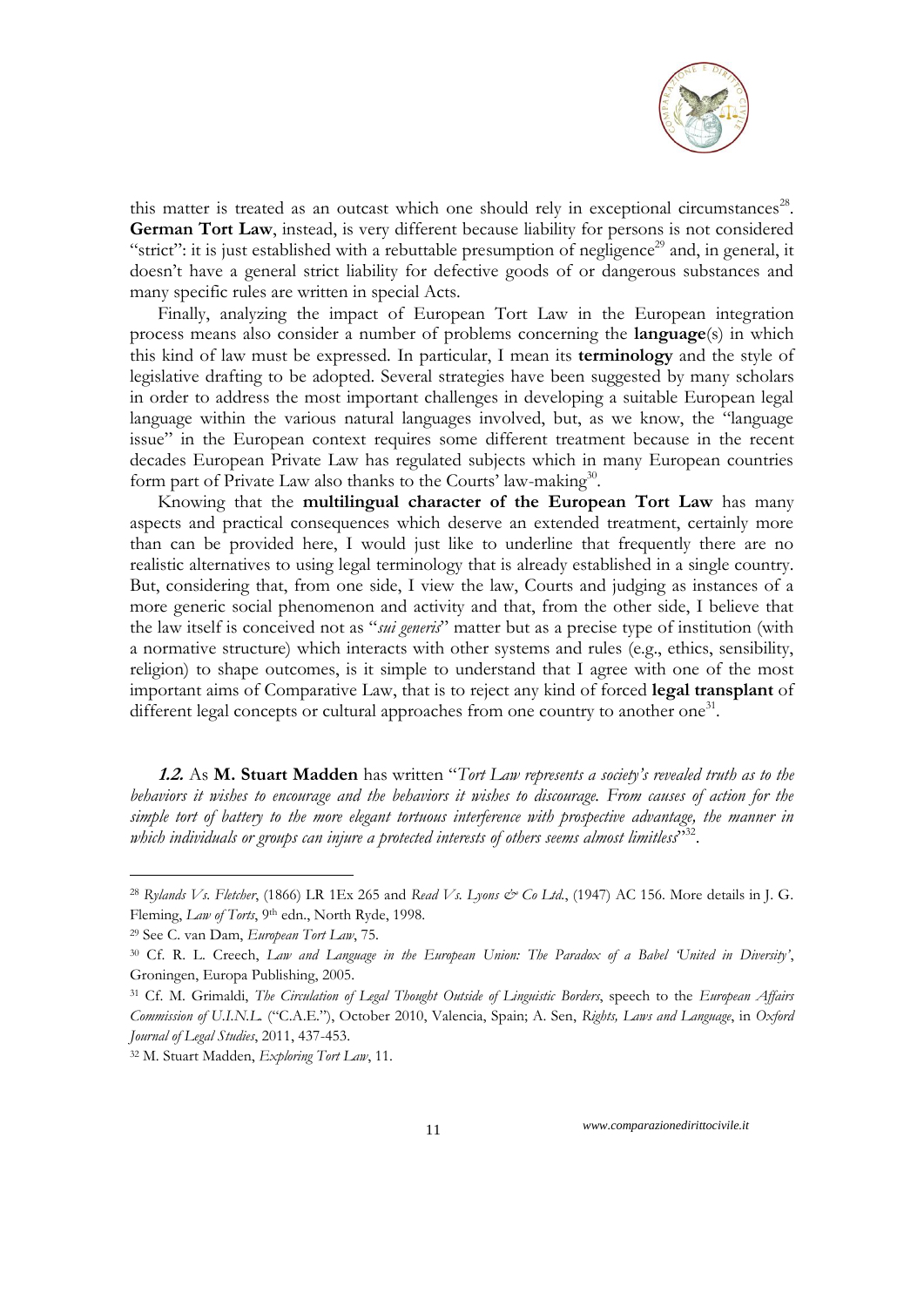

These words are pretty clear. Their meaning is that the dynamism and the ferment of Tort Law both show that its most prominent identified objective continues to be the **creation of an optimally uniform body of law** that gives notice to all that certain behaviors that cause injury or loss to others will trigger obligations, usually including the **cessation of the wrong conduct** and **the compensation of the injured party** for harm caused to him<sup>33</sup>. So, the restoration (when, where and if possible) of the famous and wellknown "*status quo ante*" is what Tort law always asks and looks for. More recently, this form of corrective justice and its motivations have been reevaluated and enlarged to include Tort law justifications with an economic basis. I refer to movements as "**Law and Economics**", "**Economic Analysis of Law**" (EAL) or terms as "**cheapest cost avoider**". The common assumption lying behind these terms and names is that the various economic paradigms suggest that an informed and rational individual (the well-known "homo oeconomicus"<sup>334</sup>) will make decisions that tend to ensure that the benefits he enjoys by his activities are not outweighed by the sum total of the internalized potential liability costs, including secondary and social costs.

Well, I would like to use this paper also as an occasion to **merely address** the potential contribution of the EAL to the debate concerning the need for harmonization of Tort Law in Europe<sup>35</sup>. First of all, as I just have said, it is clear that EAL enables a debate concerning the economic functions of Tort Law. Its approach is built on the well-known theories of **Ronald Coase**, **Guido Calabresi**, **Steven Shavell**, **William M. Landes**, **Richard A. Posner**, **Robert Cooter**, **Thomas S. Ulen** and **Pier Giuseppe Monateri**<sup>36</sup> who, for example, argue that a strict liability rule will especially be useful in case of hazardous activities. It is true to say that the economists will not immediately analyze all the legal refinements of the Tort Law system, which has the advantage of focusing on goals and functions of Tort Law at a more general and abstract level, but it is also true that while focusing on the prevention of accidents and of the costs of this very delicate operation, EAL can effectively explain why and how many European Tort Law systems have chosen a strict liability regime for hazardous activities and have kept a negligence/fault regime for non-hazardous activities.

In short, this kind of analysis has the capacity to make clearer how much **economic background** is hidden under many specific rules of Tort Law and, to me, it can really give an important contribute to the debate around a European integration and harmonization of

-

<sup>33</sup> *Ibidem*, 1.

<sup>34</sup> Cf. V. Dahrendorf, *Homo sociologicus*, (1958), 3rd edn., Rome, 1989, 32, 55.

<sup>35</sup>M. Faure, *Economic Analysis of Tort Law and the European Civil Code*, in *Towards a European Civil Code*, III, 2009, Kluwer Law International, 2004.

<sup>36</sup> G. Calabresi, *The costs of accidents, a legal and economic analysis*, New Haven, Yale University Press, 1970; W. Landes and R. Posner, *The positive theory of tort law*, *Tort and Law Review*, 1981; S. Shavell, *Economic Analysis of Accident Law*, Cambridge, Harv. Univ. Press., 1987; P.G. Monateri (with others), *Il mercato delle regole*, I-II, Bologne, 2006.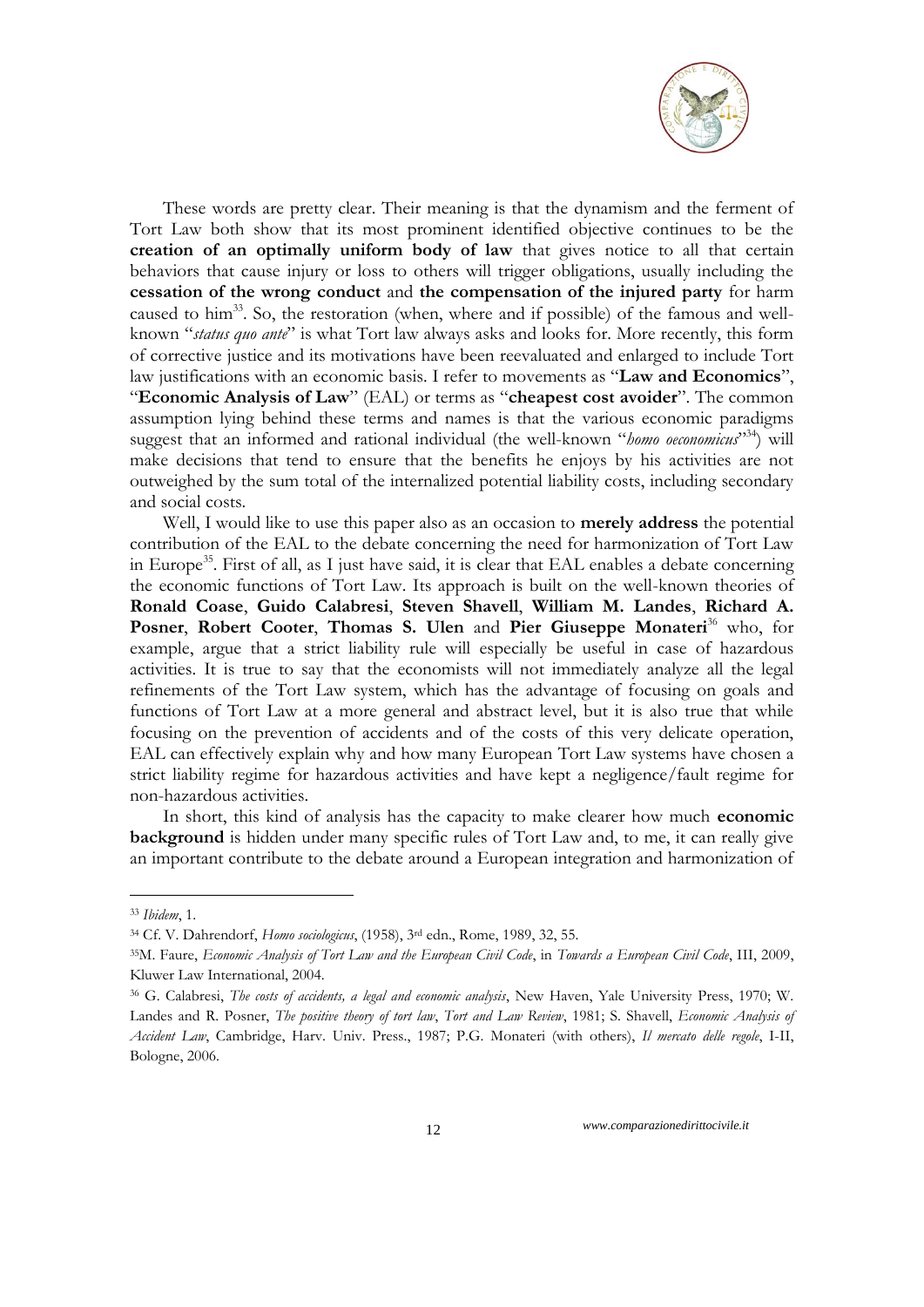

Private Law, and so towards a possible European Civil Code using the "**efficiency**" **criterion**. Indeed, this criterion is a focal point for EAL because Law and Economics provides everyday its critical analysis of Tort Law through it.

At the same time another important contribution offered by this approach to the European integration process is demonstrated by the fact economics has focused many efforts on the division of competences within federal systems. This is really a topic which, in the context of European harmonization process, is obviously relevant to the subsidiary principle. From an economic point of view, the question which is addressed in the economics of federalism is what the optimal level would be for specific types of regulation. In other words, I think that **Michael Faure** is right when he writes that "*the economic criteria which are advanced in the literature in favour of harmonization can also be applied to the various areas of Tort Law, such as environmental liability, product liability of medical malpractice. In all of these cases it is possible to indicate, with the help of EAL and the use of its instruments, that the possible benefits of harmonization may be*" 37 .

Nonetheless, there are also some negative aspects which we should consider whilst analyzing this particular kind of approach and I think that it would be important to spend few words about them too. For instance, one of its negative sides is that **economics will simplify the working of Tort Law by not addressing the details of the legal technique**. EAL focuses its efforts on functions and goals and hence usually not on legal detail and, at least about Tort Law, is concentrated only on its instruments and goals (this will lead some lawyer to argue that economics hereby simplifies and refined legal reality of Tort Law). Partially, this is undoubtedly the case and they are undoubtedly true. But I strongly believe that this kind of methodology could be used to take a critical look at existing European legislation and thus to provide a critical perspective for the "judging European legislation". In other words, it is time to focus our attention to the analysis of whether the economic argument for the harmonization of the different conditions is valid or not. Moreover, maybe I should also say that this point of view can really help the developing of our debate because applying the economics of federalism to the harmonization of Tort Law within Europe has a particular advantage: a balanced view can be presented of the need to harmonize Tort Law. Indeed, **EAL does not come up** with black or white statements in "favor of" or "against" the integration process, but just "*allows balanced criteria to be advanced on the basis of which those areas and topics which may be good candidates for harmonization are indicated*" 38 .

So, understand with the EAL if a European harmonization is not only **right** but also a **sustainable economic development** means that we have to concentrate our investigation on those areas of Tort law where it seems there are no differences, at least in practice. This "*modus operandi*" is evidently useful, but it is also not so simple to conduct because the mentioned concept of "sustainable economic development", which is central to the

13 *www.comparazionedirittocivile.it*

1

<sup>37</sup> Cf. M. Faure, *Economic Analysis of Tort Law and the European Civil Code*, in *Towards a European Civil Code*, 660. <sup>38</sup> *Ibidem*, 661.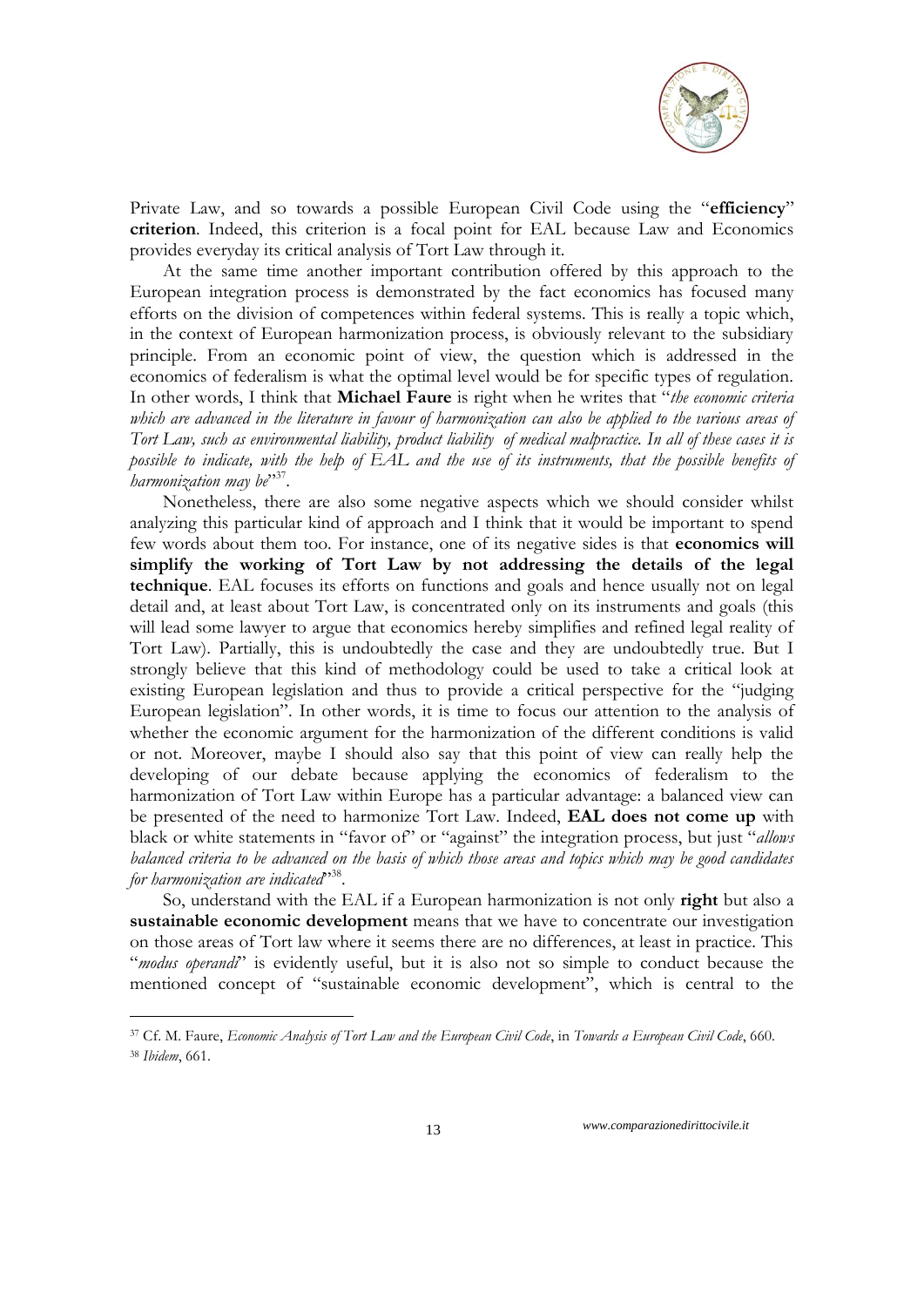

achievement of these key-goals, must be absolutely thought in terms of policies and programmes designed to meet the needs of present generations without compromising the ability of future generations to meet their own needs too.

For example, we could think about the choice between a **strict liability** regime and a **negligence/fault** one for, then, establish that the legal systems largely agree on the area where a strict liability regime is applied can be the model to use for conceiving and building the "Europeanization" of Tort law. This is a very important option because we already know that the differences in form are merely technical and of course do not reflect varying preferences. But at the same it is possible to concentrate our efforts on the weighing of interests that every judge has to undertake in a negligence case when he has to establish a standard of care for a particular behavior. In this second case, if we can find out that the underlying methodology is pretty similar in the various systems considered, then we could assume that harmonization is might be possible.

And what about the various disadvantages? Is this model able to remove any disadvantage or not? Of course not, because, for instance, also using this approach many relevant **differing outcomes** will remain and the only way to consider these outcomes as an advantage is hoping that they correspond to differing preferences not so relevant.

Moreover, there are many areas in Tort Law where the **different preferences** are much stronger than the ones mentioned above but lawyers and politicians should not touch and manipulate them because there is no reason to do otherwise. Take for example the **amounts awarded for non-pecuniary losses**: although many have argued that there are still considerable differences between the Member States in that respect, is pretty difficult to argue that these differences themselves lead to huge economic problem. So, there would not be a strong argument to harmonize and it is therefore really difficult to see any transaction cost benefits from any harmonization process here.

Everybody knows that the European Commission's intention is to extend and go more deeply into the debate concerning European legal integration because it has noticed **very wide divergences among national systems** of Contract and Tort Law (although most Commission's directives in the area of European Private Law are minimum directives, which give national legislators the freedom to go further, for example by giving consumers more far-reaching protection<sup>39</sup>). More precisely, the Commission notes two kinds of problems: (*i*) there are inconsistencies in the "*Acquis Communautaire*" in the area of Contract and Tort Law on the road towards an uniform application of European law; (*ii*) these divergences among the national legal systems upset the operability of the internal market.

Well, if these are the problems noticed with a comparative-economic approach from the Commission, my conclusion is that **an harmonization of European Tort Law is not needed from an economic point of view** and, to be honest, this specification is really

14 *www.comparazionedirittocivile.it*

<u>.</u>

<sup>39</sup> *Communication from the Commission to the European Parliament and the Council: A more coherent European contract law, an Action Plan*, COM (2003), 68 final (OJ C 63, 15.3.2003). See also COM (2001) 398 final, 11.7.2001 (OJ C 255, 13.9.2001).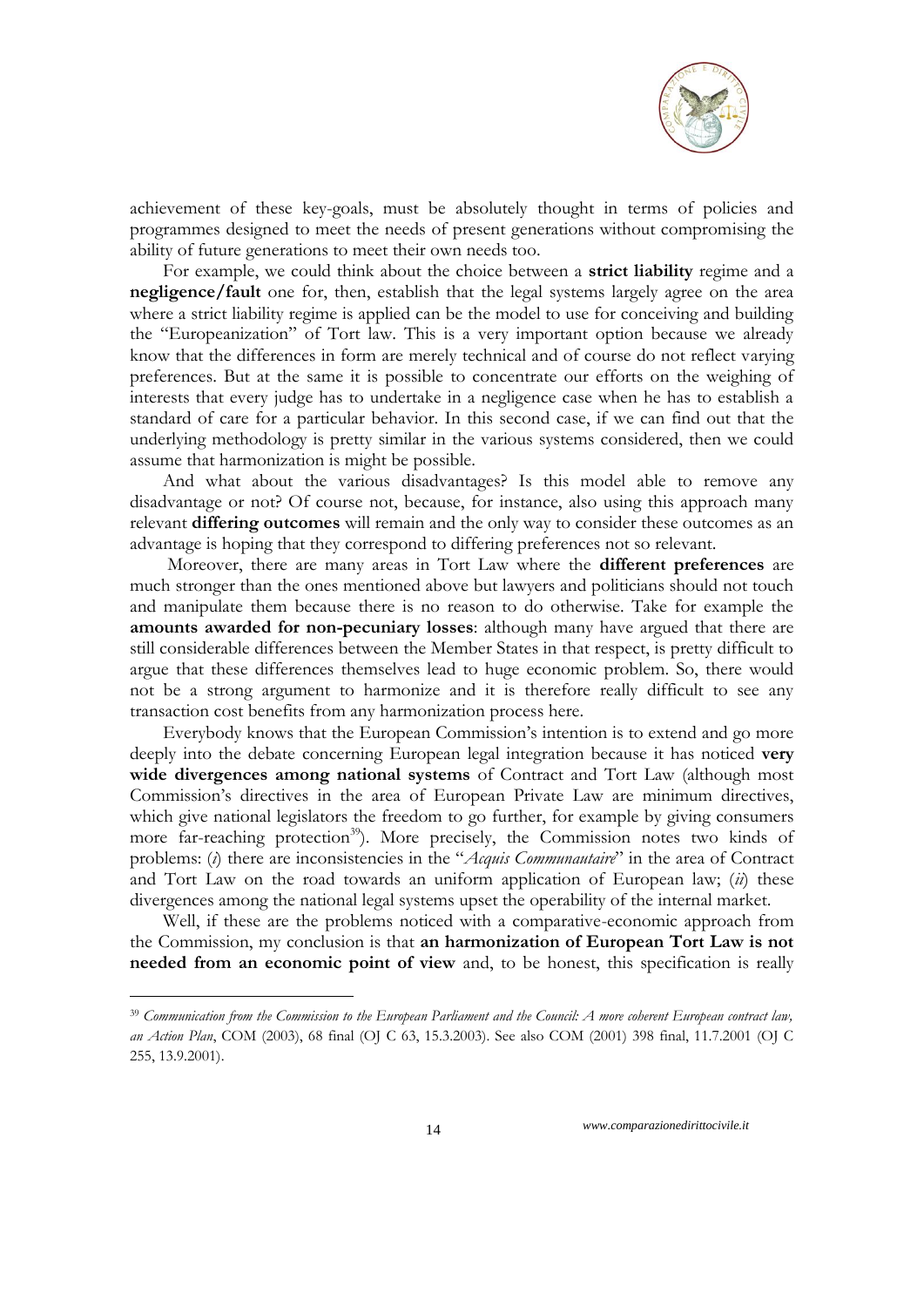

useful since the European Commission itself has long advanced an economic (and weak) reason to justify its action. And the fact that there are many examples of economic market integration with differentiated legal systems (i.e., United States), is just the edge of the iceberg.

In short, I think that from a **comparative** point of view at the **normative level there might be important reasons in support to the desire to conduct an harmonization** of European legal systems and, of course, of European Tort Law but they cannot be just "economic"<sup>40</sup> and they should not use to push it with political excuses. Of course this means also the harmonization of the various conditions of competition that are keeping alive the integration process **where it is possible** but, in conclusion, there may be other, "non-economic", reasons to justify harmonization and they need to be spelled out more specifically. And, as lawyers, **is our business to do so**.

**1.2.1.** Here is a question: does exist (or not) a "**common core**" across the various European legal systems about the recoverability of "**pure economic loss**" (PEL)? And, if yes, is it a methodological or a substantive one? This question is very important because, as I will say in detail farther, the Europeanization of Tort Law risks to produce a heavy burden among European societies in terms of transaction costs.

Well, getting the answer means understand first that PEL is one of the most discussed topics in today's Tort Law scholarship because it is used to understand to what extend should Tort Law rules be compatible with the market orientation of the European legal systems<sup>41</sup>. Secondly, notwithstanding the importance of this kind of discussion, there is not a **universally accepted definition of PEL** and what is generally clear enough is just the negative cast and the patrimonial character of the loss that I am talking about. For example, in those countries where the term is well known its meaning is essentially explained in a negative way (loss without antecedent harm to plaintiff's person or property) and the word "pure" plays a fundamental role, for if there is economic loss that is connected to the slightest damage to a person or to the property of the plaintiff then the latter is called "consequential" economic loss and the whole set of damages may be recovered without question<sup>42</sup>.

<u>.</u>

<sup>40</sup> J. Spier – O. Haazen, *The European Group on Tort Law ("Tilburg gropu") and European Principles of Tort Law, Zeitschrift für Europäisches Privatrecht*, 1999.

<sup>41</sup> The literature about it is overwhelmingly. See, e *multis*, R. Bernstein, *Economic Loss*, 2nd edn., 1998; S. Banakas (edn.), *Civil Liability for Pure Economic Loss*, 1996; J. Kleineman, *Ren Förmögenhetsskada*, 1987; J. M. Barendrecht, *Pure Economic Loss in The Netherlands*, in E.H. Hondius (edn.), *Netherlands Reports to the Fifteenth International Congress of Comparative Law*, 1998; B. Markesinis, *The German Law of Torts*, 4th edn., 2002; L. Khoury, *The Liability of Auditors Beyond Their Clients: A Comparative Study*, 46 McGill Law Journal, 2001, 413.

<sup>42</sup> See M. Bussani - V. V. Palmer, *The Frontier Between Contractual and Tortious Liability*, in *Towards a European Civil Code*, 698.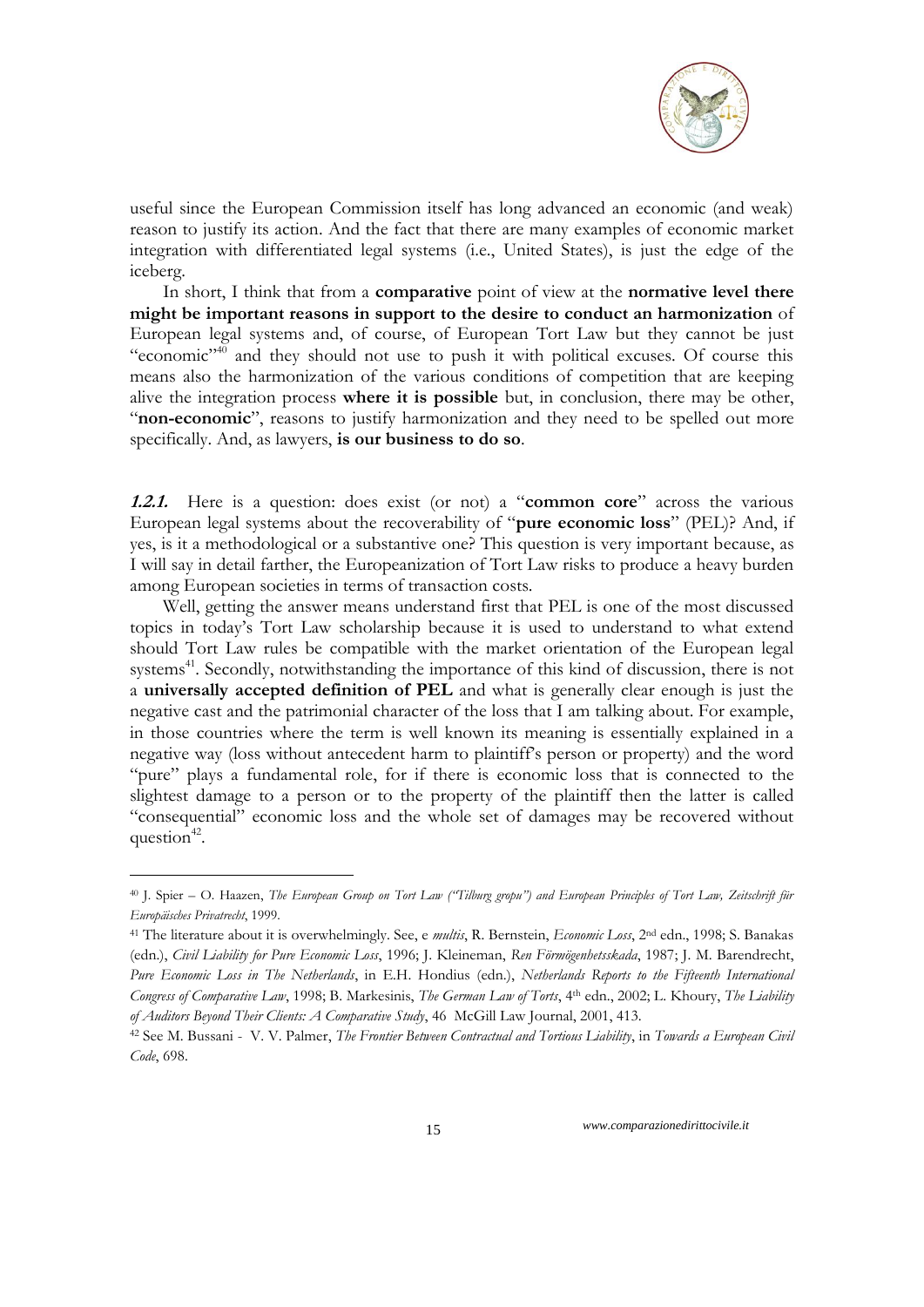

Besides, before going any further, I would like to underline that the question posed above must face the fact that Comparative Law research always shows that analysis about PEL is not just a "Civil law *Vs*. Common law" issue. Indeed, also inside the Civil law system is possible to find some very important differences about the nature and the concept of the PEL and that is why understand them is as much important as understand the various similarities. The **irrelevance of the legal families** is well-shown by this example: **France**, **Belgium**, **Italy** and **Spain** take a liberal stance toward PEL and a main characteristic of their Tort Law is the presence of a **unitary general clause** which does not screen out PEL. To be more specific, France permits recoveries in a very huge number of delict cases while in Spain, Italy and Belgium the number of delictual recoveries is significantly minor. Instead, **The Netherlands**, **England** and **Scotland** show a different situation: these systems are characterized by causation case-by-case approach which carefully studies the concrete socio-economic implications before granting or denying recovery for PEL<sup>43</sup>. However, judges in The Netherland appear to be more receptive to this form of loss than the ones in UK although there are similarities in their reasoning and their judicial technique. Finally, the Tort Law of **Germany**, **Austria**, **Portugal**, **Sweden** and **Finland** is distinctly more conservative towards this issue. For instance, a striking characteristic in the first three systems is that PEL is not among the so-called "absolute rights" which are protected by their Tort Law<sup>44</sup>. So, overall the appeal of the BGB provisions, pecuniary losses which are not the consequence of the infringement of some subjective right are not recoverable<sup>45</sup>.

Well, in conclusion, it is time to appraise to what extend arguments and counterarguments about the recoverability of PEL have helped in shaping the actual rules of European legal systems and, at least **methodologically speaking**, we can say that **there is not a general common core** across Europe. Indeed, there is: (*i*) a flexible causal determination in **Spain**, **Italy** and **France**; (*ii*) a preliminary judicial screening using a "duty of care" analysis in other countries (i.e., **England** and **Scotland**); (*iii*) a rigid causation techniques aiming straightforwardly to exclude "third party loss" (i.e., **Sweden** and **Finland**); (*iv*) a scheme of absolute rights that, by deliberate omission, leaves this interest protected (e.g., **Germany**, **Austria** and **Portugal**) 46 .

By the way, it is possible to identify a **limited and substantive common core** among European legal systems of principles governing PEL: (*i*) consequential economic loss is recoverable in every system whether the source of the loss is intentional or negligent

<u>.</u>

<sup>43</sup> *Ibidem*, 704.

<sup>44</sup> For a comparative analysis between Italy and England, see M. Ferrari, *The Liability of Private Certification Bodies for Pure Economic Loss: Comparing English and Italian Law, in Journal of European Tort Law*, 2010, 1, 3, 266.

<sup>45</sup> G. Wagner, in *Münchener Kommentr zum Bürgelichen Gesetzbuch*, Vol. 5, *Schuldrecht Besondere Teil*, III, 5th edn., 2009, Vor § 823 para 14 f.

<sup>46</sup> See the results of the study conducted by M. Bussani – V. V. Palmer, *The Frontier Between Contractual and Tortious Liability*, 712-713.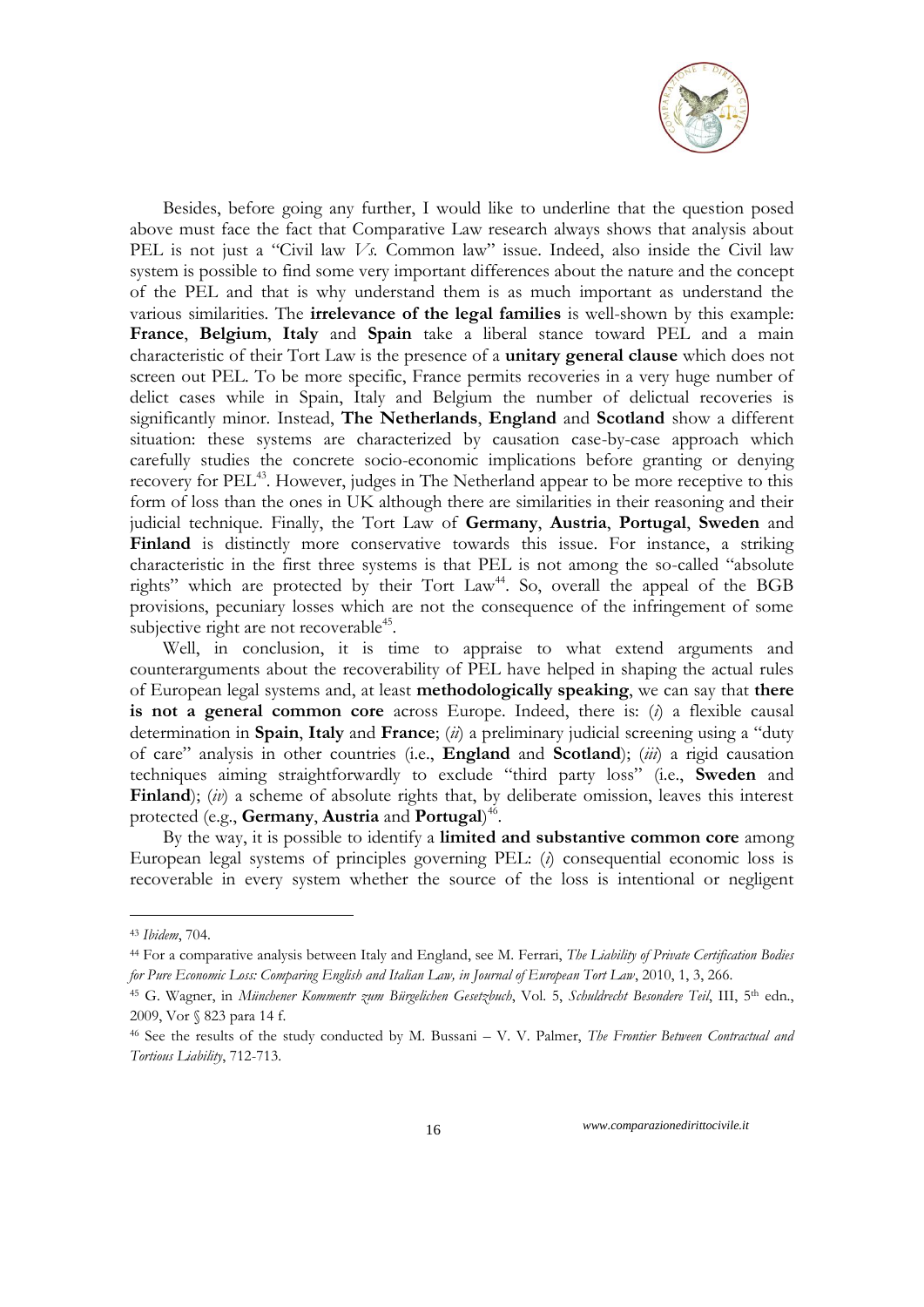

conduct; (*ii*) PEL turns out to be a head of damage that faces no problem across European countries when plaintiff's loss is due to negligently performed professional services; (*iii*) all systems agree that intentionally inflicted economic loss is recoverable where the conduct in question is regarded as culpable, immoral or contrary to public policy.

**2.** Tort Law is about balancing the interests of individuals and of public bodies by distributing **rights**, **duties** and, as I have said above, **money**. Once understood that, it is simple to get that study the policy which European Tort Law acts with means study the different Courts' approach within Europe. As **Martin Shapiro** has written in his "*Courts. A Comparative and Political Analysis*" <sup>47</sup>, students of law have generally employed an ideal type of Courts involving: (*i*) an independent judge applying; (*ii*) preexisting legal norms after; (*iii*) adversary proceedings in order to achieve; (*iv*) a dichotomous decision in which one of the parties was assigned the legal right and the other found wrong. This is absolutely true. And it is like that because a study about Courts is essentially the **measurement of deviance from a "general" prototype** to the real Courts in respect of different cultures and legal sensibilities<sup>48</sup>.

I will discuss farther about the differences lying between the Courts of the United Kingdom and the Continental Court systems, and about the basic social logic of both, because right now I would like to introduce the matter underlying the focal point of my analysis: the differences lying behind the so-called "**Code Law**" and the "**Case Law**" systems.

As everybody knows, the contrast lying down among these two systems is that Common law is drawn as a Case law model and Civil law as a Code law model. This is not so the right perspective because, first of all, we must not confuse the term "Common law" with the term "Case law": the latter includes but is not exhausted in Common law (not only a constitutional law but also a considerable extent statutory law is shaped by judicial decisions with some occasional intervention from the real legislators). Anglo-American judges often construct their opinion as a mosaic of forms, citations and comments about earlier judicial decisions and this is the reason why in many cases they proclaim that the source of a basic legal rule being applied is a previous decision. More particularly, **English judges** treat a precedent as evidence and/or example of an underlying Common law rule and not as a single piece of legislation.

Instead, in the **Continent** (where, for example, since the World War II, **German** judges usually adopt a *quasi*-American style because leading precedents are openly acknowledged to provide and improve the working legal rule) judges generally argue about their codes interpreting them and making direct comments about their provisions. The

<u>.</u>

<sup>47</sup> The Univ. of Chicago Press, 1981.

<sup>48</sup> About the role of the "Imagine of the Law" worldwide considered, see P.G. Monateri, *The Books and the Gavel: L"immagine della Legge e la teoria del "Sublime americano"*, in *Polémos*, 1, 2011, Turin.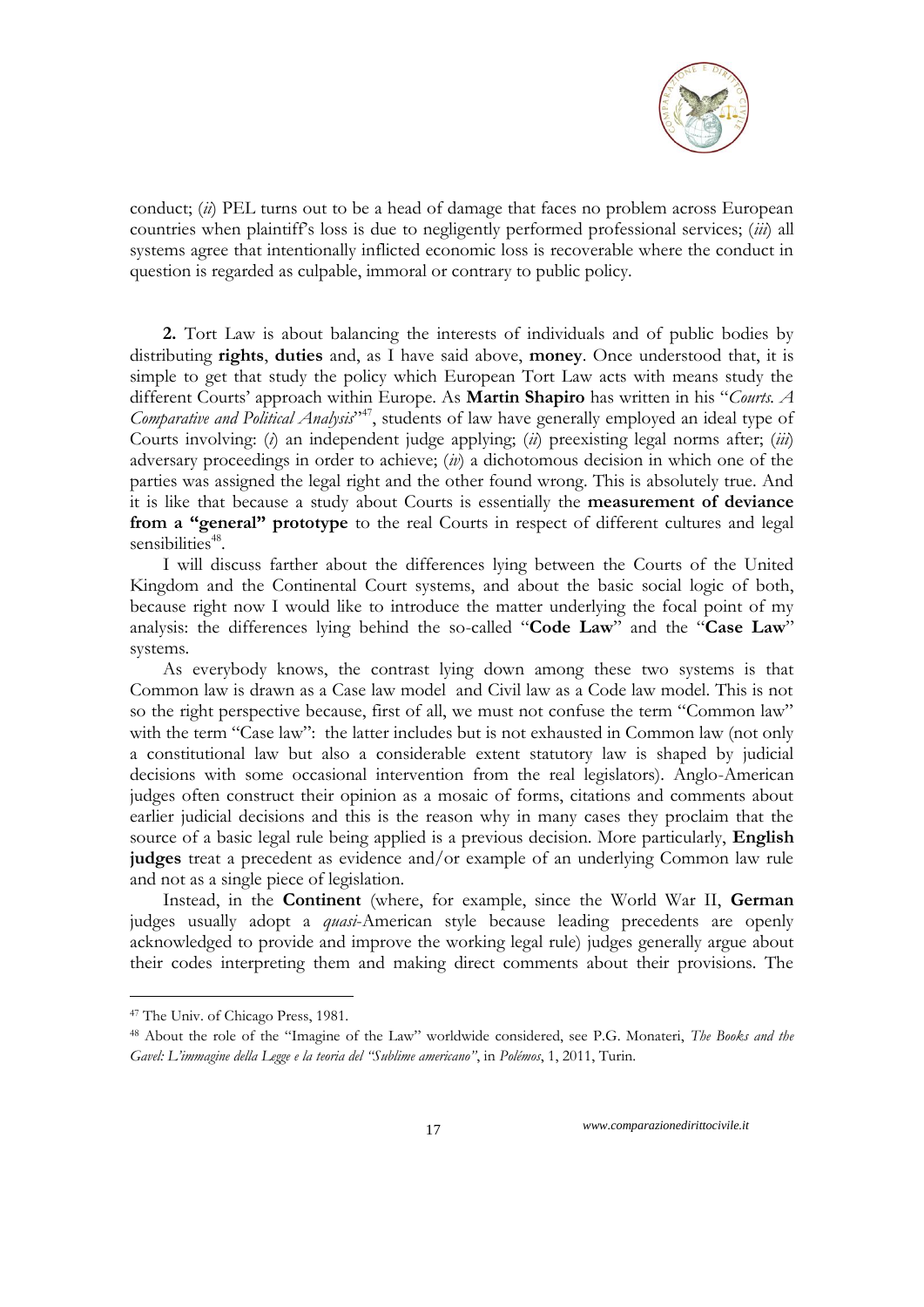

extent to which Continental judges rely upon case law is well evidenced by the publications of the opinions of the leading appellate tribunals. Besides, academic authority (mostly wellknown legal scholars) always influence their conduct.

From the other side, understand the Common law system (and not only the American one) requires, for example, the study of the thought of **Frederick Pollock**<sup>49</sup> , a contemporary of Pound (and of Max Weber) who has taught us that Common law is not systematically rational, and of **James C. Carter**<sup>50</sup>, an accomplished corporate lawyer and leader of the American bar. Instead, the Civil law system requires, for example, the study of **Max Weber**'s<sup>51</sup> approach because he explained that its legal formalism is the product of systematic rationalization developed in the universities and its pragmatism allows to realize that in European countries academic jurists "controlled" legal education and, of course, legal development whereas in Common law system lawyers were trained mainly by practitioners and judges to develop the law in a piecemeal fashion. Of course, to get not only the role that European Courts nowadays play but also the meaning of the difference between Case law and Code law, it is important to know the role of modern **European Codes** because it could help to understand how much European Courts are (or not) bounded to legislative provisions and how they must conduct the **judicial interpretation** of them.

One of the main problems is the **linguistic indeterminacy**. To eliminate it would require the existence of an exhaustive test for determining the application of a general term under any kind of condition. But this is simply impossible. For example, the writers of the **French Civil Code** only gave a few very brief and general provisions and so it uses a very general terminology. Much of its provisions consist of verbal symbols that do not contain "a source of law" but only some line of legal thought. So, to being applied, this Code needs the constant help of a serious and well-conducted interpretation and in fact it frequently relies on the academic training of lawyers and of scholars to fill in detail the gap of substance in its provisions. The general character of articles 1382-1386 implied that the legislator only gave the rough guidelines and left the interpretation to the Courts (the historical perspective regarding this kind of approach is self-evident). This is the reason why, for example, when a case arrives to the highest Courts one of the judges has to explain

<u>.</u>

<sup>49</sup> *The Genius of the Common Law*, Ney York: AMS Press, 1967 (1911).

<sup>50</sup> His arguments were no so different from its orthodox predecessors. As he wrote, "*That a judge can not make law is accepted from the start. That there is already a rule by which the case must be determined is not doubted […] It is agreed that the true rule must somehow be found. Judges and advocates –all together– engage in the search. Cases more or less nearly approaching the one in controversy are adduced, analogies are referred to. The customs and habits of men are appealed to. Principles already settled as fundamental are invoked and ran out to their consequences; and finally a rule is deduced which is declared to be the one which the existing law requires to be applied to the case*", *The Ideal and the Actual in the Law*, 24 American L. Review, 1890, 752. See also R. Watson Gordon, *The Legacy of Oliver Wendell Olmes Jr*., Stanford Univ. Press, 1992, 42.

<sup>51</sup> *Economy and Society*, Berkley Univ. Ca. Press, 1978.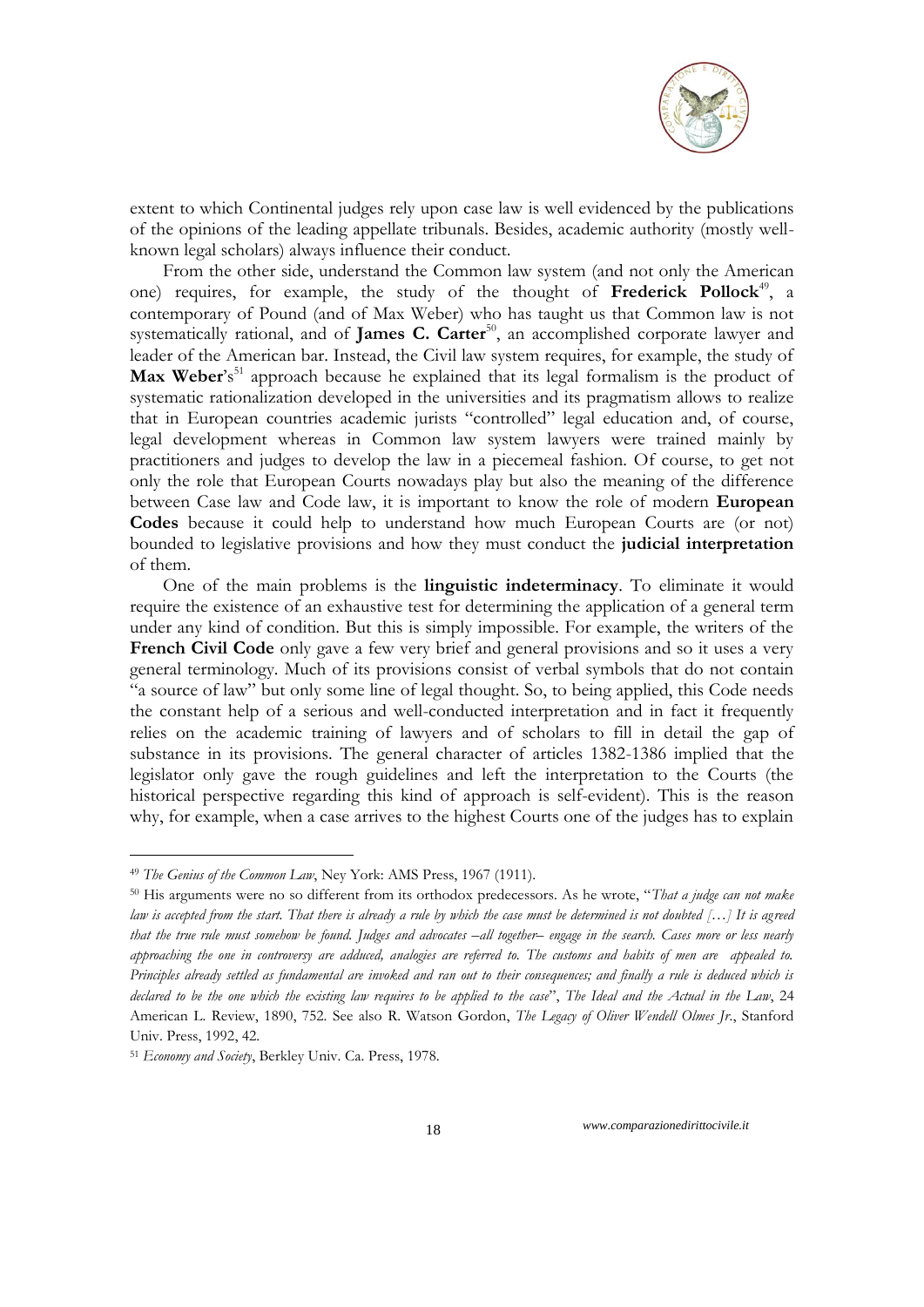

it to his colleagues whom are about to decide it and his report will not only summarize the arguments of the plaintiff and of the defendant, but provide an analysis of his own (so, individual cases are analyzed and distinguished academic authorities are cited). As a direct consequence, it means that in France Courts were (and still are) able to keep the Code's provisions up to date over the centuries in a society always on moving. It also means that the French doctrine plays an important role in analyzing, explaining and interpreting the decision made by the Courts (and by the *Cour de Cassation* mostly).

Besides, it is also different the **legislative approach** among the various European countries. Have different policies means in concrete terms have many different number of features, such as the importance of strict liability, the treatment of public authorities and of course the function of Tort Law itself. Just to give some ideas, as I have pointed out above, French *Code civil* uses a very general and loose provisions that were supposed to be interpreted by Courts in the spirit of the French Revolution. The **United Kingdom** does not have a single national Tort Law but three regional tort law systems: the Law of England and Wales, the one of **Scotland** and, finally, of **Northern Ireland**. Furthermore, **England**  (which emphasizes on the freedom to act and where the concept of "rights" is under exam by scholars for the fact that the relationship between this freedom and them is considered to be awkward because its Tort Law is strongly focused on remedies and not on them<sup>52</sup>) focuses its approach primarily on how someone should behave. Its Tort Law is mainly about "**distributive justice**" to provide compensation and to regulate conduct, as it has been stated, for instance, in *Nettleship Vs. Weston* and in *McFarlane Vs. Tayside Health Board*<sup>53</sup> where it is pretty clear that the reluctance towards rules of strict liability is related to the concern for unfathomed economic consequences for society (reluctance that is also related to the absence of a general liability for public authorities for lawful conduct which may cause a disproportionate damage)<sup>54</sup>.

Passing over, **German** Tort Law (which focuses on rights protecting a person's life and goods because the main Tort Law provision, 823 I, BGB, is used to protect citizens' Private Law rights as the right to life, the right to physical integrity, the right to health, the one to personal liberty and the property's one) must be positioned in an intermediate "step" among England and French systems because it is strongly focused on regulating conduct but also stretches the requirements as much as possible within existing framework. To be truthfully, German Civil Code is not so much a complete and detailed set of laws or an

-

<sup>52</sup>Although it is possible to find an exception of that in *Chester vs. Afshar*, 2004, UKHL, 41, AC 2005 134, All ER 2004/4, 587, ETL, 2004, 230.

<sup>53</sup> 1971 and 1999. See C. van Dam, *European Tort Law*, 127.

<sup>54</sup> Few words to specify that "corrective justice" is concerned about making good a wrong without taking into consideration the needs, the character, or the worth of the parties concerned, whereas "distributive justice" is concerned with the distribution of goods in society as a whole, taking into consideration every person's need and desire. Cf. E. J. Weinrib, *The Idea of Private Law*, Cambridge, Harvard Univ. Press, 1995, 1; C. van Daam, *European Tort Law*, 127-130.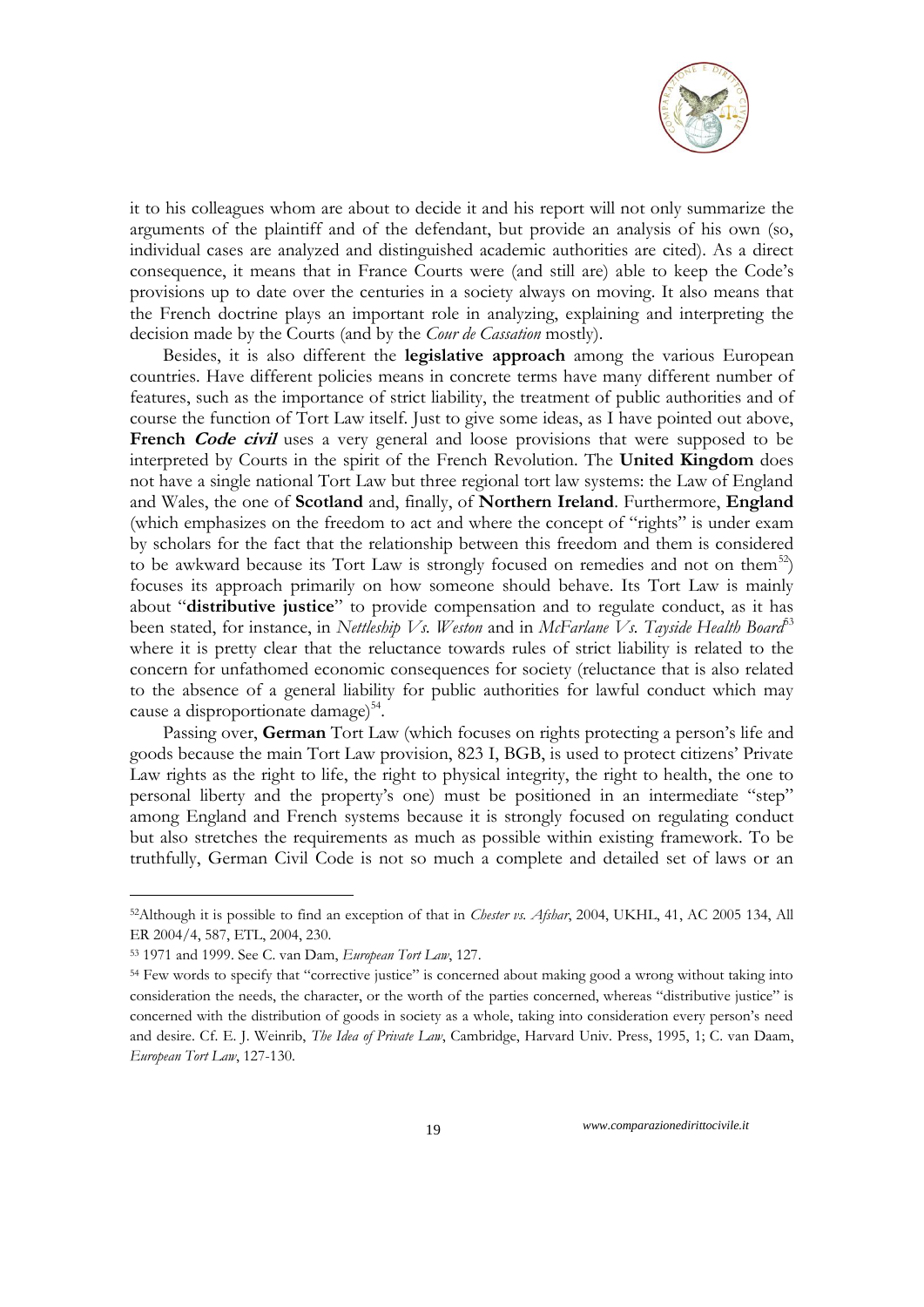

incredibly elaborate textbook about law (that means that **lawyers and judges** always seek to resolve a case without expecting to find a specific, concrete and useful legal rule for the situation involved) but, as well as the French system, German one is based on notions of equality and solidarity as well as in both countries an extreme doctrine of judicial lawmaking –called free "**decision theory**"– enjoyed a considerable vogue in the early twentieth century. So, German Tort Law takes a somewhat intermediate position between the French and the English systems although it seems closer to the first one. Nonetheless, the difference between them, lying on the fact that the former (which has very general provisions as I have pointed out above, because it does not take rights as its starting point because they are implied in the way that the *Cour de Cassation* has interpreted the few provisions of the *Code civil* dedicated to liability) is primarily focused on the matter of how someone can get damages.

Finally, **Belgium**, **Switzerland** and **The Netherlands** have introduced versions of the French code during the nineteenth century and are very similar to it for many aspects<sup>55</sup>. About **Italy** it is important to underline that the Code of 1942 (which uses a language that is not absolutely precise and self-explanatory) is very similar to the one made on 1865 and many Italian legal authorities and scholars admit that it needs to be strongly interpreted by judges. Indeed, it contains specific provisions for judicial interpretation where it does not clearly determine the case at bar. This means that in Italy **scholarship** played (and still plays) a fundamental role in legal culture and in **developing judicial interpretation** and it has always been emphasized in the literature. But, although this emphasization, what has not been so noted is "*the extent to which the existence of that role undercuts the clear and simple picture of Civil law judges* (and, at least to me, of Italian ones) *deciding their cases according to a set of preexisting legal rules neatly and unambiguously set forth in the national codes*" <sup>56</sup>. This is why, considering for example the art. 2059 of the Italian *Codice civile* (which states that damages for non pecuniary loss are only to be awarded in the cases provided for by the legislator),

-

<sup>55</sup> See, about Belgium, its Civil Code (Book III, Title IV, Chapter II), the Act of 3 July concerning Employments Contracts, the Act of 21 November 1989 on Compulsory Motor Vehicle Liability Insurance, the Act of 10 February 2003 Concerning the Liability of and fro Member of Staff Serving Public Legal Bodies, the Act of 31 March 2010 Concerning Compensation for Damage Resulting from Medical Care; about Switzerland its Code of Obligations of 30 March 1911 (First Title, Second Chapter and Title Twenty-Six), its Civil Code (Title Nine, Second Chapter and Title Nineteen on Land Ownership), the Collective Scheme Investments Act of 23 June 2006, the Traffic Circulation Act of 19 December 1958, the Aviation Act of 21 December 1948, the Pipeline Act of 4 October 1963, the Explosive substance Act of 25 March 1977, the Product Liability Act of 18 June 1993, the Environmental Protection Act of 7 October 1983, the Genetic Engineering Act of 21 March 2003 and the Public Liability Act of 14 March 1958; about Netherlands see its Civil Code (Book 6, Title 1, Section 10 on Statutory Obligations to Pay Compensation and Title 3 on Tortious Acts) and the Chapter XII of its Road Traffic Act (*Wegenverkeerswet*). All these texts are consultable on K. Oliphant – B. C. Steininger, *European Tort Law. Basic Texts*, Jan Sramek Verlag, 2011.

<sup>56</sup> M. Shapiro, *Courts. A Comparative and Political Analysis*, The Univ. of Chicago Press, 1981, 147.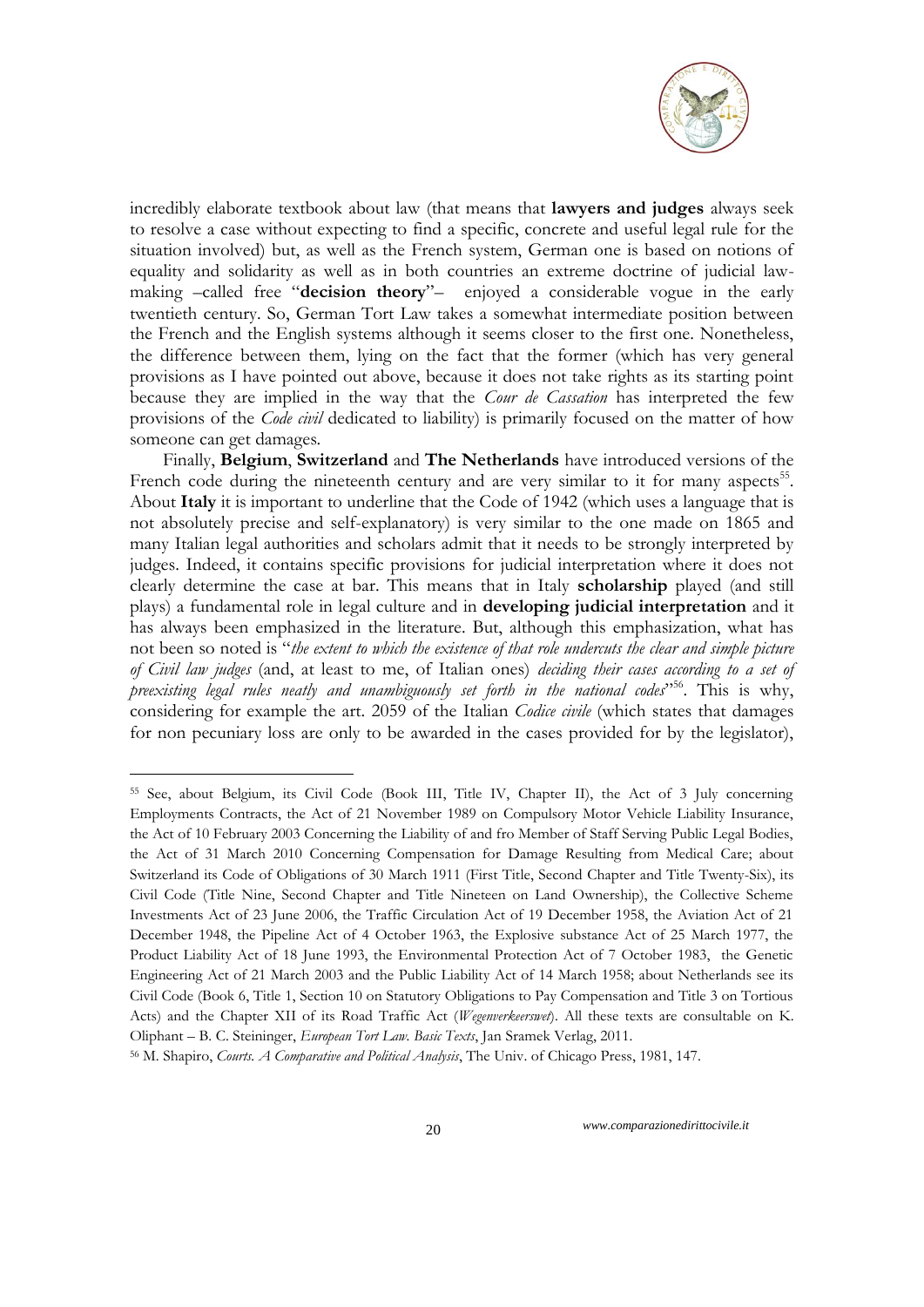

the various developments in Case law have clarified that after the entry into force of the Constitution in 1948, the reference to cases where the law allows the repair of nonpecuniary damage also refers to the provisions contained in the Constitution as it recognizes and guarantees the inviolable person's rights (sometimes extendible to companies as well, as the right of image and of reputation clearly show) $57$ .

**2.1.** As I just have said, the **United Kingdom** is characterized by the presence of three legal systems: the Common Law in England and in Wales, the Scots Law in Scotland and the Anglo-Irish Law in Northern Ireland. In particular, **Scots Law** is an important example of a mixed system and has methodological connections with the Roman-Dutch Law characterizing for example the **South Africa**'s legal system. Is it possible to discover some analogy between these three legal systems, for instance in the role of the Courts and in the way they are managed by judges' creative work since their creation in the Middle Ages, when the law was not conceived as a set of rules enacted for a specific territory. Nonetheless, the difference lies in the Courts' social influence.

The construction of the **Scottish legal system** has been organized around a formal co-presence of sources of case law with codified sources<sup>58</sup>. The Court of Session, High Courts, Sheriff Courts and Justice of the Peace Courts are administered by the Scottish Court Service (SCS). The Scottish Court Service is also responsible for the [Office of the](http://www.publicguardian-scotland.gov.uk/)  [Public Guardian.](http://www.publicguardian-scotland.gov.uk/) Besides, in Scotland, the Superior Courts consist of the Court of Session and the High Court of Justiciary. The Principal Clerk of Session and Justiciary is responsible for the administration of all these Courts and is based at Parliament House in Edinburgh, whereas the Court of Session is the Supreme civil court (always in Edinburgh). It sits in an appeal capacity and also as a civil court dealing with disputes between people or organizations. As everyone can image, their jurisdiction might involve cases relating to debt, damages, divorce and children. The principal judge is called the Lord President. Administrative functions are mainly dealt with by the General, Petition and Inner House and Extracts Departments. The High Court of Justiciary deals with criminal appeals and serious criminal cases and trials are held before a judge and jury. It is important to explain that in Scotland a jury consists of fifteen people who are selected for each trial by means of a ballot. People cited to attend for jury service are chosen randomly from the electoral roll. Although the Court is based in Edinburgh, trials are held in towns and cities throughout Scotland as a means of reducing inconvenience to witnesses, jurors and court users. The principal judge is called the Lord Justice-General and, finally, the administrative functions in relation to criminal matters are mainly dealt with by the Justiciary Office.

Anyway, while analyzing the influence of the Common law in the building of Scots law, it is important to say that they have different judicial systems. Indeed, in the **Common law** 

1

<sup>57</sup> See the twins sentences by the *Corte di Cassazione*, 2008, nn. 26972, 26973, 26974, 26975.

<sup>58</sup> More *on http://www.scotcourts.gov.uk/index.asp*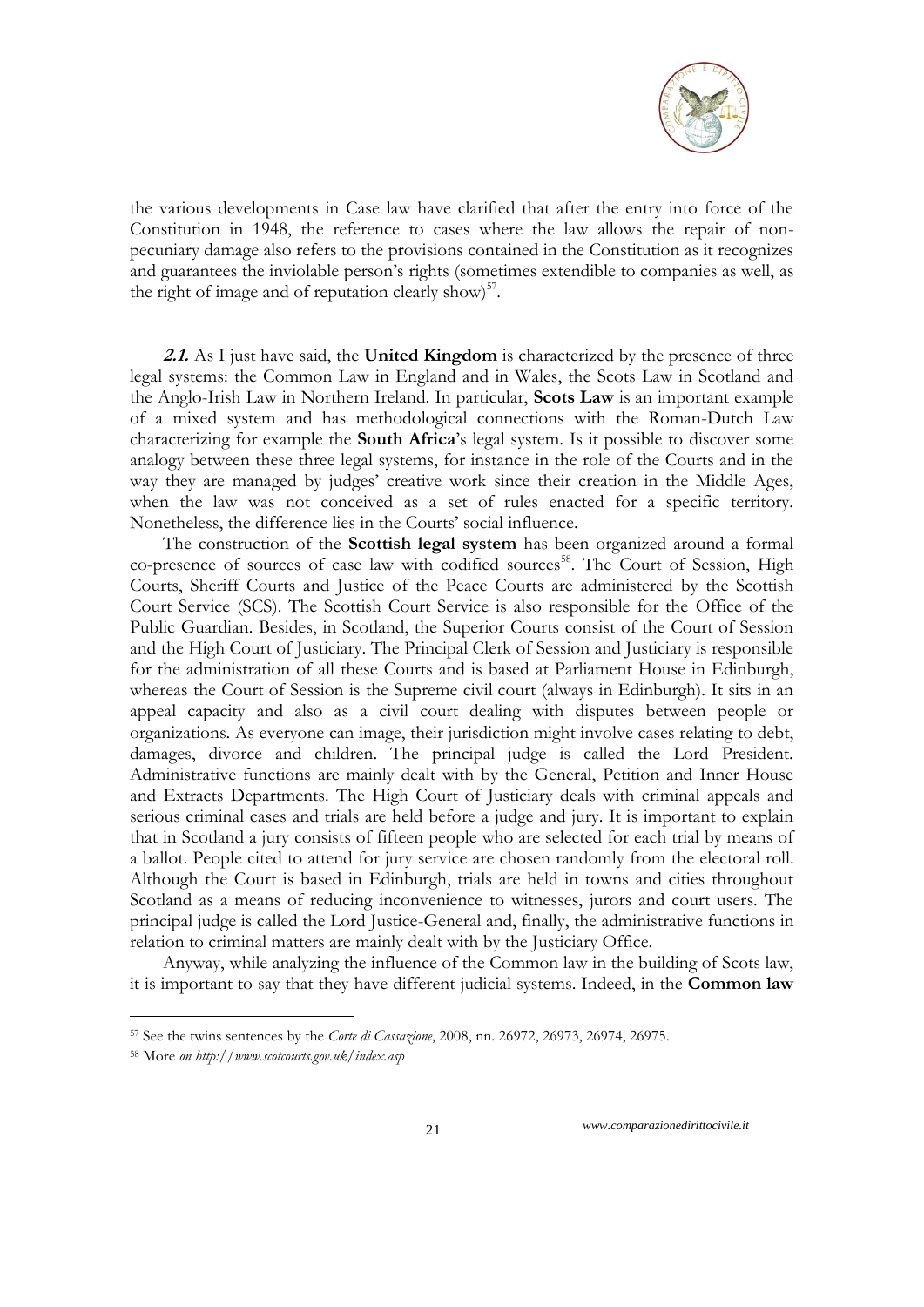

legal system<sup>59</sup>, the old County Courts' system had been equated with the criminal magistrates Courts by the *Courts Act 1971* and then they have been modernized with the *Magistrates" Courts Act 1980* and, finally, with the *Justice of the Peace Act 1997*. The system of superior Courts was reformed by the famous *Judicature Act 1873*: it established the *Supreme Court of Judicature*, which since 1925 has been divided into the **Court of Appeal** from one side and the High Court of Justice in the other one (which has its roots in Queen's Bench and in the Chancery).

Besides, for many centuries, the highest appellate court had been delegated to a precise Board of the House of Lords mainly formed by the Lord Chancellor and by the Lords of Appeal in Ordinary (or, as they were called, Law Lords), but in 2003 the fundamental figure of the Lord Chancellor has been suppressed and the position of the Law Lords has been reconsidered<sup>60</sup>. Moreover, the *Constitutional Reform Act 2005* established the formal change of the name of the House of Lords to the **Supreme Court** which is entrusted with the

-

<sup>60</sup> The Lord High Chancellor of Great Britain, or Lord Chancellor, not to be confused with the *[Chancellor of the](http://en.wikipedia.org/wiki/Chancellor_of_the_Exchequer)  [Exchequer](http://en.wikipedia.org/wiki/Chancellor_of_the_Exchequer)*, is a senior and important functionary in the [government of the United Kingdom.](http://en.wikipedia.org/wiki/Government_of_the_United_Kingdom) Remembering that Sir Thomas More (executed with John Fischer in 1535 by Henry VIII) was one of the most important early Lord Chancellors, He is the second highest ranking of the [Great Officers of State,](http://en.wikipedia.org/wiki/Great_Officer_of_State) ranking only after the [Lord High Steward.](http://en.wikipedia.org/wiki/Lord_High_Steward) The office he heads was known as the *Lord Chancellor"s Office* between 1885 and 1971 and the [Lord Chancellor's Department](http://en.wikipedia.org/wiki/Lord_Chancellor%27s_Department) between 1971 and 2003. Well, as I have said, in 2003 the Department was renamed the *[Department for Constitutional Affairs](http://en.wikipedia.org/wiki/Department_for_Constitutional_Affairs)* and the Lord Chancellor was appointed [Secretary of State for](http://en.wikipedia.org/wiki/Secretary_of_State_for_Constitutional_Affairs)  [Constitutional Affairs.](http://en.wikipedia.org/wiki/Secretary_of_State_for_Constitutional_Affairs) Then, in 2007, it was renamed *[Secretary of State for Justice](http://en.wikipedia.org/wiki/Secretary_of_State_for_Justice)* and the department became the *[Ministry of Justice](http://en.wikipedia.org/wiki/Ministry_of_Justice_%28United_Kingdom%29)*.

<sup>&</sup>lt;sup>59</sup> About the history and the evolution of one of the most important Common law institutions, the jury, in disputes relating to rights on land, where the defendant was authorized by Henry II to assert its own reasons rather than the evidence of the judicial duel, through the witness of twelve neighbors, and also about the role of the not so well-known "petty jury", see F. W. Maitland, *The Form of Action at Common Law*, Cambridge, 1948, and A. Padoa Schioppa, *Storia del Diritto in Europa*. *Dal medioevo all"età contemporanea*, Bologne, 2010, 209.

The importance of the jury should not be taken for granted. Continental trial procedures are really different from those present in Common Law systems just thanks to the jury. In Anglo-American countries trial must be shaped to present all the evidences and arguments in a case at one single time and are placing largely orally. Then the jury can hear the whole case, reach a verdict and then return to their private home as, for example, the movies "*The Verdict"* and "*The Untouchables*" clearly show. Instead, Continental Courts have always been staffed by professional, long-serving and judicial bureaucracies that usually employ judges of lower rank to gather and prepare the evidence in written form (for, then, present it to higher rank judges). Furthermore, about the importance fo this institute, think for example that recent years have witnessed the widespread diffusion of the jury trial across the globe and nations as culturally and geographically diverse as Mexico, Kazakhstan, and Japan have recently taken steps to adopt mechanisms for the lay adjudication of criminal cases. This is why, considering that ever since the late 18th century, when Thomas Jefferson's *Declaration of Independence* decried that the "absolute Tyranny" of King George "*depriving us ... of the benefit of Trial by Jury*", jury plays a fundamental role in trials, I really recommend the reading of R. Y. Park's paper *The Globalizing Jury Trial: Lessons and Insight form Korea*, *The American Journal of Comparative Law*, 2010, 58, 525.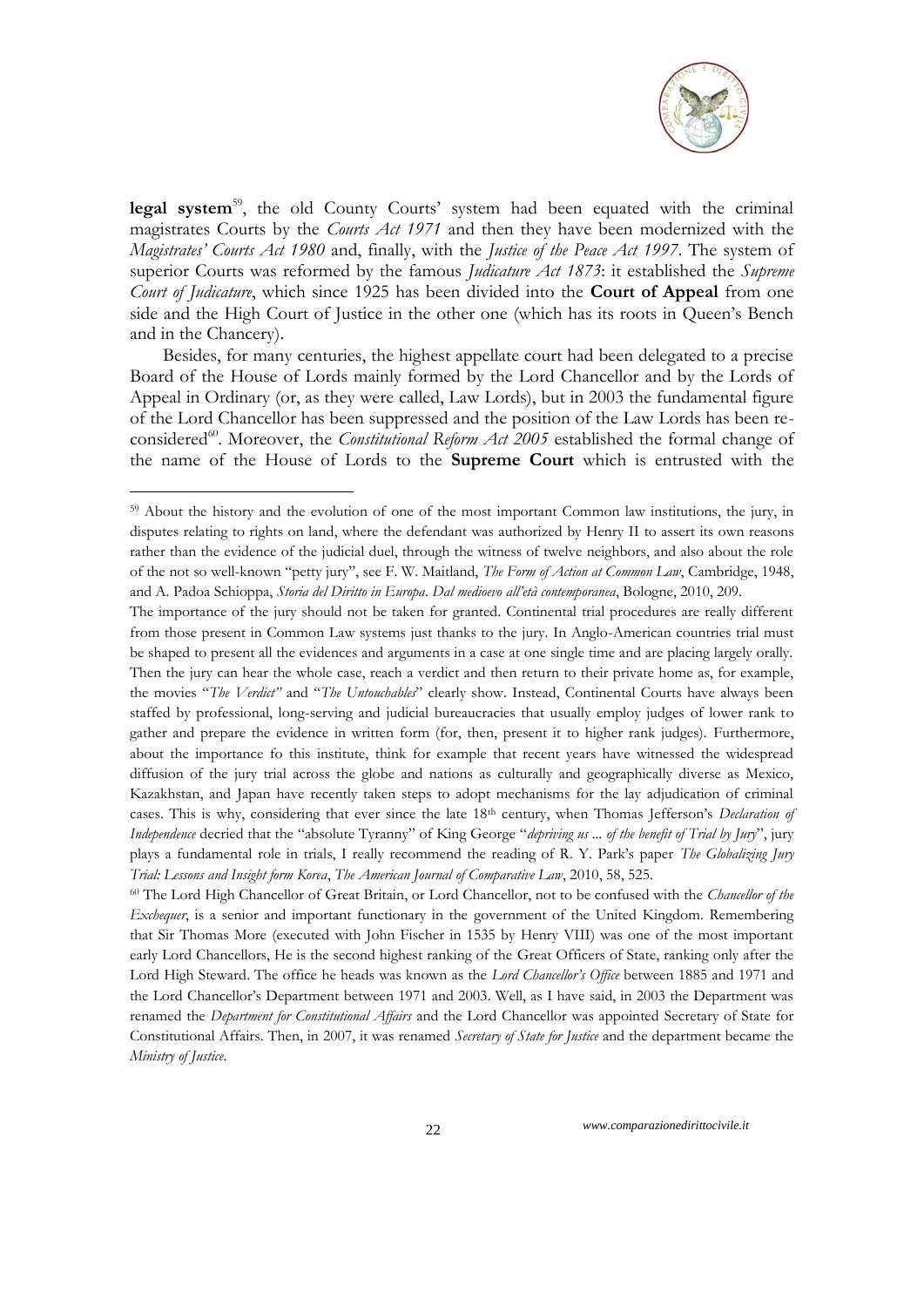

constitutional jurisdiction and that will absorb the functions of the glorious Judicial Committee of the Privy Council. It sits in the former Middlesex Guildhall, on the western side of Parliament Square (an highly symbolic of the United Kingdom's separation of powers, balancing judiciary and legislature across the open space of Parliament Square, with the other two sides occupied by the executive –the Treasury building– and the church – Westminster Abbey–). More precisely, from 1<sup>st</sup> October 2009, the Supreme Court has replaced the Appellate Committee of the House of Lords as the highest court in the United Kingdom and has assumed jurisdiction on points of law for all civil law cases in the UK and all criminal cases in England, Wales and Northern Ireland<sup>61</sup>.

The Supreme Court decides devolution issues about whether the devolved executive and legislative authorities in Scotland, Wales and Northern Ireland have acted or propose to act within their powers or have failed to comply with any other duty imposed on them. Devolution cases can reach the Supreme Court in three ways: (*i*) through a reference from someone who can exercise relevant statutory powers such as the Attorney General, whether or not the issue is the subject of litigation; (*ii*) through an appeal from certain higher courts in England and Wales, Scotland and Northern Ireland; (*iii*) through a reference from certain appellate Courts.

For a complete view on the Tribunals and Courts of **Northern Ireland**, which has a very complicated but at the same time interesting judicial system, see the Northern Ireland Courts and Tribunals Service Organizational Structure documents<sup>62</sup>.

Finally, it is true that the [United Kingdom](http://en.wikipedia.org/wiki/United_Kingdom) does not have a single unified judicial system but of course there are exceptions to this rule. For example, in immigration law the **[Asylum](http://en.wikipedia.org/wiki/Asylum_and_Immigration_Tribunal)  [and Immigration Tribunal](http://en.wikipedia.org/wiki/Asylum_and_Immigration_Tribunal)**'s jurisdiction covers the whole of the United Kingdom and also in employment law there is a single system of [employment tribunals](http://en.wikipedia.org/wiki/Employment_Tribunal) for England, Wales, and Scotland (but not for Northern Ireland)<sup>63</sup>.

**2.2.** In this section I would like to be really brief because, as everyone can image, the picture of the Continental Courts' system is pretty difficult to describe and resume in few pages. Nonetheless, there are certain common characteristics that may by explain<sup>64</sup>.

Comparing Continental Courts to Anglo-American judiciary is very important and interesting because, to give an example, as **Amalia D. Kessler** has recently written, "*when American lawyers think of the French judiciary they imagine a system radically different from their own - a system, in short, of bureaucratized justice. Indeed, the French system is widely viewed as typifying the* 

<u>.</u>

<sup>61</sup> More on *http://www.supremecourt.gov.uk/*

<sup>62</sup> Available on *http://www.courtsni.gov.uk/en-GB/pages/default.aspx*

<sup>63</sup> More on *http://www.justice.gov.uk/about/index.htm*

<sup>64</sup> For an interesting attempt to apply the conventional prototype of "courtness" to the Civil law Courts of Western Europe, which a I have written about in the previous pages, I suggest again the reading of M. Shapiro, *Courts. A Comparative Political Analysis*, 155.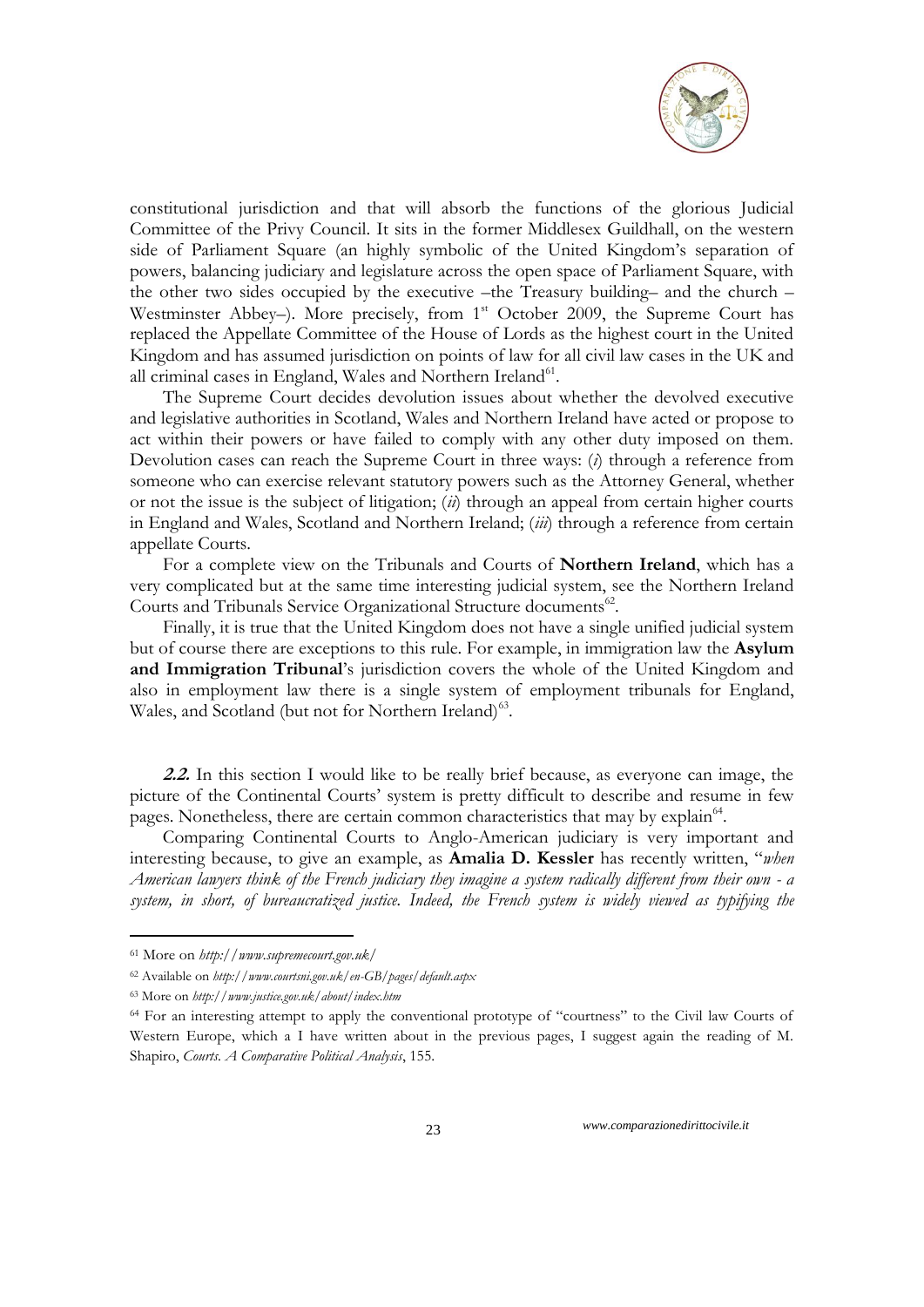

*European judicial model - made perhaps most famous through John Langbein"s much cited article on The German Advantage in Civil Procedure. But while this bureaucratized model of the French judiciary is, insofar as it extends, accurate, it is also woefully incomplete and thus misleading*" 65 *.* 

She is totally right. Indeed, as she has noticed, to depict the French judicial system in these terms is like to ignore a vital component of the system itself (think for instance to the commercial and labor Courts) that is premised on an elective judiciary. To being more precise, in this other and ignored component of the French judicial system, judges lack formal judicial training of any kind and are elected mid-career to serve temporary terms of office. The focal point is that those elected to office belong to the particular professional (and social) groups whose disputes they will resolve and which, in turn, are responsible for electing them. So, what information we can get from such a system? The answer is pretty simple: its judges are expected to have the substantive expertise (and social and political legitimacy) effectively necessary to resolve disputes.

But here my aim is just to remember that in most countries there are basically **four levels** of Courts: local ones at the lowest level, presided by a singly judge and using a simplified procedures (for example, in **Italy**, many cases, also of criminal law, are devolved to a Judge of the Peace which uses a simple and fast procedure to get the case's solution<sup>66</sup>). At the next level is possible to find the **Courts of first instance** (which serve as trial courts in most difficult cases; they are usually composed by a panel of at least three judges and which usually use former and longer procedure than the one mentioned above). Then, there are regional **Courts of Appeal**. Appeal is a very important matter to discuss about because it is nearly a universal phenomenon in addiction to give a fundamental contribute to the stability of triadic structure in the seeking of justice.

Finally, at the highest level there is a single **Supreme Court** (usually named "of Cassation", although in Spain is just called *Tribunal Supremo* and in Portugal is called *Supremo Tribunal de Justiça*) which, in few words, hears appeals that raise particularly serious issues of law and sites in large panels, usually composed by seven or more judges. Besides, there are also **Constitutional Courts**. Here the picture is very complex to resume but it is important to remind that in France, since the Revolution, the judicial review has always been rejected because the power of the *Conseil d"État* to resolve certain conflicts and impose authoritative interpretations of statutes on government agencies has been the closest approach to this institute. However, the rigidity of the modern French Constitution adopted in 1958 represents a revolutionary break with the historical legal tradition of that country. Now the control of the respect of the Constitution is centralized under the *Conseil Constitutionnel*'s jurisdiction and since 2008 there is a subsequent and incidental control (closer to other civil law experiences, see art. 61 Cost.)<sup>67</sup>. The **German constitutional jurisdiction** is centralized

<u>.</u>

<sup>65</sup> *Marginalization and Myth: The Corporatist Roots of France"s Forgotten Elective Judiciary*, *The American Journal of Comparative Law*, 2010, 58, 679.

<sup>66</sup> See art. 7, *Codice di Procedura Civile* and, about criminal law, *Legge* 468/1999 and *D.lgs.* 247/2000.

<sup>67</sup> See the *Loi constitutionnel* n. 724. Cf. also P.G. Monateri – A. Somma, *Il modello di civil law*, 165.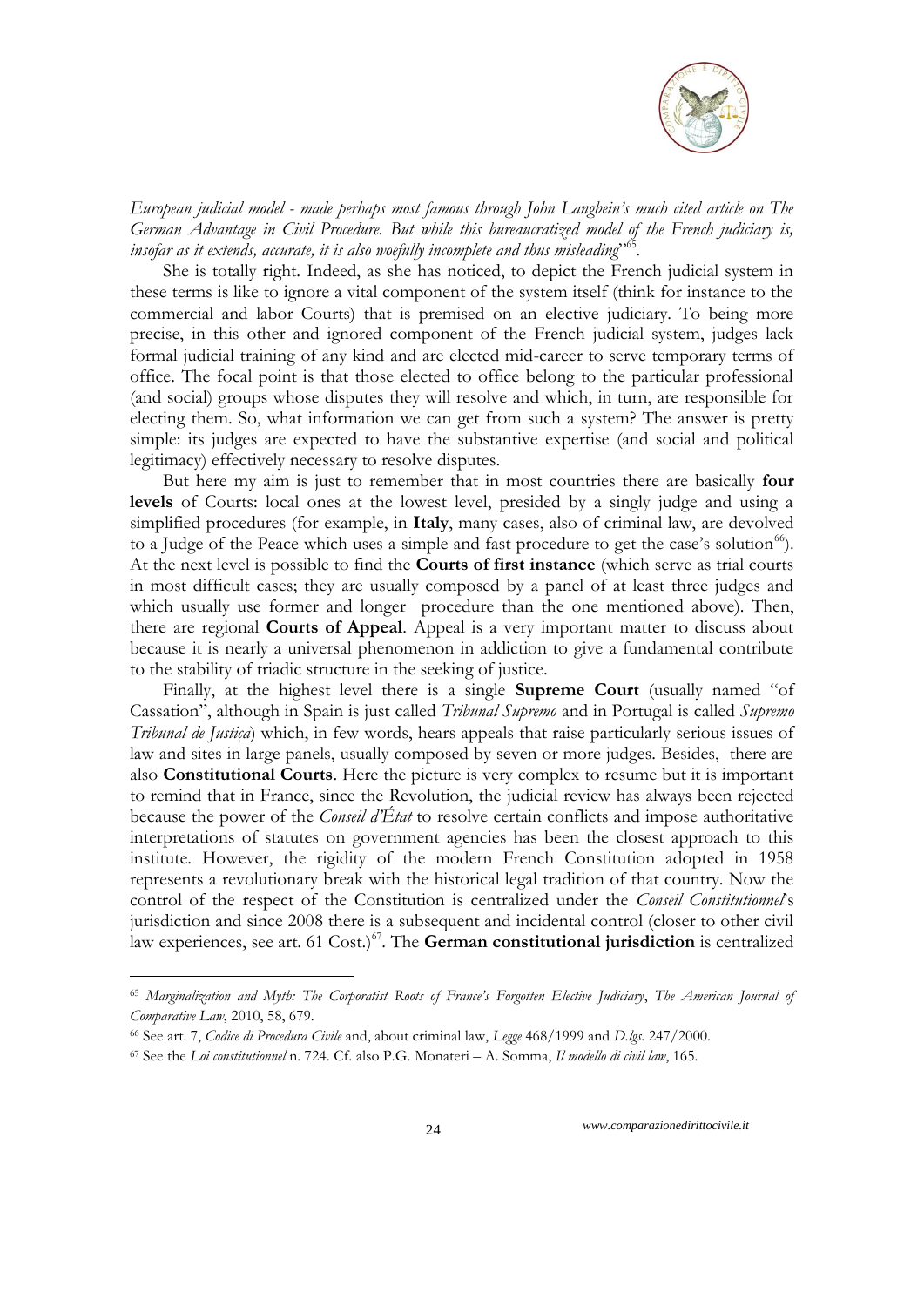

under the *Bundesverfassungsgericht* (BverfG) which has the functions written from art. 93 to art. 100 of the *Grundgesetz für die Bundesrepublik Deutschland*. Ist members are elected by a first half from the *Bundestag* (they stay in charge for 12 years) and the second half from the Bundesrat (with a two-thirds majority and they cannot be re-elected)<sup>68</sup>.

It is pivotal to underline that this model has circulated **all over the world**. As someone knows I am very interested about the nature of the **South African** legal system as a mixed one and also about its connection with the European legal model and the Europeanization of Contract law (towards a **European Civil Code**). So, for example, after saying that in (very) general terms it is possible to describe the South African law as part of the Civil law legal family it is important to specify that its categorization as mixed legal system is undoubtedly and always drawing attention to the various sources of it. More particularly, the Common law of South Africa has been rooted in Roman-Dutch Law when it first found application at the Cape of Good Hope but, nevertheless, it appears that, in practice, the entire *Ius Commune* of Western Europe of that time was (and still is) accepted and applied as the dominant law of South Africa.

Without spending too much words about this matter, it is the case to highlight that in South Africa an important distinction is made between superior and lower Courts<sup>69</sup>. South Africa has a regime of constitutional supremacy and all legislation is ultimately justiciable by the Constitutional Court. More precisely, the Constitutional Court has jurisdiction as the Court of final instance in constitutional matters and its decision are binding upon all Courts<sup>70</sup>.

Then there is the Supreme Court of Appeal, which is based in Bloemfontein, the Judicial Capital of South Africa. It is the highest Court which has the final say on all matters, except those that involve the constitution. For example, all criminal appeal cases from the High Court end up in this court, unless the appeal relates to a point of constitutional law, in which case the Constitutional Court has the final say. The Supreme Court of Appeal used to be called "*The Appellate Division*", as it only hears cases on appeal. Except for the Constitutional Court, no other Court can change a decision of the Supreme Court of Appeal as its decisions are binding on all courts of a lower order. Three to five Judges listen and decide on all cases of the Supreme Court of Appeal. The final decision of this court is the one supported by the majority of the judges listening to the case. At the

<u>.</u>

<sup>68</sup> See G. Parodi, *La Germania e l"Austria*, in P. Carrozza – A. Di Giovine – G. F. Ferrari, *Diritto Costituzionale Comparato*, Rome-Bari, 2009, 221.

<sup>69</sup> More details are available on *http://www.westerncape.gov.za/eng/pubs/public\_info/C/32303#4*

<sup>70</sup> The Constitution of the Republic of South Africa, which is one of the most progressive in the world and enjoys high acclaim internationally, has been approved by the Constitutional Court (CC) on 4 December 1996 and took effect on 4<sup>th</sup> February 1997. It is the supreme law of the Republic because no other law or government action can supersede the provisions of the Constitution. More on *http://www.info.gov.za/documents/constitution/*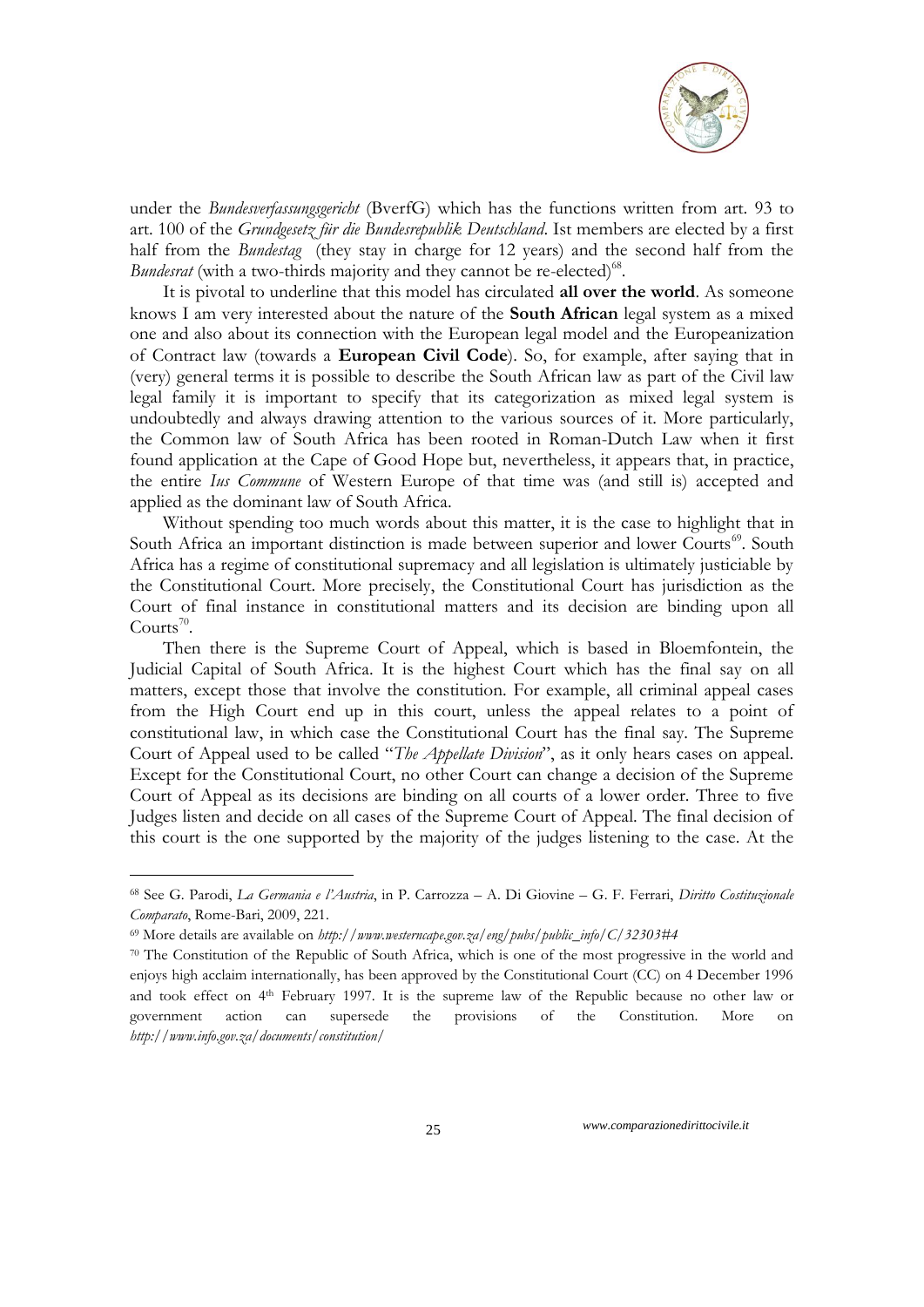

lower level there are several provincial High Courts with a defined geographical area to determine all matters between litigants, including also constitutional jurisdiction.

Besides, it is known that in addition to the regular chain of Courts, or the double chain of criminal and civil Courts, most **European nations** have developed a number of specialized Tribunals. In Italy, for example, commercial and civil law has been merged, but in France and in Germany they have not and it is possible to distinguish many jurisdictions: social security, agricultural, rents, tax, juvenile.

In **South Africa**, within the structure of the High Court, a number of special Courts have been created to deal with specialized matters, such as tax appeals, water cases, patents, competitions appeals (see the Competition Act 89 of 1998) and land claims appeals (see the Restitution of Land Rights Act 22 of 1994). ). Finally, at the lowest levels there are the Magistrates' Courts, created by statute with limited jurisdiction (they deal with the less serious criminal and civil cases and they are divided into regional Courts and district Courts; in Criminal Courts the State prosecutes people for breaking the law) and the Small Claims Courts, which hear any civil matter involving less than R 7 000 (unless both the person suing and the person being sued agree to limit the claim to less this sum), although some cases cannot be taken to this Court even if they involve a lower amount (examples of these claims are divorce, matters concerning a will, malicious prosecution, wrongful imprisonment, seduction, breach of promise to marry).

**3.** In this paper I am focusing my efforts on the role of national Courts in creating the "soul" of the European Tort Law. I am doing so not only discussing about the role of **Comparative Law** in the European integration context and reflecting on the help that **EAL** is able to give to this type of analysis, but also discussing the role of **European Courts in developing a precise model of integration**. More precisely, in Chapter 2 I have discussed about Courts' nature and structure, also reflecting on **the congruence of administering and judging** in the European context. This was the basis to discuss here about an important circumstance, that is that during the quest to get the case's resolution, either under preexisting legal rules, judges are undoubtedly law-makers. In short, judges exercise a particular form **political power** every single day whilst approaching to a case. And, as we will see further in detail in Chapter 3.2., considering that **politics plays a very incisive role** in judging, it is pretty clear that politics has another field where exercises its influences.

Law and politics in Europe are "brothers in arms" since the 1960s when, to be precise, the ECJ rendered a set of fundamental decisions that gradually served to "constituzionalize" the Treaty of Rome, officially signed in 1957<sup>71</sup> (the Court of First Instance was established

1

<sup>71</sup> More precisely, it was signed on 25 March 1957 by [Belgium,](http://en.wikipedia.org/wiki/Belgium) [France,](http://en.wikipedia.org/wiki/France) [Italy,](http://en.wikipedia.org/wiki/Italy) [Luxembourg,](http://en.wikipedia.org/wiki/Luxembourg) the [Netherlands](http://en.wikipedia.org/wiki/Netherlands) and [West Germany,](http://en.wikipedia.org/wiki/West_Germany) this Treaty is an international agreement that led to the founding of the [European](http://en.wikipedia.org/wiki/European_Economic_Community)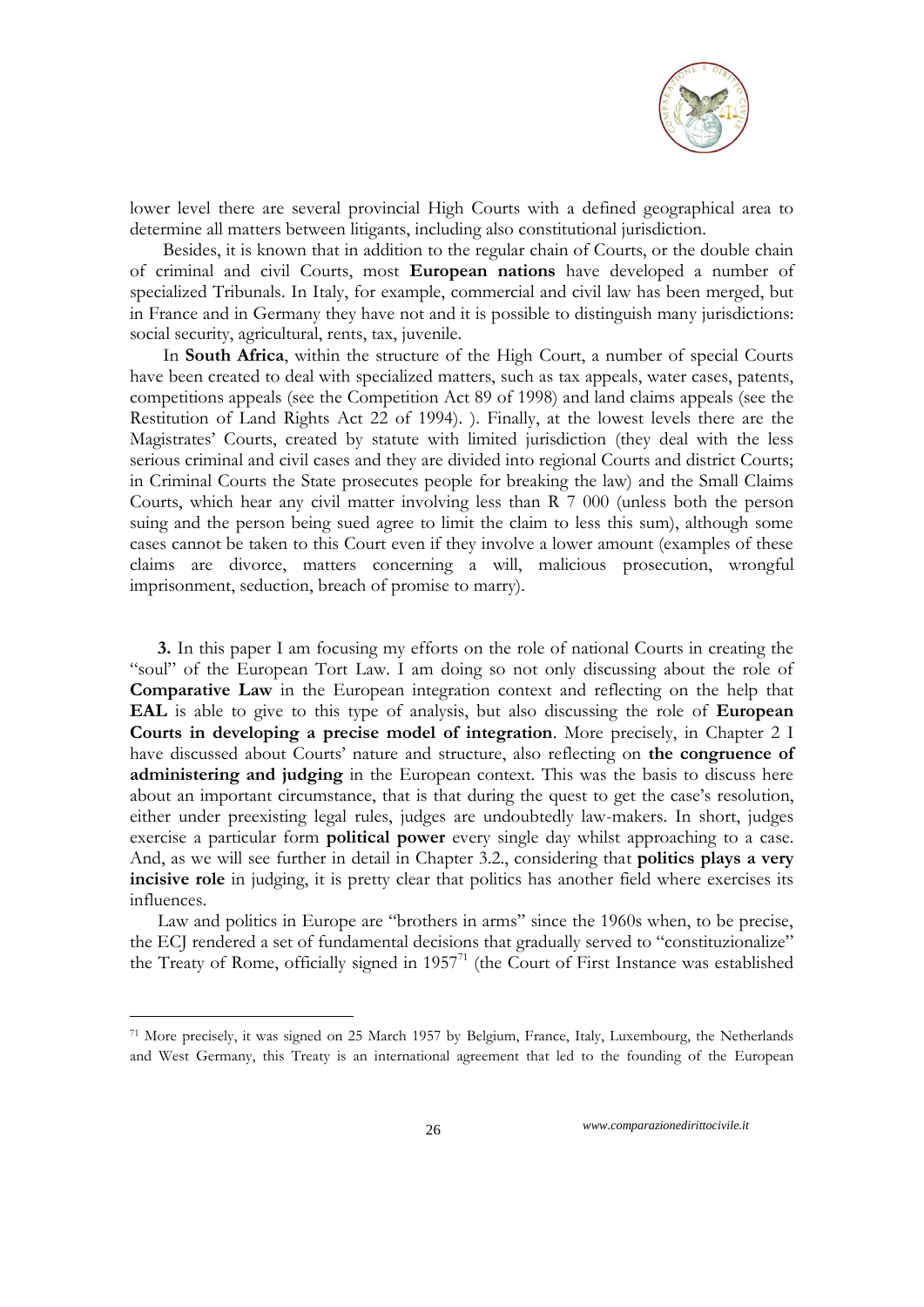

in 1989, but the ECJ itself was established already in 1952 with the Treaty of Paris, signed in 1951, to implement the legal framework of the European Coal and Steel Community - ECSC-). Well, after what I have discussed about so far, now it is time to get some conclusions about this delicate process and it is time to do so **carefully control for a host of factors**, including **the flaws of harmonization** if forced with **political methods**.

First of all, it is important to re-underline that there are three different fields concerning European Tort Law: (*i*) the case law on the European Convention on Human Rights (ECHR); (*ii*) the European Law; (*iii*) the one that interests us, "*alias*" the **national tort law systems in Europe**. These three different levels of the concept of European Tort Law are very deeply different but, at the same time, they are increasingly influenced by other national systems and by supranational law. Understand the European Tort Law level that I have discussed about (that is, the last one listed), means spend few words about the importance of legal traditions and of diversities. Indeed, **European Tort Law is still a matter of diversity** rather than harmony. As we will see farther, Tort Law is not just a system, because it is about balancing the various interests of individuals, private and public bodies by distributing rights, duties and, then, money. So, it is true to say that there are many differences in policy approaches between the various legal systems, as it is true that they are reflected in a number of features that, as lawyers and comparitists, we have to know and to understand if we want to get the different concepts of what is just, fair and reasonable among Europe.

By the way, if, from one side, EU Law and the ECHR mentioned above as "arms" of the Council of Europe<sup>72</sup> are powerful engines to provide a leaps towards harmonization, from the other side Comparative Law, that over the last decades has become an indispensable source for legislators, lawyers and, of course, **judges** not only at national level, has taught us that "**diversity**" is not a synonymous of "**distortion**" and that differences may impose extra compliance costs, but there is no empirical evidence that this leads to market problems (and, I already said it, the United States' market is just one of the many possible examples about it). This is why, as we will see farther, the main question about the nature and the effects of the law is a question about **who counts as a legal authority and how such authority is to be exercised is determined by predetermined**  (also social) **rules**. So, once considered the **lack of competence of EU** about the general harmonization, I am glad to know that a **general harmonization of European Tort Law is not on the political agenda** because, despite of what one could assume, **there is not an empirical evidence that internal market needs it.**

More particularly, it is just the case to say that the lack of competence of EU is based, considering what I will discuss about the nature of the law and the making of a legal system

27 *www.comparazionedirittocivile.it*

<u>.</u>

Economic Community on 1st January 1958. See for more details A. Stone Sweet, *The Judicial Construction of Europe*, Oxford Univ. Press., 2004.

<sup>72</sup> Just remember that its goal is to protect individuals, businesses and organization against infringement of their human rights by the Contracting States.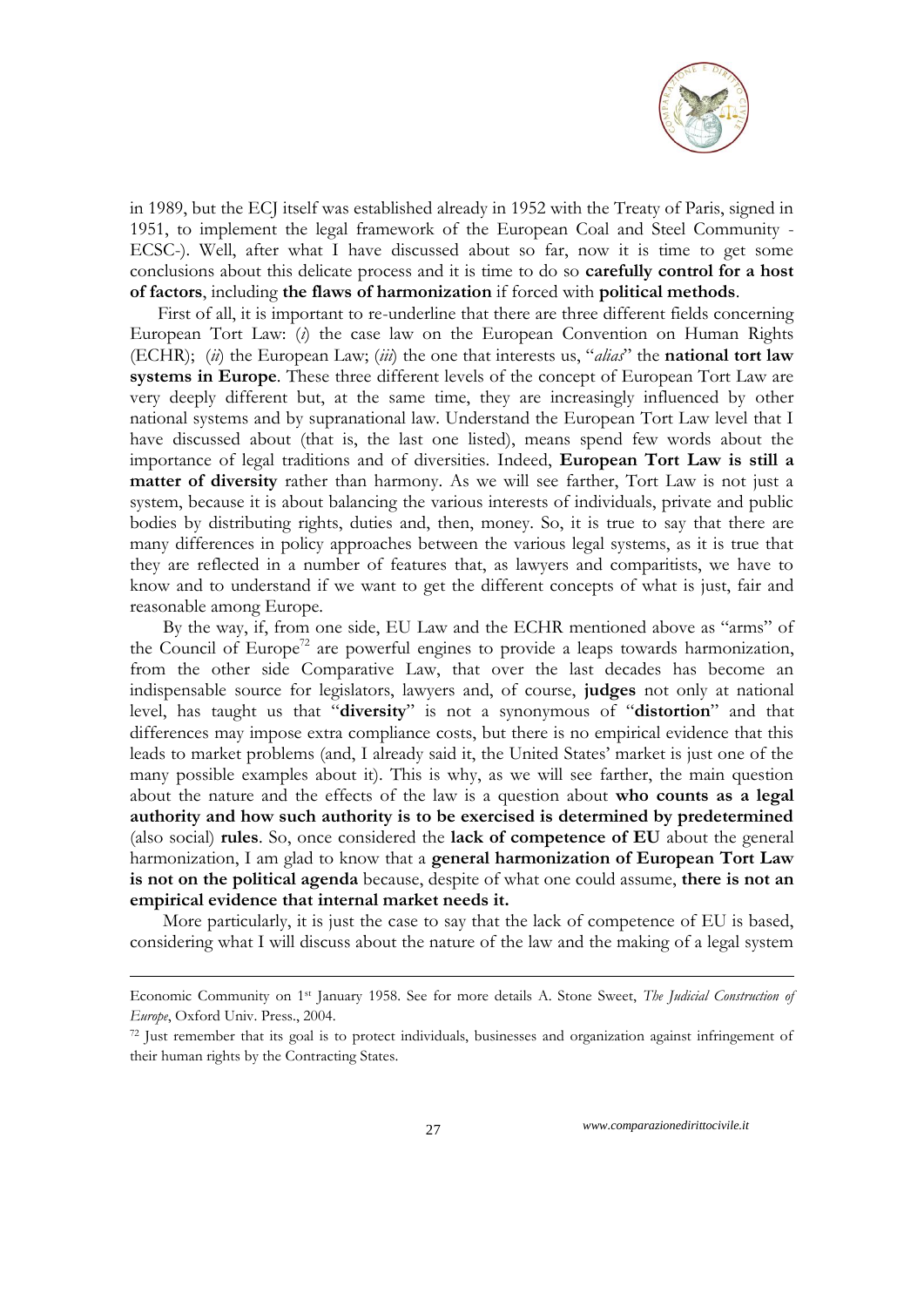

in Chapters 3.2.-3.2.1., on the lack of the indispensable authorizations and instructions. Indeed, authorization and instructions are "legal recipes": the first ones indicate who has the power to do which actions whereas the second ones inform the power holder how to exercise it. Therefore, "*when the law creates authorizations,* […] *power holders need not piece together from other parts of the law that their actions will have certain effects; rather, they can tell directly from the*  recipe that they have the power conferred<sup>,73</sup>.

To explain the reasons of my point of view, I need to spend some words about the concepts of "**law**" and "**legality**" and about the role of "**politics in judging**". Finally, I will focus my efforts on the meaning of the "**judicial law-making**", on the meaning "**legal traditions**" and on the importance to respect them refusing any kind of their manipulation always believing that the unity of a set of legal norms is derived from precise social, cultural and political elements.

**3.1.** The **law is a necessity** ("*ubi societas*, *ibi ius*"). It, which is an act of will, is usually identified with a set of rules (called "norms") which aim is to prevent the emergence of disputes or to settle them or at least, in its physiological aspect, to organize the various forms of social life. So, people are expected to respect them. This is why it conveys two different types of content: descriptive and prescriptive (we ought do what it is described in the norm).

As we have already seen in Chapter 2, according to **James C. Carter**, that **a judge cannot make law** is accepted from the start. A judge, he has said, can only make the law by making a wrong declaration, which then becomes a part of the law through "*stare decisis*" 74 . Of course he was referring to American judges, but his thought is pretty clear and should be analyzed worldwide. These words must be compared with those said by one of the most important constitutional scholars: **Albert V. Dicey**. The title of a lecture that he has delivered at Harvard Law School in 1898 was "*Judicial legislation*" and he began it declaring "*As all lawyers are aware, a large part and, as many would add, the best of the law of England is judge made law…it is, in short, the fruit of the judicial legislation*" 75 .

Even considering that Carter's assertion appears less strange in light of his background (he knew what others meant when they insisted that judges make the law, but he believed in a bigger definition of "law" as a ultimately social act in origin), he was pretty wrong and in the next pages I will demonstrate that a judge, especially the one who must decide in the field of Tort Law, is at least sometimes an "**occasional**" legislator. Indeed, he makes (occasionally) the law by giving a **new interpretation** of a statutory law or of a norm written in a code, and he does it sometimes privileging social facts over moral ones or, otherwise, doing the exact opposite some other times. But he always must use (and in the

<u>.</u>

<sup>73</sup> S. J. Shapiro, *Legality*, Harvard Univ. Press, 2011, 229.

<sup>74</sup> See *The Ideal and The Actual in The Law*, 24 American L. Rev 752, 1980.

<sup>75</sup> See *Law and Public Opinion in England During the Nineteenth Century*, London, 1905-1914.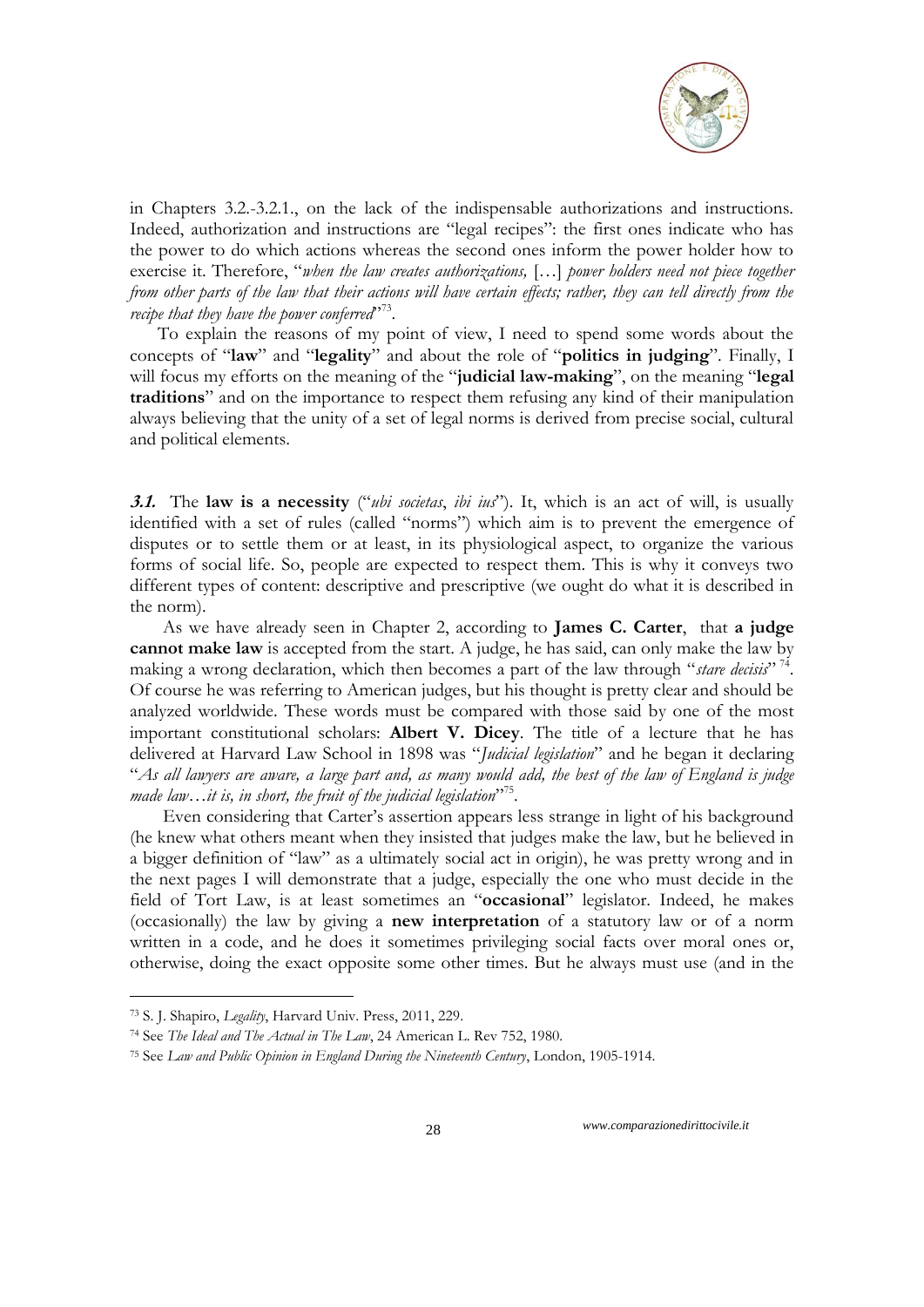

majority of the cases he does so) the **guidance offered by the law** knowing that this kind of "path" is often determinate because also general terms have a pretty clear common core.

Nevertheless, explain this aspect while conducting an analysis on the evolution of the European Tort Law requires also to concentrate some efforts on the concept of "**Law**" and of "**Legality**". In short, considering that everyday judges all around Europe (and all around the world) have a strong relationship with the law whatever this term effectively means, my aim throughout this section will be to take up the well-known questions of "**what is the law**". First of all, I will do so by discussing and examining the **making legal system**  process (which is an art and not a perfect science) because this is a matter concerning the main functions of the law in a modern society and, then, by investigating how closely those functions are tied to the use of force by officials (so by judges as well<sup>76</sup>). Besides, I will conduct my analysis also reflecting on the "**judicial legislation-making**" as a fundamental Courts' activity<sup>77</sup>. Doing all these things, of course, means also consider (in general terms) **how judges think** when their approach themselves to a case whilst they are conducting the judicial process.

As **Oliver Wendell Holmes Jr.**<sup>78</sup> has written in his "*The Path of the Law*" (1897), "*When*  we study law we are not studying a mystery but a well-known profession. We are studying what we shall *want in order to appear before judges, or to advise people in such a way as to keep them out of court. The reason why it is a profession, why people will pay lawyers to argue for them or to advise them, is that in societies like ours the command of the public force is intrusted to the judges in certain cases, and the whole power of the state will be put forth, if necessary, to carry out their judgments and decrees. People want to know under what circumstances and how far they will run the risk of coming against what is so much stronger than themselves, and hence it becomes a business to find out when this danger is to be feared. The object of our study, then, is prediction, the prediction of the incidence of the public force through the instrumentality of the courts*".

I really believe in this consideration and I would like to start my contribution reminding that the term "law" (as the term "legal system") is very ambiguous and the question "what is the law" has many possible answers. The law is something natural and artificial at the same time and, by and large, as I have already said, can be easily considered as a **system of norms** (the law is a rather unique normative system because its provisions are made by human actions).

So, I must start saying that law's essential character is prescriptive because it purports to guide action, later modes of behavior and, in short, constrain the practical deliberation of

<u>.</u>

<sup>76</sup> Judges are legal officials as legislators, regulators, prosecutors and police offers are as well. They are generally grouped together as officers of the law in order to distinguish them from those who lack legal power to act.

<sup>77</sup> An analysis on the concept of "Law" requires more than few pages, so consider this my little contribution as just an introduction to this delicate matter.

<sup>78</sup> Who Jerome Frank had qualified as "the completely adult jurist" in *Law and the Modern Mind*, 270, (1930), 2009, UK.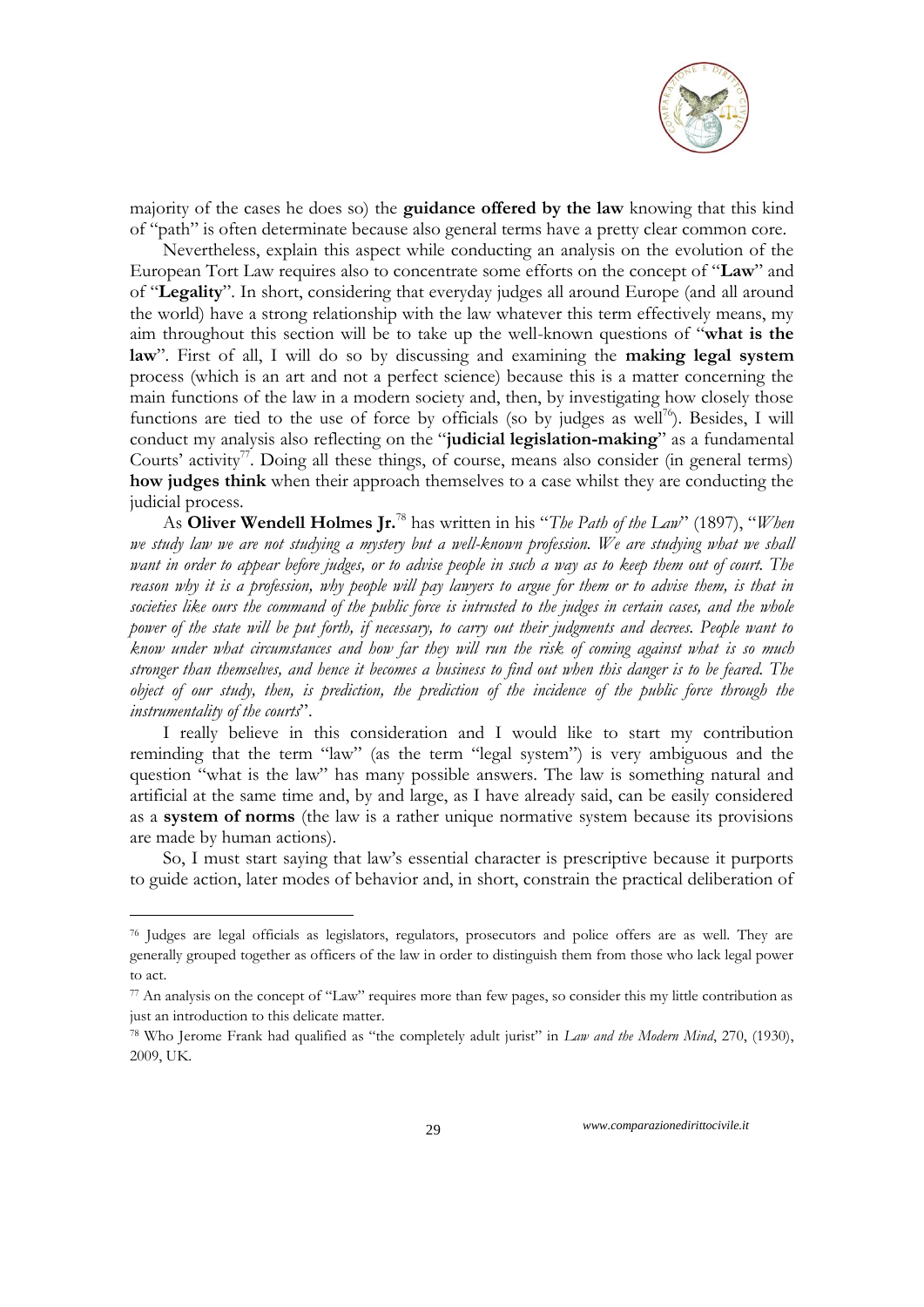

its subjects. As pointed above, the law is artificial because it is typically a product of an act of will but it is also true to say that sometimes it evolves naturally and that many laws in developed legal systems grant rights of various kinds and provide legal powers to change other rights and obligations<sup>79</sup>. Once noticed that, I think it is important to focus our attention comparing the efforts made by Hobbes, Austin, Kelsen, Hart and Bentham<sup>80</sup>.

A long tradition in jurisprudence<sup>81</sup>, which has started with **Thomas Hobbes**, sees the law as the tool of political sovereignty because with it the political sovereign rules and directs the conduct of its subject. Well, surely a modern legal system is more complex than that but this approach is important to get the basis of the discussion. For Hobbes (as for **Hume**) the law secures compliance by threatening coercion and sanctions whereas, for **Locke**, it acts as third-party adjudicator, providing impartial resolution of disputes for those who consent to its authority.

**Jeremy Bentham** was a great jurist. In particular, he was a deep observer of its society and, in fact, not only elaborated the **Panopticon's theory** (1791) many years before the George Orwell's Big Brother in *1984* (1949), but also has became the father of the **modern legal positivism**. He exposed its irrational beliefs about the concept of law because, for him, legal positivism was a liberating doctrine considering that it exposes the contingency and mutability of the law. If law is an act of human will and since it is created by human activity as I just have said, for Bentham it could always have been created otherwise. That means that there are no excuses for accepting the "*status quo*" and since the law is flexible, where it is broken, it ought to be fixed.

**Austin**'s theory of law is very interesting because, as **Benjamin N. Cardozo** has written, from holding that the law is never made by judges, the votaries of the Austinian analysis have been led at times to the conclusion that is never made by anyone else (customs, they say, no matter how firmly established, are not law until adopted by the Courts) $82$ . According to him, what makes "normative" instructions consists in the origins of them. Indeed, for him, instructions or commands of the political sovereign are what we call

<u>.</u>

<sup>79</sup> A. Marmor, *Philosophy of Law*, Princeton Univ. Press, 2011, 2-3.

<sup>80</sup> T. Hobbes, *The Leviathan*, Cambridge: Hackett, 1994; J. Bentham, *An Introduction to the Principles of Morals and Legislation*, New York: Hafner, 1948 (reprint of the edition of 1823); J. Austin, *The Province of Jurisprudence Determined*, London; H. Kelsen, *General Theory of Law and State*, New York: Russell and Russell, 1961; H. L. A. Hart, *The Concept of Law*, 1<sup>st</sup> edn. Oxford, 1961. I really recommend the reading of the mentioned S. J. Shapiro's *Legality*.

<sup>81</sup> With the term "jurisprudence" is it possible to indicate the normative one and the analytical one. The former is the study of the law from a moral perspective and comprises two branches (one interpretive and one critical) whereas the latter, which is not concerned with morality, analyses the nature of law and legal entities and includes legal systems, laws, rules, rights, authority, validity, obligations, interpretations, sovereignty, Courts, property, crime, tort, negligence and other stuff.

<sup>82</sup> See *The Nature of Judicial Process*, Feather Trial Press, 2009 (1921), 125. Cf. also W.J. Brown, *The Austinian Theory of* Law, 311, G.B. LLC, 2010.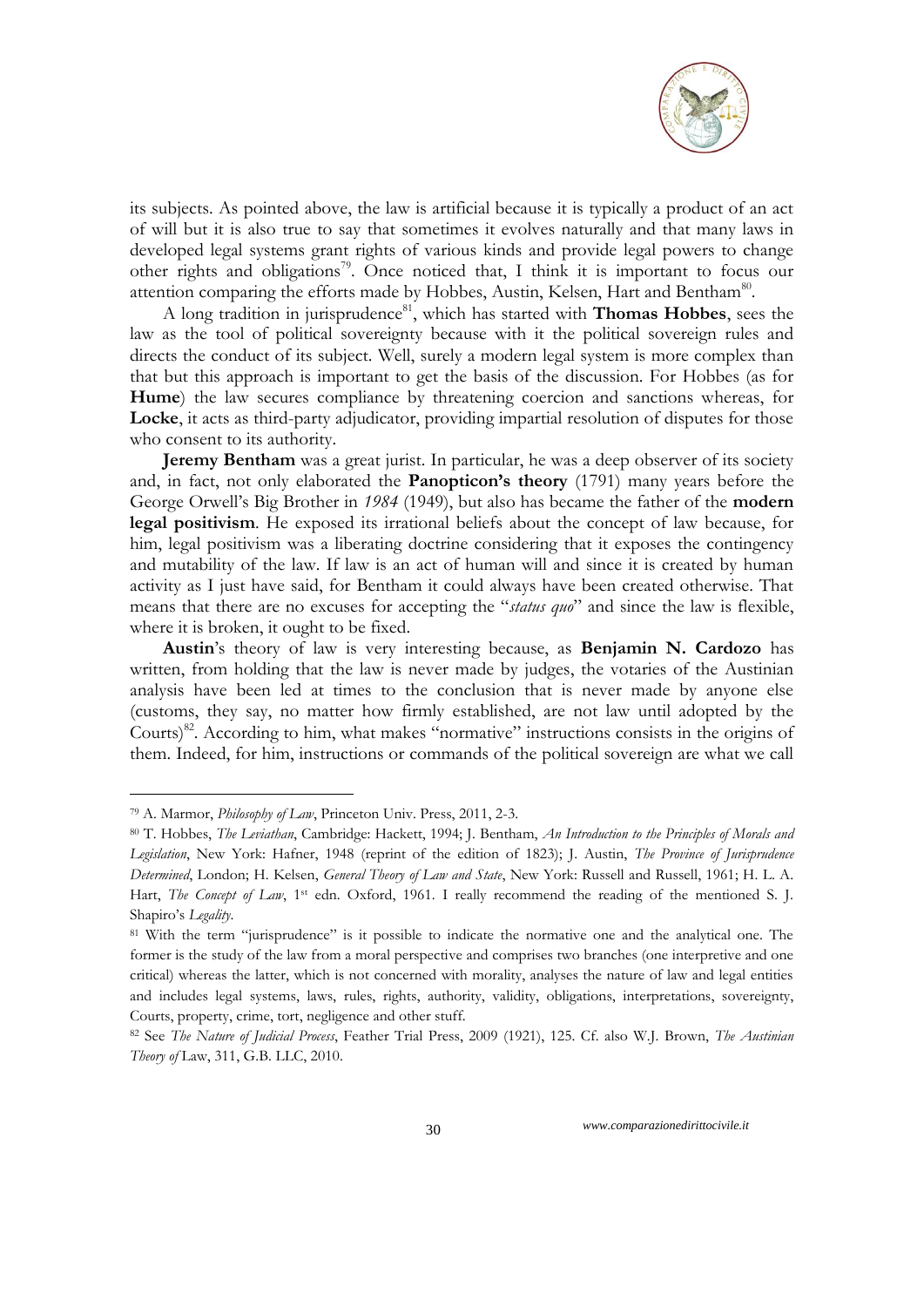

law. He sharply has said that only if the command or the instruction emanates from the political sovereign, then it is legal. Moreover, for Austin the sovereignty is the "sovereignty" simply because the bulk of population habitually abbeys it. But his theory is not only unable to provide and explain certain basic features of sovereignty, it is even unable of accounting for the very intelligibility of claims and thoughts about legal authority which a legal systems is composed by.

Understand **Kelsen**'s thought is necessary to analyze Hart's philosophy of law. As he explicitly has said, the main function of law in pour societies is to monopolize the use of force and is pretty obvious that in his view the law is essentially an instrument of political sovereignty as well as Austin believed (this view belongs to a long tradition started with Hobbes and this is the reason why it is important to remember the Hobbesian approach as I did at the beginning of this Chapter). But Kelsen's failure to provide a non-reductive theory of legal validity, is a lesson that Hart carefully learned and his alternative point of view to Austin is a reductive version of Kelsen's theory of the basic norm. For **Hart**, Austin first failed to recognize that sovereignty is an institution itself because institutions are constituted by rules; then, he continued, Austin failed to recognize that rules are not merely regularities of behavior. So, once showed that the idea of sovereignty is essentially a juridical one, he found both of the components of Austin's theory fraught with incongruences, and it is simple to get why: we cannot explicate the source of the law in term of political sovereignty because the concept of sovereignty is for real itself a juridical one and, secondly, only a fraction of the law is composed by commands (i.e., a contract is formed by an offer and an acceptance and the law which determines what is the former and what is the latter doesn't have the structure of "do this or else" as a command instead requires).

Once considered that, for Hart, Kelsen's analysis missed the crucial point that the main function of most legal norms is actually to guide the conduct of law's subjects. In short, **the law is there to provide reasons for its subjects to behave in certain ways** and not to tell officials (as **judges**) when they must use force to compel behavior. The point is that in every legal system there are many types of norms and there is absolutely no reason to assume that all these types contain a command. In short, Kelsen and Austin share the view that it is the element of using force to compel compliance that makes the law a unique normative systems but Hart challenged this argument (so challenged the Hobbesian tradition) using the variety of legal norms (and their different social functions) and the tight connection that the Hobbesian tradition in jurisprudence forged between law an political sovereignty<sup>83</sup>. Knowing that, and so disagreeing with Kelsen's thought, is also useful for judges themselves because they are officials always working with a different ideas and types of "sanctions".

Hart founded his point of view on the idea that legality is constituted by the **rules of recognition**. For him, these are social rules and the theoretical functions of them is basically the same that Kelsen has described, but the difference between Hart's rules of

<u>.</u>

<sup>83</sup> A. Marmor, *Philosophy of Law*, 41.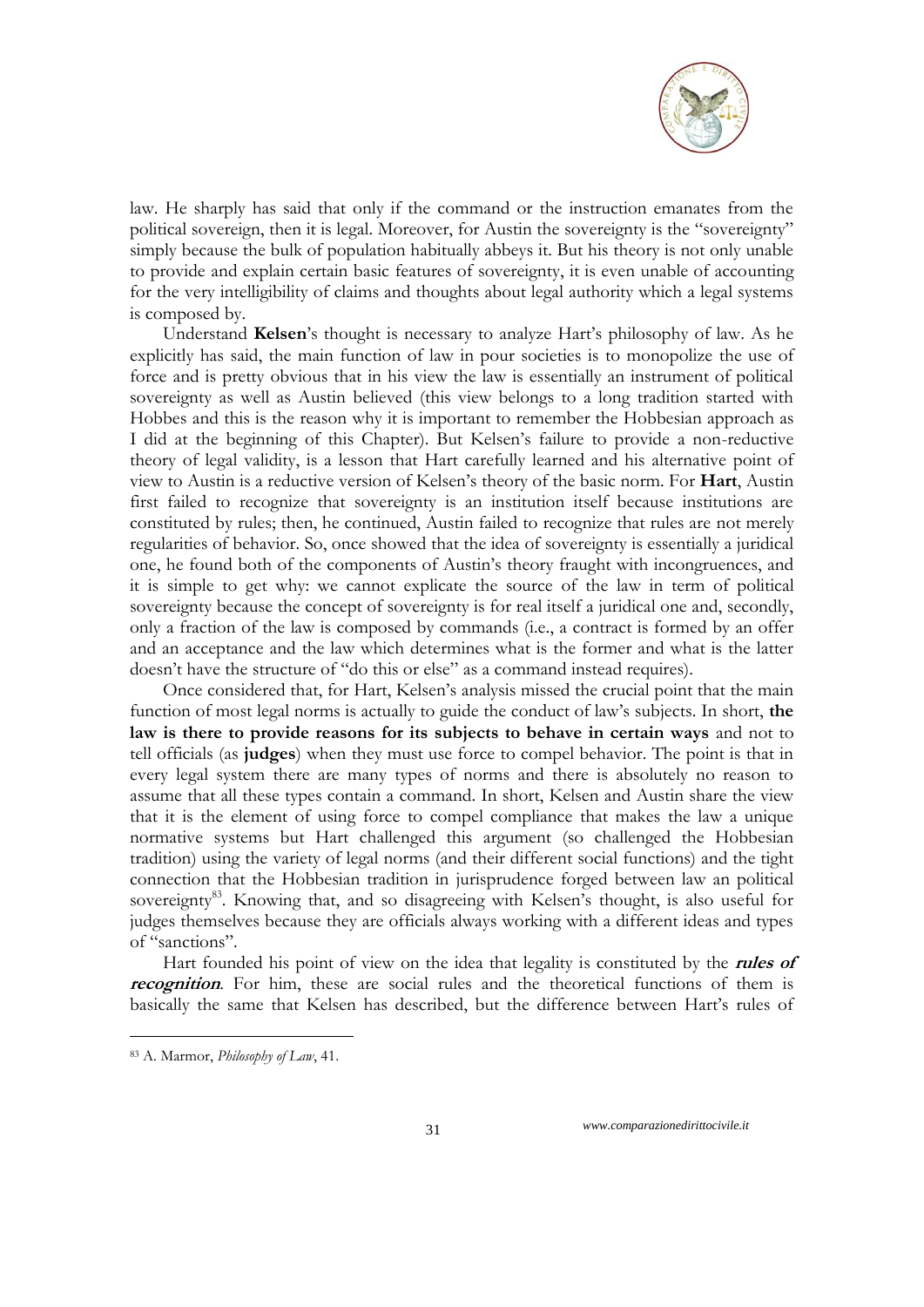

recognition and Kelsen's basic norm lies down behind the nature of these norms: for Hart, a rule of recognition (*i*) has not to be presupposed; (*ii*) is an actual and social norm followed by a given community and to explain it he needed a detail account of what social rules are and, of course, how they can ground both the ideas of "legal validity" and "normativity". For him the rules of recognitions are the rules formed by actual patterns of conduct, belief and attitudes that determine and identify the ways in which law is created and modified in the relevant community and, in particular, they are followed by judges and other legal officials. Besides, he has identified three possible ways in which one can account for social rules. The first one of these three ways is also the most important, that is the **internal point of view**: it is the best one for the members that accept the rule as reasons for their action. By the way, there are also an "external" and an "extreme external" point of view and the latter, in particular, only reports on the rules in terms of observable regularities of behavior.

What here needs to be expressively underlined is that Hart's aim was to show how the internal point of view can be accounted for in terms of people's belief and attitude. The consequence of this approach is that the upshot of the distinction is about the **external point of view** and not about the internal one. Nevertheless, someone has discovered and revealed an hole in Hart's theory. If social rules of recognition are the ones followed by judges and other officials, how can those same rules constitute the role of such people as judges and officials? Well, for Hart, we can only identify certain individuals as judges (and in general term as official) thanks to precise rules that confer the relevant legal power and make them as "institutions". So, as **Andrei Marmor** has rightly noticed, it seems that from one side we need some legal rules to explain who counts as "an official" but, at the same time and from the other side, what counts as law is determined by the rules that those officials must follow<sup>84</sup>.

**3.1.2.** Once considered that, another important step in Hart's theory that should remembered here is that he described the law as "**descriptive and morally neutral**". Hart was a legal positivist as Austin and Hume were, but his approach was in part different because he clearly assumed that in spite of variations between different legal systems, **law is a fairly universal phenomenon** in human societies and, as a consequence, has certain features that are essential or characteristic of law (and we can identify them without forming any moral or political judgment about the merits of the law). This thought has caused many reactions from many contemporary legal philosophers as **Ronald Dworkin**, that has presented his theory as a moral-political one claiming that without relying on some views about what makes law good and worthy we cannot understand what law really is<sup>85</sup>. His assumption is that the main moral-political question about law is the question about the

<u>.</u>

<sup>84</sup> *Ibidem,* 56.

<sup>85</sup> See *Law"s Empire*, Cambridge, MA, Belknap Press of Harvard Univ. Press, 1986, and *Justice in Robes*, same editor, 2006.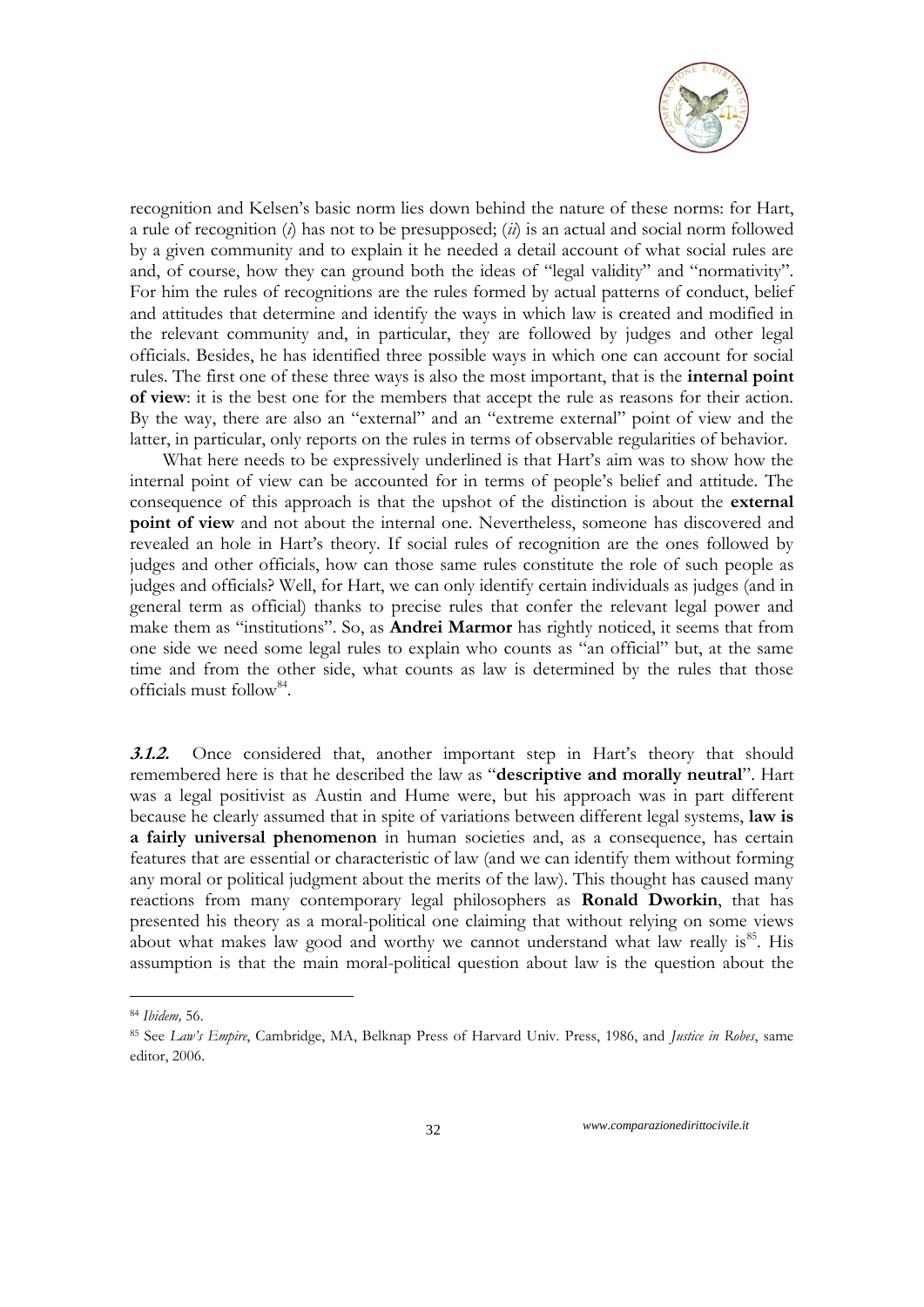

legitimacy of coercion and, so, in developing this, judges (as all officials) have an essential role. For Dworkin the justification of the use of the (collective) force is what theories about the nature of the law should care about.

By the way, the law has a normative and an authoritative side at the same time, and this is why the study of what the law "is" requires to spend some effort on the concepts of "**authority**" and "**normativity**" as well. Indeed, in my opinion, the legal system of a community is made up by a set of rules that help to regulate the organized life of the community itself. Then, the legality of a rule is not the consequence of some peculiar character inherent its particular content but is something due to the fact that the rule itself must be considered, according to the criteria set by each legal system that it contributes to form, provided by "authority". This, in short, is the "normativity" of a rule.

As **Jospeh Raz** has said, the law is essentially an authoritative institution and the reasons to comply with an authoritative directive are, by their very nature, identity-related reasons<sup>86</sup>. The focal point is that a debate on the **nature of authority** is obviously a debate about how to give some sense to the idea that one person is obligated to do something because another person has the power to tell him what he must/should/could (or not) do. In fact, whenever the law imposes an obligation or establishes a right in your favor it has a dual message: you ought to do it and you ought that way because the law says and requires so. The final message, if we want to find it, is that is the law that requires what you (or others) ought to do.

It is a matter about **who counts as a legal authority** and why rules (also the social ones) determine how to exercise this authority. Once again **Hart's approach** could really help our analysis because he has said that in every society that has a concrete functioning legal system, there are also certain social rules followed by relevant population that determine who "counts" as the legal authority and how such this authority is structured. This, as **Andrei Marmor** has rightly pointed out, is the "**conventional foundation of**   $law$ <sup>"87</sup>.

Finally, considering that Bentham and Austin (as other positivists) often argued in favor of replacing Common law-decision-making with legislation and codification (and so that Hart was not the first to point out the deficiencies of guidance by precedent), analyzing "when", "where", "how" and especially "why" judges "make law" with their decisions requires, from one side, to know that the aim of judicial legislation (that is the resolution of a dispute) is clearly different from the aim of legal reasoning (that is the discovery of the law) and, from the other one, also requires to spend some effort on the steps that are necessary to make a **legal system**. Indeed, realizing in general terms how a legal system is made will be important also to get the **lack of competence of the European Commission** about the Europeanization of tort laws.

<u>.</u>

<sup>86</sup> See *The Concept of a Legal System*, Oxford Clarendon Press, 1970, *The Authority of Law*, Oxford Clarendon Press, 1979, and *Between Authority and Interpretation*, New York: Oxford Univ. Press., 2009.

<sup>87</sup> Princeton Univ. Press, 2011, 73.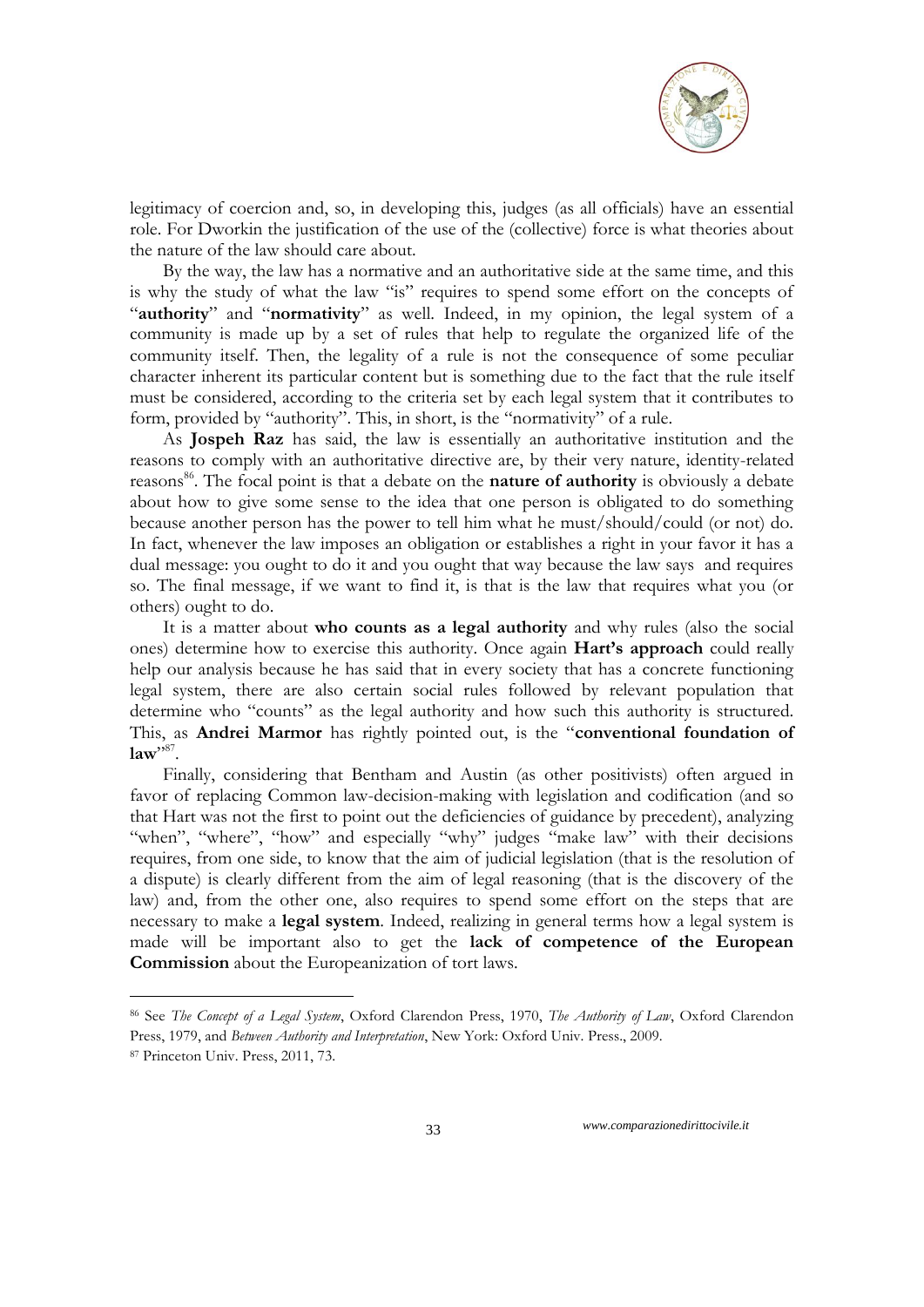

I believe that **Scott J. Shapiro** is right when he says that the making of a legal system is somehow a form of **social planning**. Once have considered what makes "social" a planning activity and that a planning theory is able to secure existence of fundamental legal rules without generating vicious circles or infinite regresses, he says, legal institutions "*plan for the communities over which they claim authority, both by telling members what they may or may not do, and by identifying those who are entitled to affect what others may or may not do. Following this claim, legal rules are themselves generalized plans, or planlike norms, issued by those who are authorized to plan for others. And adjudication involves the application of these plans, or planlike norms, to those to whom they apply. In this way, the law organizes individual and collective behavior so that members of the community can bring about moral goods that could not have been achieved, or achieved as well, otherwise*" <sup>88</sup>. I think he is right because, once argued that as there are no specific ends that intentions are supposed to serve in human soul, there are no substantive goals or values that the law is supposed to achieve an realize. This is the main scope of the legal institutions/authorities mentioned in Chapter 3.1.2.

But, before going any further, now is time to make an important specification about their nature from an ontological point of view. **Ontology** is one of the most fundamental discipline because its aim is to study (and describe) what "there is" (whereas **Epistemology** studies and describes "how" we know what "there is") <sup>89</sup>. Well, judges, as money, countries, an obligation, a wedding, a pen, Europe itself and Wall Street are all **social objects**. They have many differences from the ideal (as numbers) and the natural (as a mountain or a lake) ones: in particular they exist only because we think that they exist and they have the shape and functions that we give them $90$ .

Institutions and authorities were made in history (and so they are still "possible" and useful) because they were (and still are, although they must prove it every single day) able to creating and sharing a plan for the citizens' everyday motivating others to heed and follow their plan. So, remembering that "directing" and "authorizing" are not mutually exclusive activities, what I am talking about here is a matter of **normativity and authority** (so, of the normativity of a legal authority) and, at the same time, a matter of sustainability of the development of a manageable social life in legal terms, because one of the principal purposes of this kind of planning is to force each member of the group to internalize the costs and the benefits of his actions in the perspective to get a socially optimal decision for a number of people everyday bigger.

In other words, if we want to understand the "soul" of the law-making process, we have to get that "*a norm is a plan as long as it was created by a process that is supposed to create* 

<u>.</u>

<sup>88</sup> See *Legality*, 155. For a different point of view on the impact of Hart's legal theory see S. Sciaraffa, *The Ineliminability of Hartian Social Rules*, *Oxford Journal of Legal Studies*, 2011, 31, 603-623.

<sup>89</sup> As I have showed during the *British Association of Comparative Law*'s *Workshop on The Use of Comparative Law in Postgraduate Programs*, at The University of Nottingham (UK), 1st-2nd July 2011.

<sup>90</sup> On the extremely fundamental role of Ontology, see M. Ferraris, *Documentalità. Perché è necessario lasciare tracce*, Rome-Bari, 2009.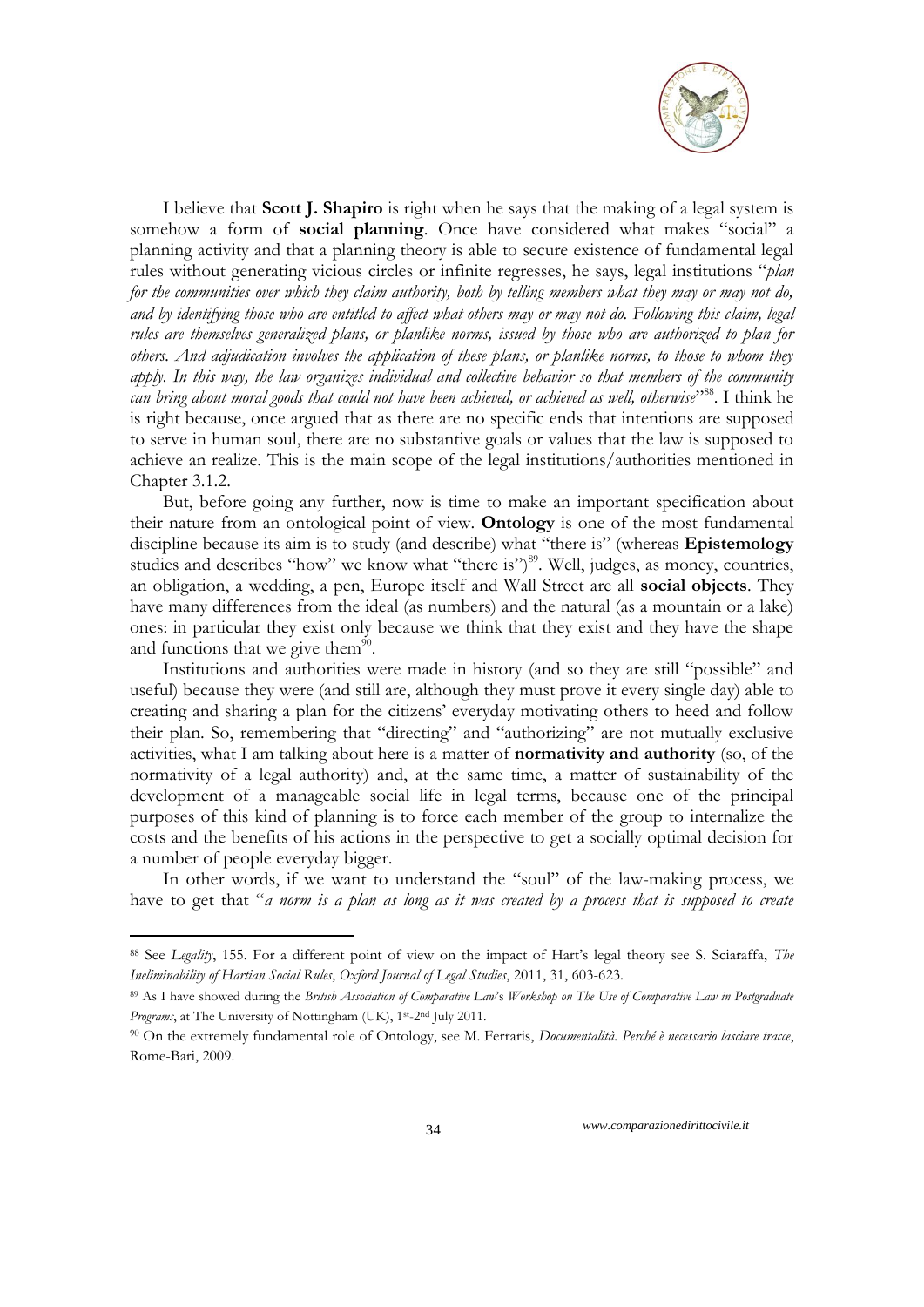

norms<sup>",91</sup>. Then, as I have pointed out above, we should have the right instruments to say that the lack of competence of the European Commission lies down behind the circumstance of who rightly counts as a legal authority. It is a matter of **formal and substantive justification** under a **legitimate authorization and instruction**.

The term "legitimation" indicates an act of providing legitimacy and refers to a process whereby that act becomes legitimate by its attachment to [norms](http://en.wikipedia.org/wiki/Norm_%28sociology%29) and [values](http://en.wikipedia.org/wiki/Values) within in given [society.](http://en.wikipedia.org/wiki/Society) It is the process of making something acceptable and normative within in given society. And the European Commission does not have neither the former nor the latter to conduct (and push for) an harmonization of European Private (and so Tort) Law.

**3.2.** American judges have a great deal of discretionary authority whilst approaching to a case and an enlightening example of that is well showed by *New York Times Co. Vs. Sullivan*<sup>92</sup>. In this case the Supreme Court ruled out that a public figure cannot obtain a damage for defamation unless the defendant knew, or had been reckless in failing to discover, that the libel or slander was false. This was a rule established in the form of a precedent which halted in its tracks the evolution of a legal regime for regulation defamation of public figures. That is why most Anglo-American lawyers believe that judges use more than just logic when resolving legal issues and, more importantly, that they are legally permitted to do so.

Now, considering that judges in Common law systems use more than just logic when interpreting the law and resolving a dispute, the following question is: what about the European Continent? Do the European Courts have the same discretionary as the American ones or not whilst they are approaching to a case? The answer is that they exercise a **form of (moral) discretion in the penumbra** although the role of the unconscious in judicial decision-making is obscured by the convention that requires a judge to explain his decision in an opinion. Besides, they are also occasional legislators. I know that it might seem that judges would legislate only after they had tried and failed to decide a case by reference to the orthodox materials of legislative text and precedent, but some judge does it in a different way and reverses the sequence: he starts by making the legislative judgment by asking himself what outcome would have the best consequences for the dispute, and only after he asks (always to himself), and then considers, if that outcome is right or not.

We know that under the **John Stuart Mill**'s **Harm Principle**, every State (and its officials as judges) should not limit one person's freedom except to prevent or remedy harm to others<sup>93</sup>. Well, knowing that the search of an impartial, transparent, stable and predictable "*nomos*" not made by men but made by laws was already the pillar of ancient Greek and

<u>.</u>

<sup>91</sup> S. J. Shapiro, *Legality*, 128.

<sup>92 376</sup> U.S. 254 (1964).

<sup>93</sup> See *On Liberty*, 1859, New York, reprint edn., 1982.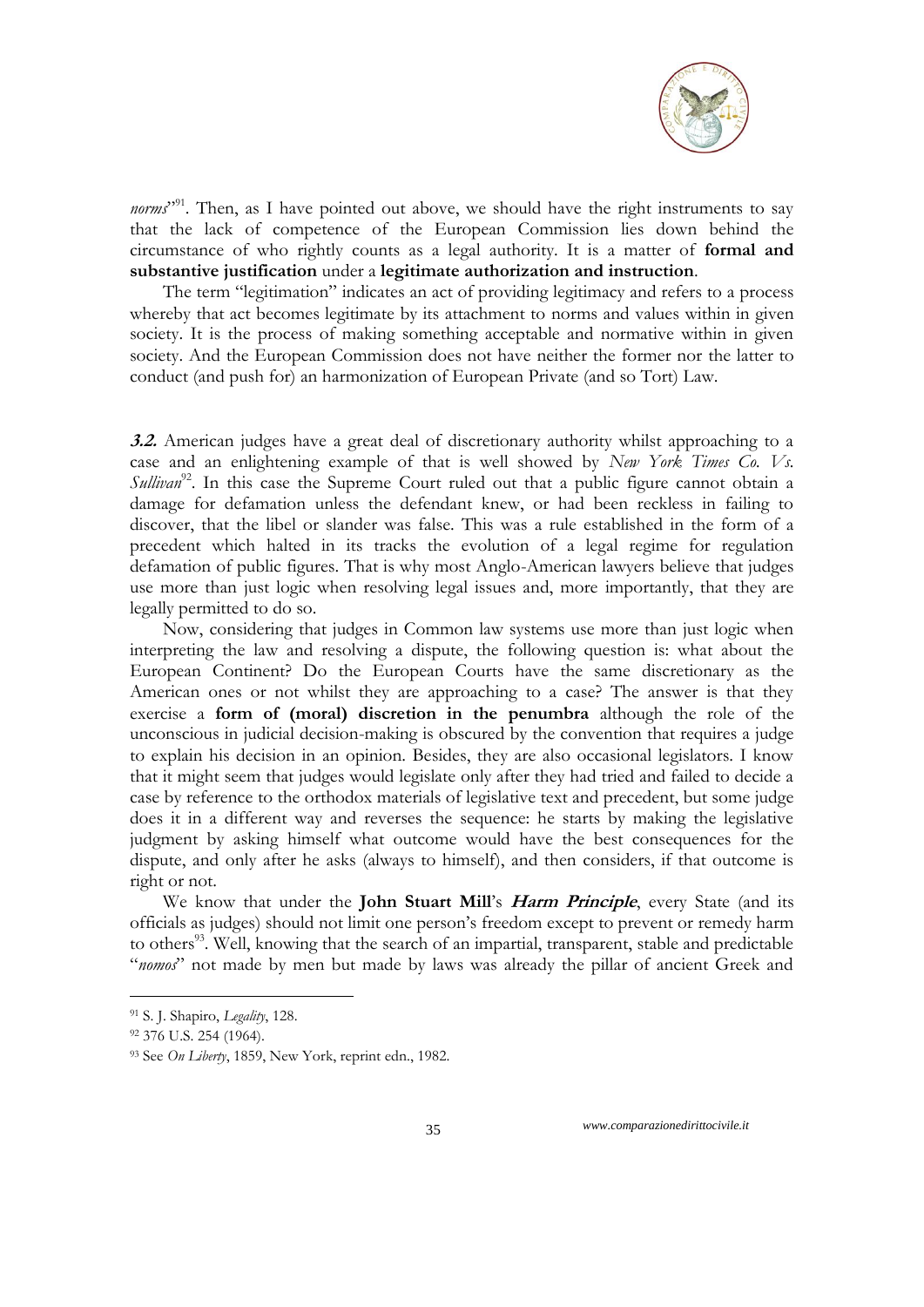

Roman moral and political traditions, nowadays this research imposes to focalize our efforts on the soul of legal reasoning. And we have to do so also knowing that something new in the realm of justice administration seems to have forth over recent decades: a massive **intervention of international and supranational actors**, both governmental and nongovernmental (as the various non-governmental organizations and the multinational corporations), which have mainly acted in the name of the principle of the rule of law within national judicial systems<sup>94</sup>.

There is another thing to say: judges are not law professors. Their job is totally different (as their approach to a case) and this should not taken for granted. Consider, for example, the role of their audience. The primary audience for an academic writing consists of other academics but, for example, an appellate judge, who writes what he hopes is the best opinion for that case, writes for his fellows judges, with at least a glance over his shoulder at the national Supreme Court<sup>95</sup>.

If, as I have said earlier, "**legal activity**" is not simply the creation and application of rules but also an incremental process whose functions is to guide, organize and monitor behavior through the settling of normative questions under precise authorizations and instructions<sup>96</sup>, then "**legal reasoning**", whose object is a process concerning the discovery and the finding of the "right" law, is not the same thing as legal research and as judicial decision-making. It is an art, not a science. And it is imperfect because there are many limits to legal knowledge (as there are in every art as well). In other words, understand what a "law" is involves more than just looking up a statutory provision in a legal code. This is the reason why legal positivism is very unsatisfying and why jurists against it cannot reconcile a theory of law that grounds all legal facts exclusively in social facts and forgets the realities of legal practice.

After have specified that, if someone wants to know why and how judges are occasional legislators (also all over Europe) it is extremely vital to know first the role of "**legal formalism**" in modern times as a descriptive theory (totally different from an empirical theory about how judges actually make decisions) about the content of modern legal systems. This theory, which has seen by many as flawed because it assumes that judges are prohibited from deciding cases on the basis of moral considerations, is really committed to the four theses of "judicial restraint", of "determinacy" of "conceptualism" and of "amorality of adjudication" and in short claims that in modern regimes there is always a

-

<sup>94</sup> D. Piana, *Judicial Accountabilities in New Europe*, *Ashagate,* 2010, 1.

<sup>95</sup>For instance, as A. Braun has written in *Burying the Living? The Citation of Legal Writings in English Courts*, *The American Journal of Comparative Law*, 2010, 58, 27, "*until recently English judgments were characterized by a dearth of references to academic legal writing*" although "*recent years have seen English judges openly expressing their interest in academic legal writing. Law reports nowadays are characterized not only by references to books or articles produced by legal academics, but also by numerous examples of cases in which judges declare their indebtedness to scholars for the assistance they gain from their work, or acknowledge the influence legal academics are having on the decision-making process*".

<sup>96</sup> Cf. S. J. Shapiro, *Legality*, 203.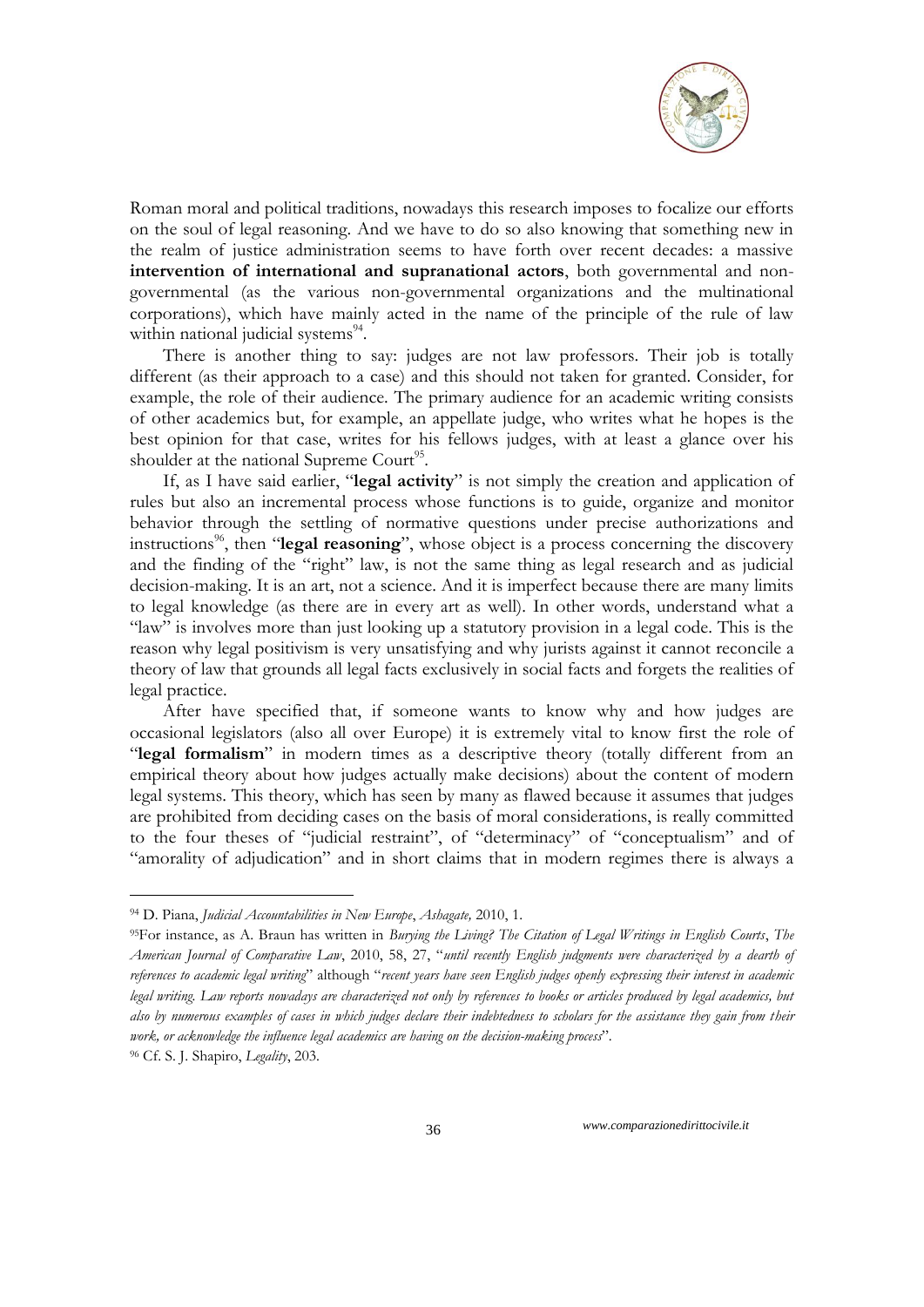

right answer to every legal question and that is the **responsibility of a judge** to find and apply this answer in a correct and useful way.

Well, it has been useful to analyze **Hart**'s thought. He was the first to clearly argue that judges exercise discretion *only* in the penumbra because they are legally bound to the law in applying the law itself. And he seemed to be pretty right considering, for example, art. 12 *preleggi Codice civile italiano*, which states that "*In applying the law cannot be attributed to it the other way that made clear by the proper meaning of words according to the connection of them, and the intention of the legislator. If a dispute cannot be determined with a specific provision, it has regard to the provisions governing such cases or similar matters; if the case is still somehow uncertain, it is decided according to general principles of the legal system*". At the same time Hart has fixed to distance between positivism and formalism arguing that simply because social facts, which have their limitations, determine the content of the law does not entail that judicial decision making is avoid of moral reasoning<sup>97</sup>.

A **formalist judge** never interprets the law or decides a case by engaging in moral reasoning because, according to the formalist way of thinking, legal reasoning in general, and judicial decision-making in particular, are completely amoral processes. A **positivistic judge** committed to this conception because (in the majority of the cases) he privileges social facts than moral ones (which are crowd out then) in the determination of legal content. This is why positivistic Courts are supposed to play a very restrictive legislative role: even though they may add a new meaning to the law, they cannot revise it even when they are compelling moral reasons to do so. But, indubitably, social facts are limited (as their help in getting a dispute's resolution) and there are many limits of human guidance, so legal positivism, if properly understood, does not assign a reductive role to Courts because actually requires that, at least in certain cases, judges engage in policy argumentation. This means that being a judge generally involves the consideration of genuine **moral concerns** (that, in fact, are rather used by judges in the inevitable penumbra).

In short, although many argue that positivistic Courts are supposed to play a very restrictive legislative role, just in some legal system this is true and rules restrain judges' discretion because in others they accord to judges **substantial discretion to override the**  law when compelling moral reasons exist<sup>98</sup>. Nevertheless, the fact is that conservative **judge** has a different approach than a **liberal one** as it has been demonstrated by an important study, made under the supervision by **John Lost**, which has listed the core elements of conservative ideology.

So, knowing that a judge is a public official and that **one intrinsic satisfaction of judging is the utility that some people derive from a public service** (and that it would be insufficient by itself to attract enough highly competent lawyers to Courts' staff), as

<u>.</u>

<sup>97</sup> See *Essays in Jurisprudence and Philosophy*, Oxford Univ. Press, 1983.

<sup>98</sup> S. J. Shapiro, *Legality*, 254-255. See also, as a critique to legal positivism, R. M. Cover, *Justice Accused*, Yale Univ. Press, 1984, when he says that legal positivism encouraged antebellum judges to uphold the fugitive slave law and hence to return runaway slaves to their masters.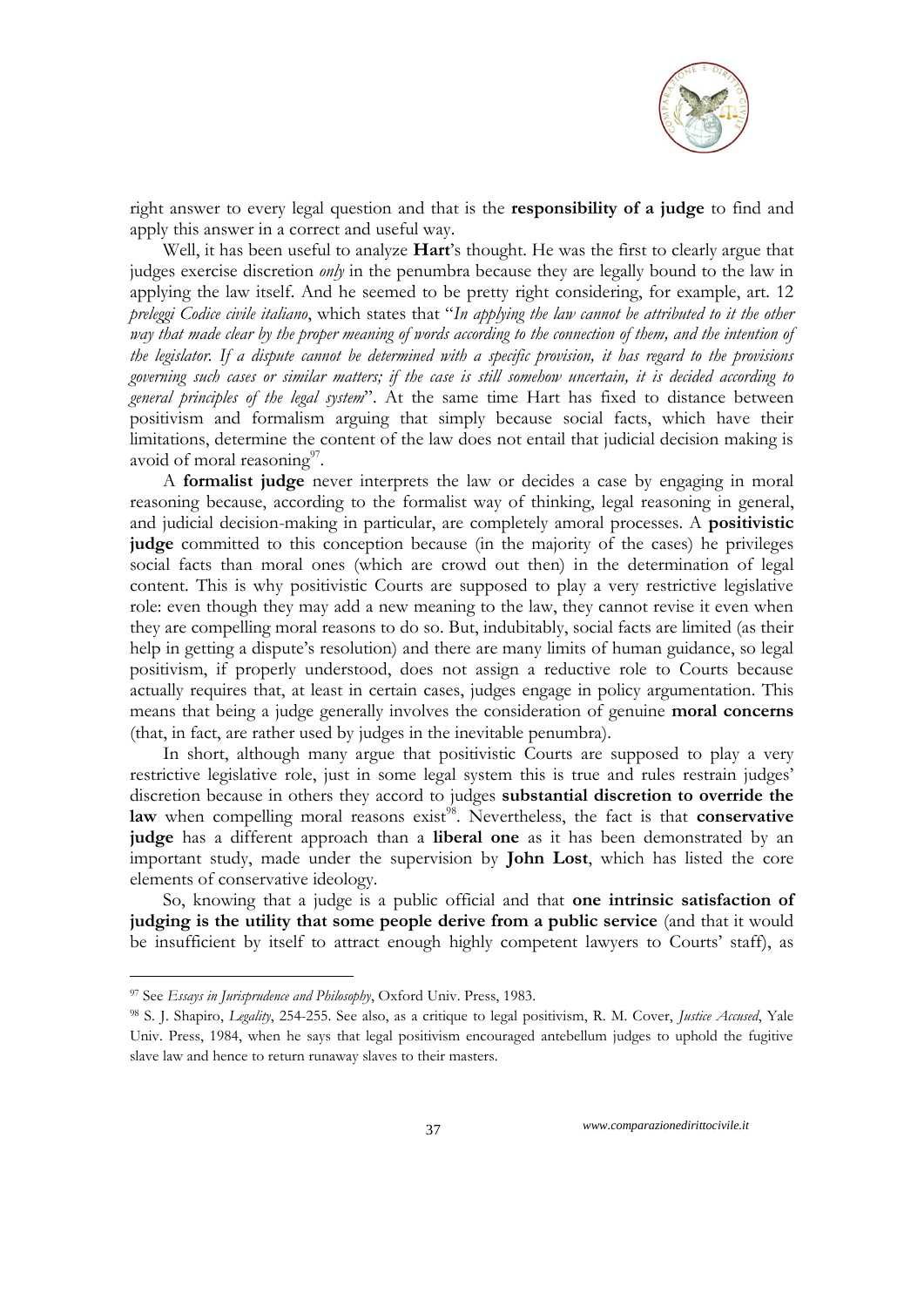

lawyers we should ask ourselves why Courts and judges can get their decision wrong? And how is it possible to control the quality of Courts' decision and their law-making process? Considering that from a strong **Dworkinian point of view** the judgment might not be successful at getting the right answer $99$ , the institutional answer to this problem is totally different and is concentrated on the fact that appeal Courts at the higher level control the correctness of lower level Courts' decision.

Another possible answer lies in those following facts: (*i*) "**to decide**" and "**to conclude**" are interestingly different modes to get "the case's resolution"; (*ii*) there is a imperative duty of judges to decide (with some exceptions as, for example, when a case is outside a Courts' jurisdiction so that, in effect, the only decision to make is a decision to not decide); (*iii*) decisions are made in a form of public sentences, so it is simple to say that since they are public documents they can be scrutinized for checking **their conformity to the norms of the judicial process** (although what I will say about the "discovery" and "justification"). Besides, we also should remember that from an **ontological (and epistemological) point of view** there is never "a single right" answer because it is always possible to take in consideration different arguments to get different decisions and justifications (and in this sense a wrong judgment has not satisfied ideal conditions of communicative rationality).

There is another thing to say. As **Cicero** has written in "*Brutus*" [152], "*quod numquam effecisset ipsius iuris scientia, nisi eam praeterea didicisset artem, quae doceret rem universam tribuere in partes, lat entem explicare definiendo, obscuram explanare interpretando, ambigua primum videre, deinde distinguere, postremo habere regulam, qua vera et falsa iudicarentur et quae quibus propositis essent quaeque non essent consequentia*". So, interpreting is taking a meaning from obscure "signs" and we all know that there are many different ways to conduct the interpretation of the law. Indeed, one could use: (*i*) the logical criterion (*argumentum a contrario*, *argumentum a simili*, *argumentum a fortiori*); (*ii*) the historical criterion; (*iii*) the systematic criterion (see **Celso**, D. 1,3,24: "*incivile est nisi tota lege perspecta una aliqua particula eius proposita iudicare vel respondere*"); (*iv*) the equitable criterion.

Understand these circumstances is pivotal to get another important difference concerning the process of judicial decision-making. Indeed, we must consider two other paradigms about every judgment: "**discovery**" and "**justification**". This is not the right forum to discuss about them in a long way<sup>100</sup>, but it is at least necessary to say that discovery is about a written judgment and tells us what has been the agreed interpretation and justification. Unfortunately, it does not show why and how the solution was chosen (remember what **Lord Mansfield** has suggested). The published version of a sentence does not uncover the reality of the actual process and so the main difficult of this kind of

<u>.</u>

<sup>99</sup> See *Taking Rights Seriously*, Harvard Univ. Press, 1977.

<sup>100</sup> More on Joxerramon Bengoetxea, *The Role of the Courts in Developing a European Social Model*, DJØF Pub., Copenhagen, 2010, 283.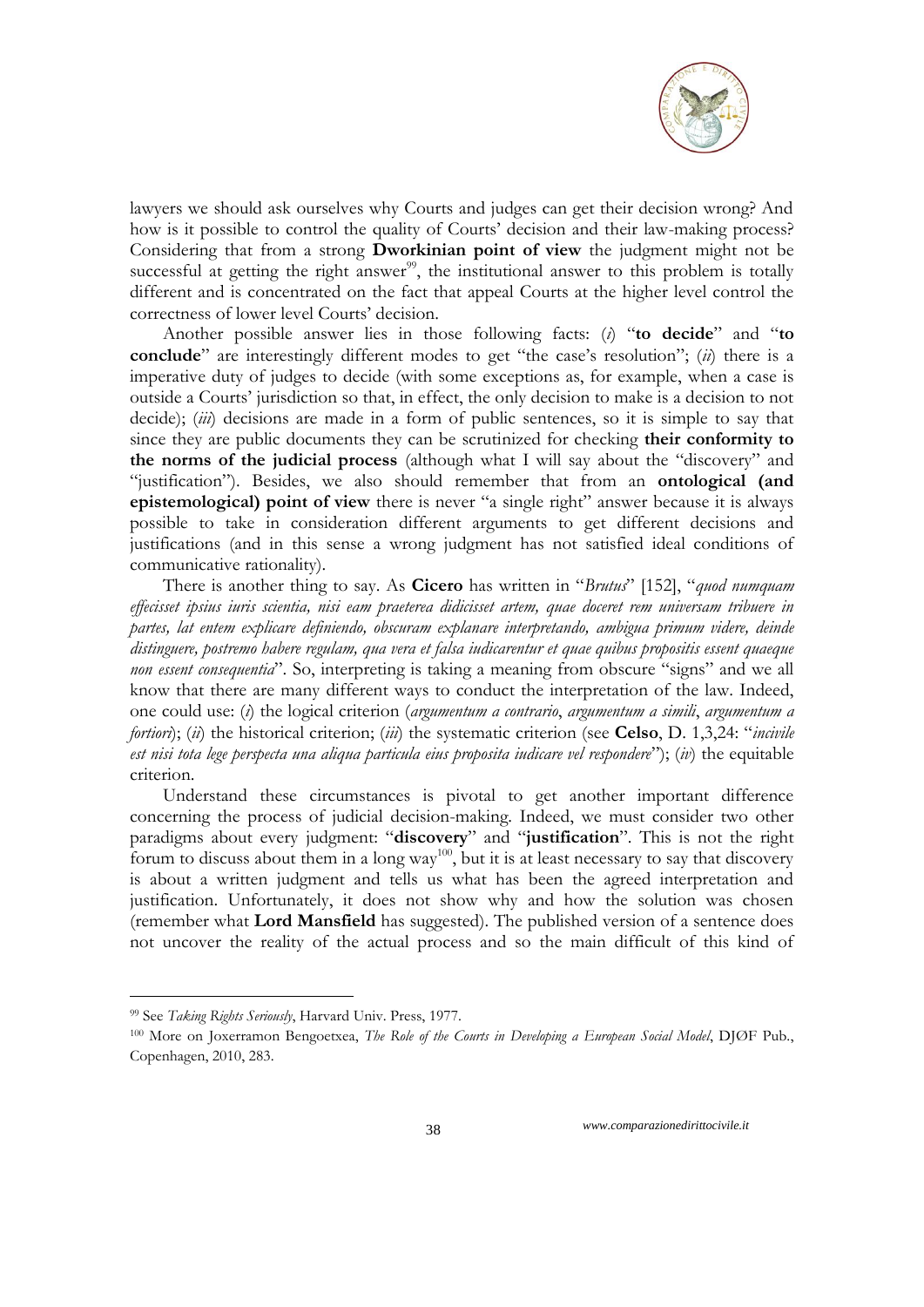

approach is mostly methodological: discovery is a very difficult way to investigate and it is very hard to get mistakes made by judges in getting the dispute's solution.

On the other hand there is "**justification**". Its paradigm is interested in the judgment as agreed, signed and published. This is bounded with what I have said above: decisions are made in a form of public sentences and since they are public documents they can be scrutinized for checking **their conformity to the norms of the judicial process**. Nevertheless, in this way the risk lies in the aspect that the judge's official and formal opinion could become the only object of study as access to the case law, and this would be a typical Veil of Maya. Saying it with other words, this is an extreme formal approach to get the "*ratio decidendi*" and, as every extreme thing, has a dangerous side to pay attention with. In fact, it tends "*to neglect the fact that important considerations might actually have had a bearing on the result and yet they do not feature in the written judgment, nor there is anything in such judgment that might give an impression or an indication of the relevant considerations discussed in deliberation, or those carrying the day*" <sup>101</sup>. The universal norms of a legal system are applied to the particular facts of the case and such operation is not only mechanical or unreflective (that is a part of the creative role of a judge).

However, as **Richard A. Posner** has written in his "How Judges Think"<sup>102</sup>, when a decision depends on several factors, a jurist should use his intuition than try to evaluate consciously each factor separately and so combine the evaluations to form an ultimate conclusion. It is just a matter of costs: the costs on consciously processing the information may be so high that intuition will enable a more accurate and speedier decision than analytical reasoning would.

There is another thing to say. Every judge is a **labor-market player** and every market is two sided: **buyers and sellers**. So, remembering, that a labor market consists on the buying side of a set of employers who want to hire workers for a particular type of job and on the selling side of a set of workers who prefer that type of job to the alternatives open to them, judges should be independent agents and should not to hear the siren song of the current political incumbents calling on them as they have to not hear any siren song of any kind of promotion<sup>103</sup>. Indeed, promotion seekers to one side, the best the appointing authorities can do to advance their political goals is to appoint judges who share those goals yet. So, although an independent judiciary is a considerable social and economic good thing, it is indubitably that **political inclinations** play a fundamental role in judging.

But I would like to strongly underline that not only political inclinations determine a judge's prior because considering that while doing his (or her) job a judge must follow the law, at the same time there are many other factors than politics that influence a judicial

<u>.</u>

<sup>101</sup> *Ibidem*, 284.

<sup>102</sup> See p. 108.

<sup>103</sup> *Harvard Univ. Press*, 2008, 57.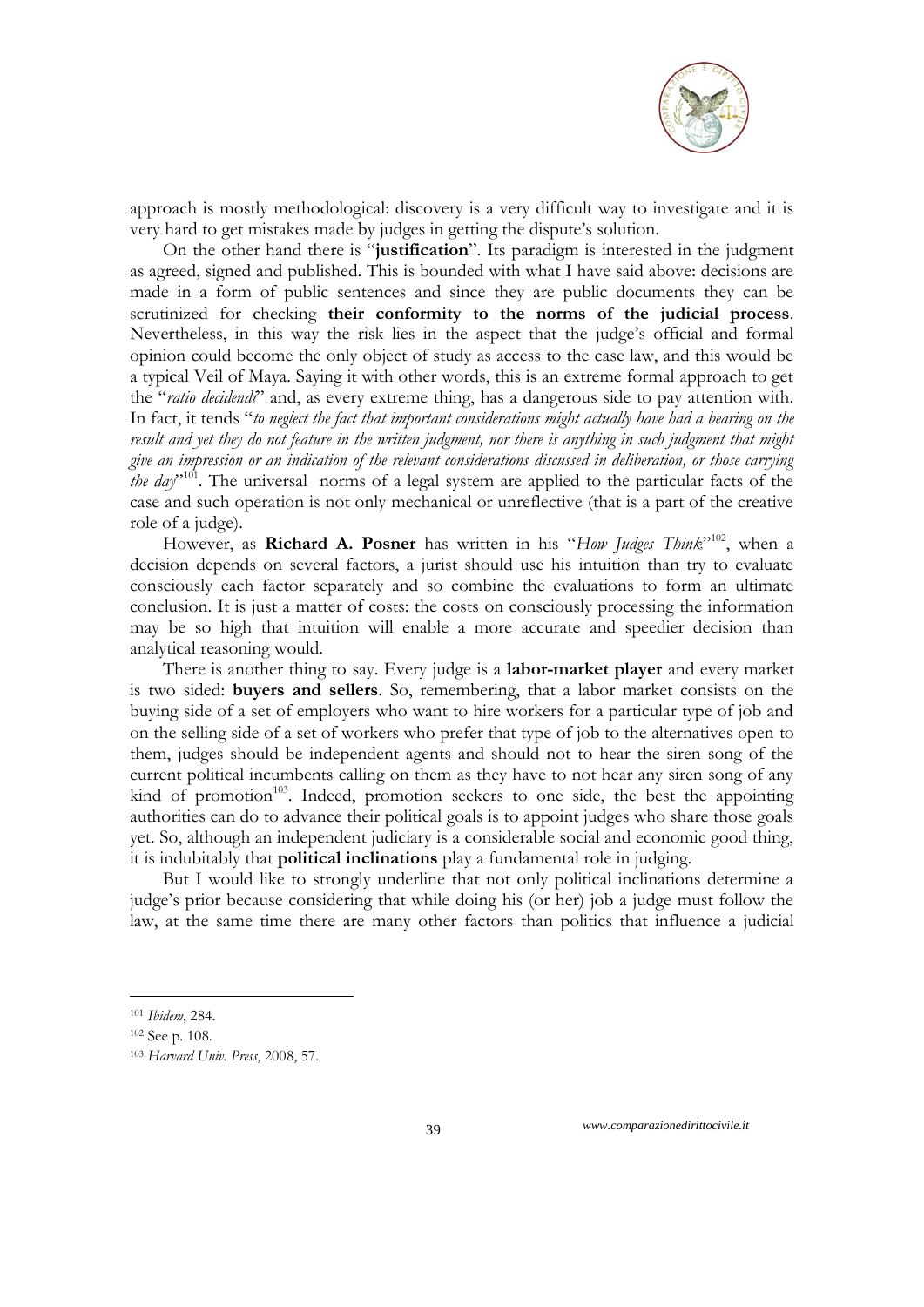

decision. And these factors are unconscious, experience, temperament, ideology and all the other nonlegalist and nonpolitical factors<sup>104</sup>.

Already in **Kant**'s epistemology sensory impressions are made intelligible by being subjected to mind-generated categories such as causation and time. Moreover, as **Benjamin N. Cardozo** once has said, "*we may try to see things as objectively as we please; nonetheless we can never see them with any eyes except our own* […] *we no longer interpret contracts with meticulous adherence to the letter when in conflict with the spirit*" <sup>105</sup>. So, the focal point is that every judge wants to be a good judge and he (or she) decides cases in accordance to the law but, as Richard Posner has written, "*intuition, emotion, and preconception are all forms of telescoped or tacit thinking, as contrasted with explicit, logical, step-by-step reasoning, and all are influenced not only by such obvious factors as upbringing, education, the beliefs of peers, and reigning social beliefs but also by personality*" 106 .

Besides, we should not forget that a busy judge probably wants to decide the case sensibly and with reasonable dispatch because he does not have the time, the inclination and the habit of doing introspection that would make him wonder about the nature of the judgment he is going to do. But from the other side he (or she) is a human being having his (or her) personal inclinations and backgrounds (such sex and race and the ones listed above) and he (or she) inevitably uses his (or her) unconscious to resolve a dispute. This is why in my opinion **Martin Wayne** is right when he points out that in making a judgment one is conscious of both his freedom and his constraint: the former because to make a judgment is to make a choice and the latter because judgment is a matter of deliberation and of weighing different alternatives<sup>107</sup>.

In conclusion, the application of "a rule" to "a fact" is pretty clear when both are (at least) pretty certain but it becomes problematic when they are not. In these cases the nonlegalist and nonpolitical factors as intuitions, emotions, preconceptions, education, moral and religious values and all personal characteristics that include race, sex, ethnicity and all the other innate identifiers of a person, play a really fundamental role. It is true that the role of the unconscious in judicial decision-making is obscured by the convention that requires a judge to explain his decision in an opinion<sup>108</sup>. This is the reason why what we should call a "good judgment" is an elusive faculty best understood as a compound of empathy, modest, maturity and a sense of proportion. It becomes an important factor because if law were logical then there would not be an admired quality in judges; but law, in most of the cases, is not so logical. Another characteristic of the factors just listed is that

-

<sup>104</sup> For instance, judges whose background is law teaching rather than private practice tend to be harder on the lawyers who appear before them. And also the gender, like other personal factors, always has been found to play a significant role in judicial decision and this suggests that often judges lack good information about the merits of a case they have to decide.

<sup>105</sup> *The Nature of Judicial Process*, 13, 36.

<sup>106</sup> *How Judges Think*, Harvard Univ. Press, 2008, 98.

<sup>107</sup> See *Theories of Judgment: Psychology, Logic, Phenomenology*, Cambridge Univ. Press, 2006, 5.

<sup>108</sup> Again, R. A. Posner, *How Judges Think*, 110.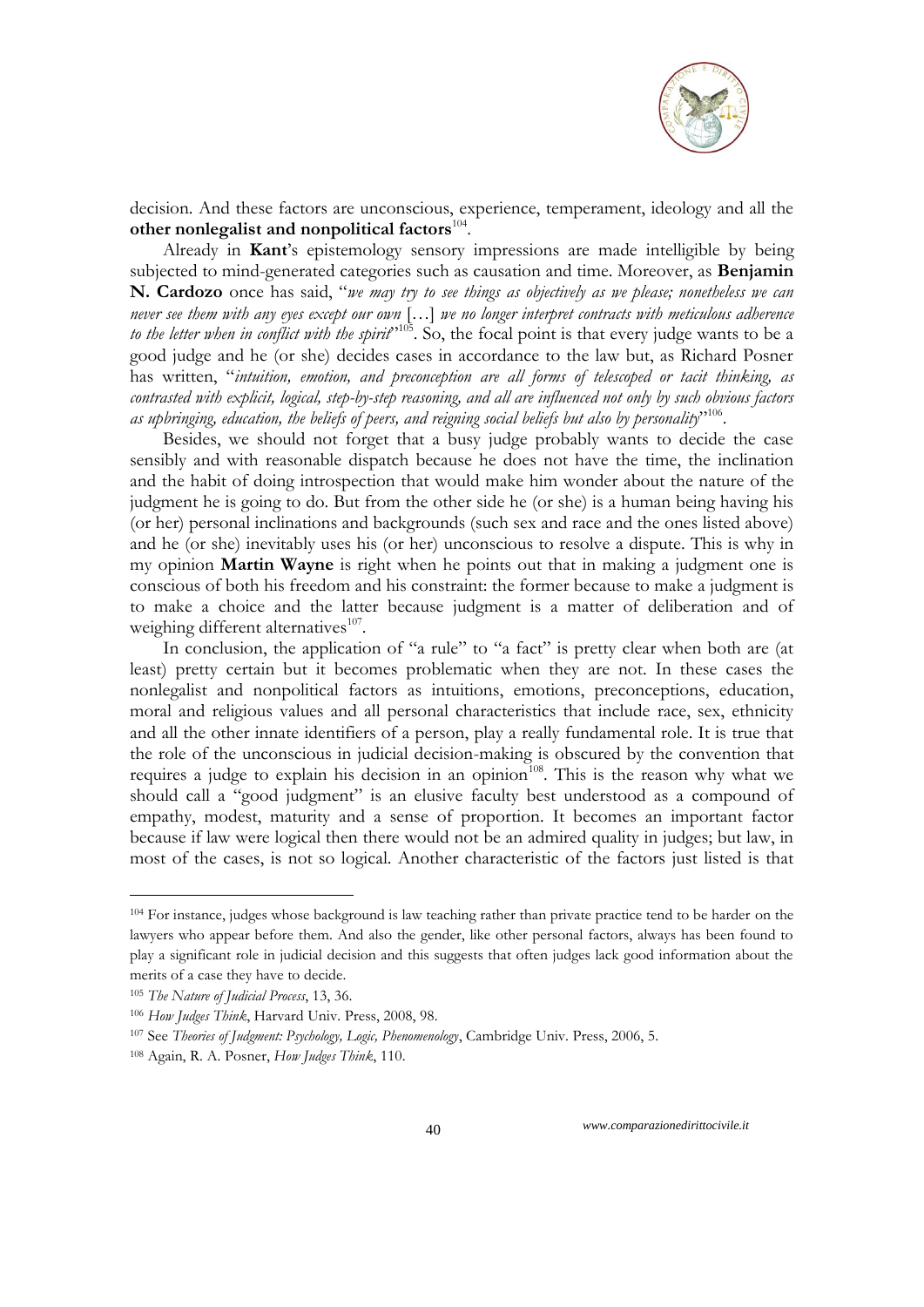

they are totally different form experience mentioned above, otherwise it would be impossible to explain how some highly experienced people have poor judgment and some young and inexperienced people have an excellent one. Of course their contribution is opaque and difficult to discover as well, but this should not become an excuse to say that is not possible to declare the methods followed as "good" or "bad", and then say if judges misfire and so did not get the right decision.

In these cases many of us use their "common sense" card. Indeed, as everybody knows, cultural cognition includes **common sense**, which resembles intuition because is what everybody can get without having to think hard to a specific subject. As **Benjamin N. Cardozo** has written against **von Savigny**'s conception of law as something realized without struggle or aim or purpose, as a process of silent growth, as a fruition in life and manners of people's history and genius, "*judges do not pick their rules of law full-blossomed from the trees* […] *every judge consulting his own experience must be conscious of times when a free exercise of will, direct of set purpose to the furtherance of the common good, determined the form and tendency of a rule which*  at that moment took its origin in one creative act<sup>2109</sup>. Analogies may also be suggestive, like parallel plots in literature, as devices; but in truth they cannot resolve legal disputes intelligently because to say that something is in some sense respects like something else is to pose questions rather than answer them<sup>110</sup>.

Obviously, studying the **sentences' style** is also fundamental to get the differences between the various judges' approach to a case. A sentence which ends a process says much about the characters that differentiate the various legal systems all over Europe. Generally, at first glance, a **Common law** sentence is the typical act of a power that does not feel itself subordinated to other powers, and therefore does not conceal its dialectic and its internal divisions. Diametrically opposed is the form and the nature of a **Civil law** sentence: it takes the form of the judiciary syllogism consistent with the vision of the judge as the "mouth of the law" (this is why, for example, a **French** sentence seems to being vitiated by inadequate reasoning). Remembering what I have said about the distinction between the job conducted by a judge and by a law professor (and about their different audience), it is extremely interesting to analyze the German experience. Indeed, a **German** sentence seems to being a dialogue between judges and law professors with lots of explicit references to the ideas expressed on the critical issues of law which are relevant to the dispute.

<u>.</u>

<sup>109</sup> *The Nature of Judicial Process*, Feather Trial Press, 2009 (1921), 37.

<sup>110</sup> Cf. R. A. Posner, *How Judges Think*, 181.

The "*Law and Literature*" movement shows it constantly. It has became very important to get the importance of the impact of the law in the literature starting from Sophocles' "*Antigone*" (played for the first time in 442 B.C.). See J. Boyd White, *When Words Lose Their Meaning: Constitutions and Reconstitutions of Language, Character, and Community*, The Univ. of Chicago Press, 1985; Id., *Justice as Translation: An Essay in Cultural and Legal Criticism*, The Univ. Of Chicago Press, 1994; Id., *The Edge of Meaning*, The Univ. of Chicago Press, 2003.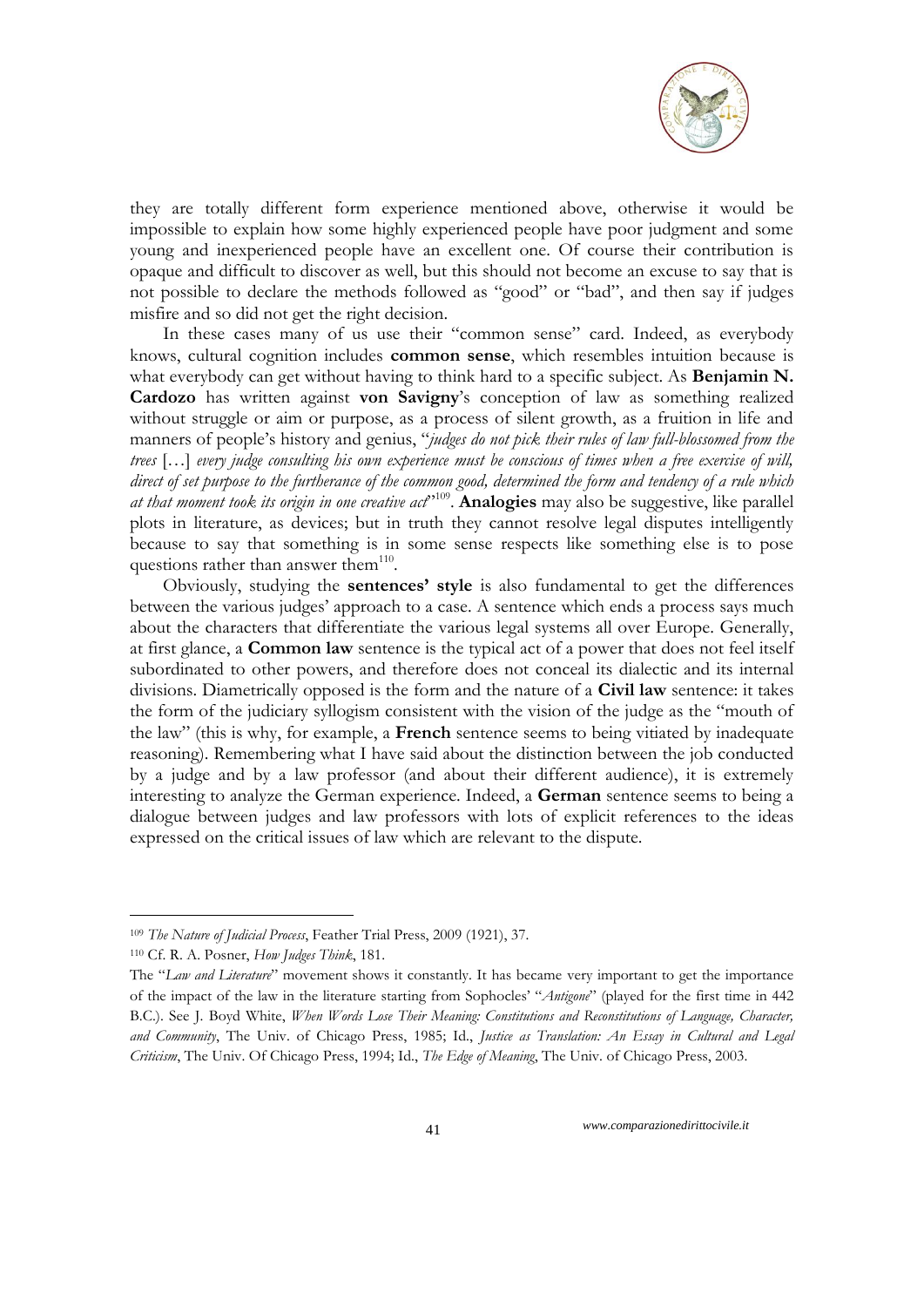

**3.2.1.** We have already seen that the object of legal reasoning is the discovery of the law, whereas the aim of judicial decision-making is the resolution of a dispute. Now it is time to explain, in few steps considering what I have discussed about so far, why judges are **occasional legislators**. But, first, I would like to remember that the question about the nature of the law is a question about the conditions of legal validity and legal normativity which, as everybody knows, have both recently re-generated another kind of debate in contemporary philosophy of law (one about the nature of the "enterprise" to build a legal system and one about its utility in concrete terms).

National European Courts do not mechanically apply a set of complete and selfexplanatory preexisting rules. Indeed, as I have said in Chapter 1, the Western codes are often incomplete or ambiguously worded and necessitate a large measure of judicial creativity if appropriate legal treatment is to be found for litigants. So **Civil law** nations and legal systems depend on their Courts to legislate many of their legal rules (as scholars play a central role in developing a always more conscious legal sensibility). Besides, as everybody knows, the law of **England**, **Scotland**, **Ireland** and **Wales** is largely judge-made.

Of course, this matter is sometimes bounded with the role of rhetoric which, as **Aristotle** has taught, is the set of rational methods used to persuade in situations in which the techniques of logic and other methods of exact enquiry are unusable. Moreover, in developing an analysis on the judicial reasoning, Aristotle's assist is also useful for analyzing the concept of "**corrective justice**" which, from one side, means judging the case rather than the parties<sup>111</sup> (a principle which must be followed nowadays more strongly) and, from the other one, is one of the many meanings of the term "rule of law" (term that, to being precise, is also used to designate a political system in which all public officials are, just like private persons, fully subject to legal process $^{112}$ ).

Finally, the judicial law-making process is bounded with the sense of the locution "**judicial independence**". Case-by-case judicial law-making violates the prototype's demand for preexisting legal rules and this is the reason why there has recently been considerable interest in prospective overruling<sup>113</sup>. And then, if judges are inevitably lawmakers, what happens to the prototype that I have showed in Chapter 2? Is it possible, for example, to ask ourselves in which extent, considering that Courts "make" the law, judges will be incorporated into the governing coalition after they left their office? Well, the answer is pretty clear: in most societies this do not represent a problem at all because judging is only one of the many tasks of the government cadre. However, in the societies that seek to create independent judiciaries, this reintegration will nonetheless occur, even at substantial costs to the proclaimed goal of judicial independence (which will be extremely difficult to get).

<u>.</u>

<sup>111</sup> R. A. Posner, *Law, Pragmatism, and Democracy*, Harvard Univ. Press, 2003, 284-286.

<sup>112</sup> W. Bagehot, *The English Constitution*, 1867, Oxford Univ. Press, 2009; A. V. Dicey, *Introduction to the Study of the Law of the Constitution*, 1885, Nabu Press, 2010.

<sup>113</sup> Cf. M. Shapiro, *Courts. A Comparative and Political Analysis*, 35.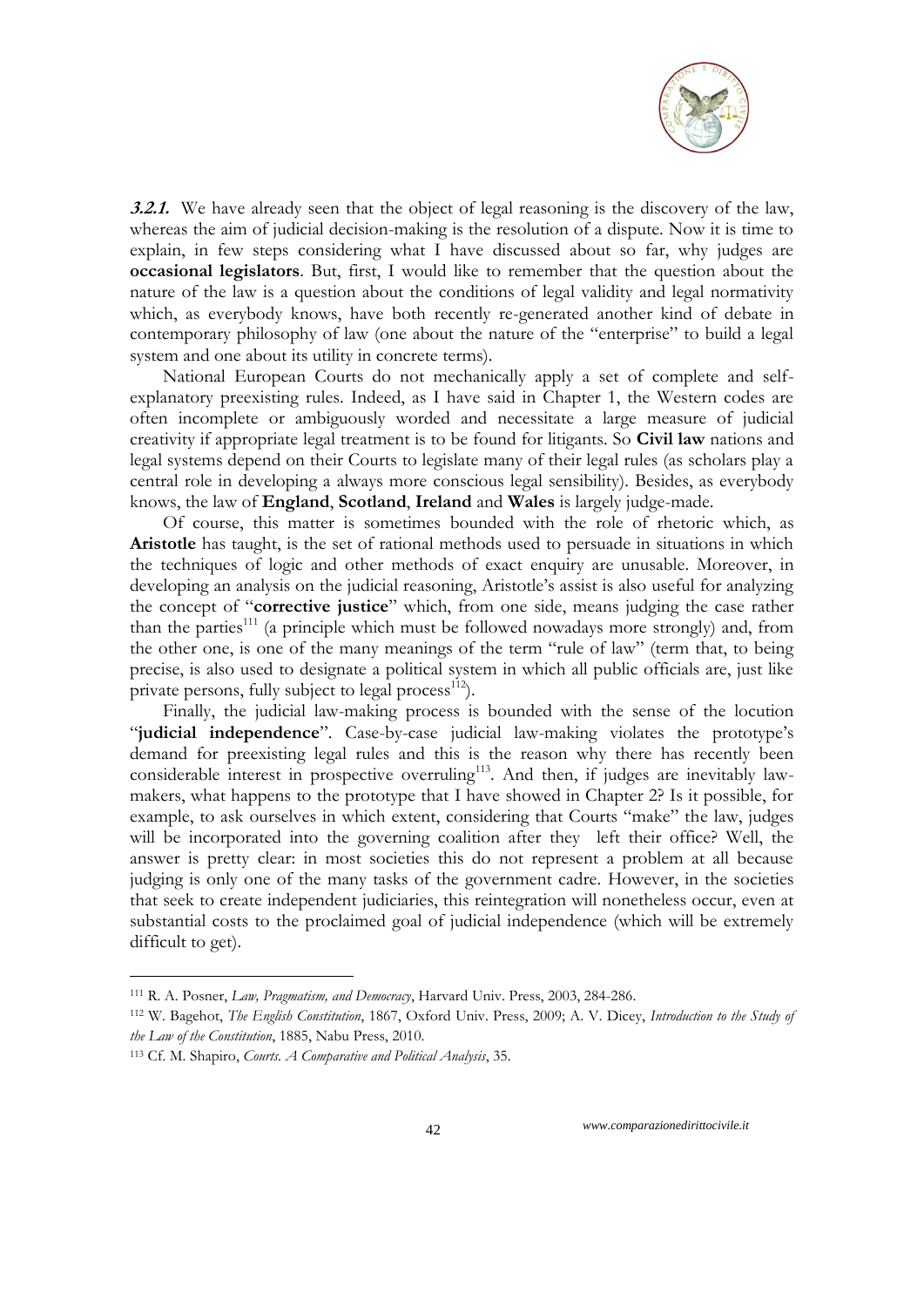

Passing from theory to reality, and remembering that this is not the right forum to discuss in a long way about this delicate topic, I have to say that in many nations the matter regarding the nature and the consequences of judicial independence is conceived not in terms of tripartite constitution with checks and balances, but simply as a professional judiciary sufficiently insulated from the governmental influences. Besides, there are many solutions to handle this matter in a useful way and in Western legal systems it is possible to find a concrete example of them.

For instance, **England** and most **Continental countries** have deviated sufficiently from theories of parliamentary sovereignty to allow considerable autonomy to their Courts. More particularly, in **Common law systems** the judiciary has been traditionally placed on the same floor of the legislative power, also because there is usually a climate of suspicion about the role of the legislative power itself. Instead, in Civil law countries the judiciary power is treated as a delegated power from the nation which, for this reason, has (and must use) an implicit power to supervise its activities. Therefore justice is administrated "**in the name of the people**" and, at the same time, it is possible to discover another phenomenon that is a peculiarity of the origin of the Common law systems: the "escape from the jurisdiction", that is a side of the crisis in the administration of justice rising in Civil countries (and this is way people are using alternative dispute resolutions allowing that a private "board" decides for resolve their disputes)<sup>114</sup>. The picture is pretty clear in France, where there are a corps of administrative judges who form an integral part of the bureaucracy itself and that the government exercises a very strong influence over the selection, training, promotion and assignment of the regular judiciary in order to assure its loyalty to political authority. The French Constitution provides a series of guarantees of independence of the judiciary (at least for the "ordinary" judges; by the way see its art. 64) in the aim to ensure a form of separation between Courts and government. For example, there is a *Conseil Supérior de la Magistrature* and judges "*du sièege*" cannot be removed from their office and functions. Nevertheless French judges are all appointed by the Minister of Justice after a public examination.

In conclusion, judges are inevitably "**occasional legislators**" because: (*i*) **codes and statues are often incomplete** and there is an huge lack of rules in them; (*ii*) despite of what many argue, that is positivist Courts are supposed to play a very restrictive legislative role, just in some legal system this is true and rules restrain judges' discretion, because in others they accord to judges **substantial discretion to override the law** when compelling moral reasons exist. So, although the judicial law-making process is obviously developing under the protection of "codes' wing" and cannot go beyond it (every judge must respect the law, even if he interprets it extensively), for many aspects this is a problem for the keeping of the independence of legislation. And the reason is self-evident.

I have said it earlier: judges (as legislators, regulators, prosecutors and police officers) are generally grouped together as officers of the law in order to distinguish them from those

<u>.</u>

<sup>114</sup> P. G. Monateri – A. Somma, *Il modello di civil law*, 168.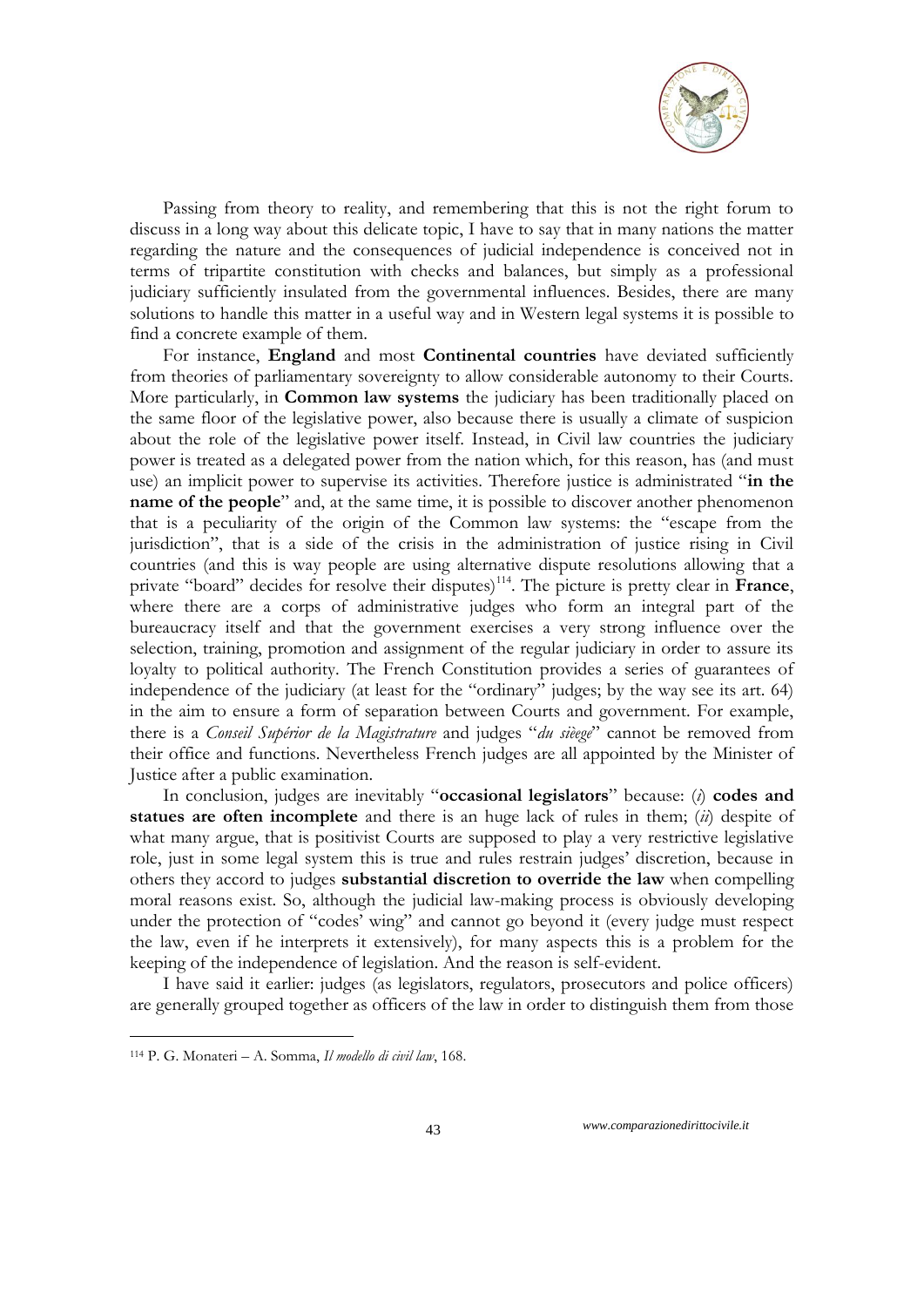

who lack legal power to act. Their role is fundamental because we consider **English**, **German**, **Italian**, **Polish** judges (as their ministers and legislators) as a part of their social and cultural systems and they represent them in front of the world. Now, in short, I would like to underline another circumstance about the relationship between judicial law-making and the independence of the judiciary. If we limit the notion of independence very narrowly to **the absence of direct outside interference** in the outcome of a particular case, Western European Courts are essentially independent. In a considerable number of countries, and most particularly in France, the political actively controls the career opportunities of judges and this kind of approach allows that in these countries judge who wish to succeed professionally are likely to give the regime the kinds of decisions it wants (even though the politicians apply no direct pressure). Finally, it is absolutely correct to say that in all Western European nations, the judiciary is a hierarchically organized civil service, more or less cut off from private practitioners, and with relatively close affinities and connections with the rest of the higher levels of the career government bureaucracy<sup>115</sup>.

**3.3.** The question posed at the beginning of this paper, as I just have said above, is strongly bounded with the importance of traditions in legal changes and after showing and discussing the various elements of the matter as I have done in the previous pages, its answer is extremely simple to get: **legal harmonization**, where it is possible, **cannot being set up against (and consequently cannot trump) different legal cultures and sensibilities**.

Indeed, as **H. Patrick Glenn** has written in his fundamental "*Legal Traditions of the World*<sup>"116</sup> a tradition "*is accordingly composed of information, and it would be inappropriate to see it, as mooted by J. G. A. Pocock, as an indefinite series of repetitions of an action*". Rightly he continues arguing that traditions are perceived as an important information resources and that an essential question is about the nature of the information constitutive of tradition.

The fact that we distinguish between different groups and systems of rules reflect an important fact about our **social world**: namely, this is **highly pluralistic**. And this is the first thing that a comparatist should know and appreciate because its ideological and practical diversity allow us to distinguish (and understand the various differences of) the various groups and competing demands that they place on  $us^{117}$ . Is not just a matter of legal systems. When we step out from a legal system into another system as ethics, politics or religion (as we are used to do it in search of a greater legitimacy of their essences) we must face their nature and characteristics all together.

Well, it is totally true, as **Hart** has pointed out, that in spite of the many variations between different legal systems, **law is a fairly universal phenomenon** in human societies

<u>.</u>

<sup>115</sup> I agree with M. Shapiro's analysis, in *Courts. A Comparative and Political Analysis*, 156.

<sup>116</sup> IV, Oxford Univ. Press, 2010, 13.

<sup>117</sup> See again S. J. Shapiro, *Legality*, 11.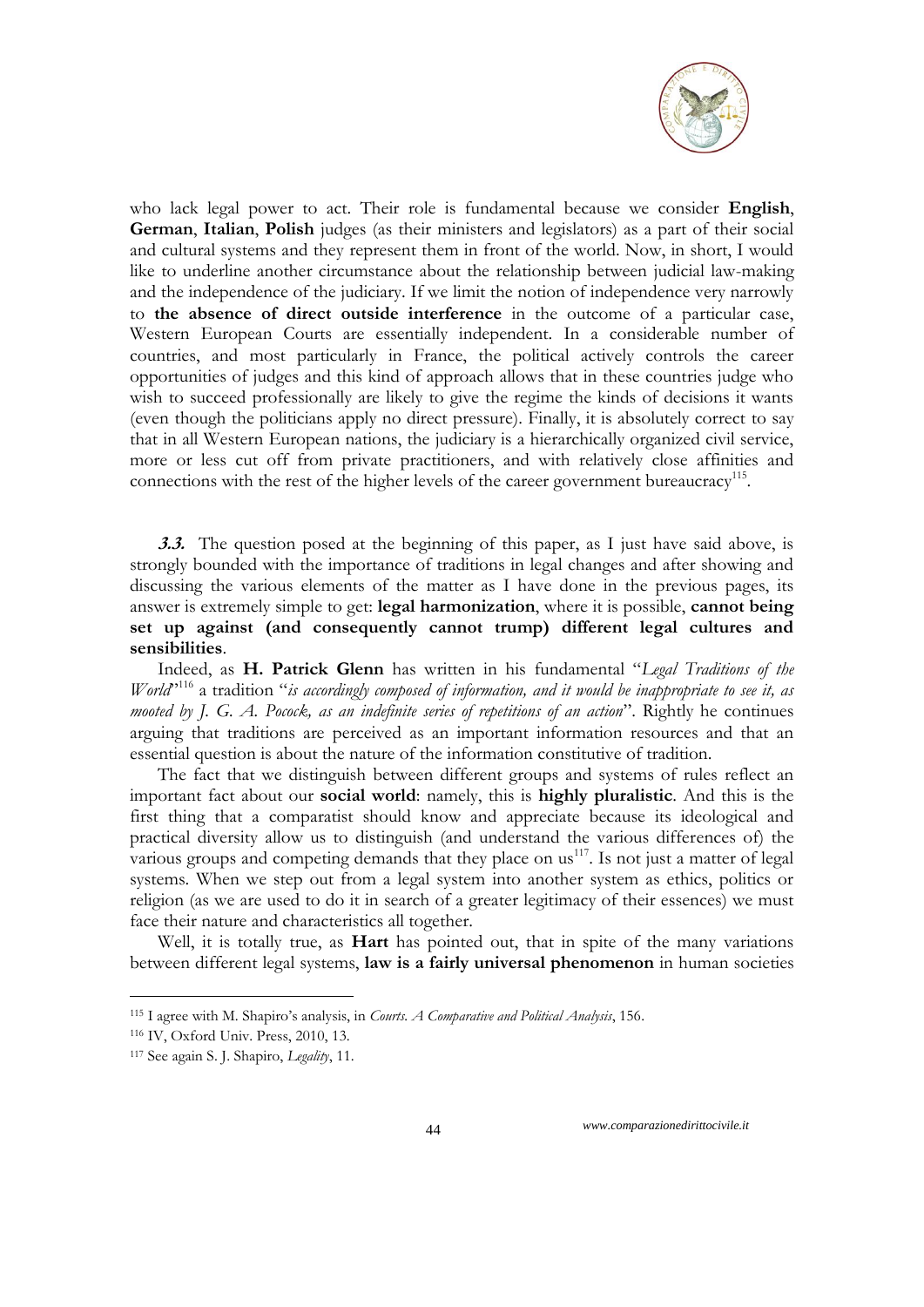

and, as a consequence, has certain features that are essential. Nonetheless, once underlined that, after considering what I have discussed about in the previous Chapter (and, in particular, what is "law", what is "legality" and how judges think whilst they making their "judicial legislation"), I strongly believe that a legal system and a legal "**tradition**" of a country **must be respected in conducting legal studies about harmonization process** because they are not only composed by "rules" but also by **sensibility**, **conscience** and **social cultures** of the people whom made them. This is why a good jurist, and of course a good comparatist, knows that it is impossible (as it is totally wrong and insensate as well) to force any kind of **legal transplant** of these factors<sup>118</sup>. And there is another thing to say: also the way **to interpret the various rules** belongs to a tradition. Lawyers quickly learn that most of the litigation arising in their society is not about the kinds of difficult legal issues they have studied at university; it is about humdrum matters of fact as what has really happened and as who said (or written in a contract) this or that. Then, in practice, whilst they are in front of a judge, they see that in the vast majority of the cases they handle disputes are settled out of the Courts, in front of their clients. So, it is evident that sometimes law is clear enough and, some other times, as someone says, that it is less clear than people tend to think<sup>119</sup>.

It becomes necessary to think about the **distinct identity of each legal tradition**. They are internally unstable as they are meanwhile they relate themselves to other traditions and **the choice of the information to be captured by a single country's tradition is**  fundamental to the tradition itself<sup>120</sup>. Therefore, the pool of information captured by the adherents of a particular tradition cannot be entirely controlled by the tradition itself. This is the reason why it is important to highlight that, although the Civil law tradition has always been focused on the centrality of the person (as Common law is the one of adjudication), identities have always been problematical in Europe<sup>121</sup>.

A tradition is a fundamental part of any identity and nowadays **exceptions abound among** forcing the European harmonization of Private Law. Of course, an investigation on the nature and on characteristics of a legal tradition may better be understood as a selfreflection and as a critical interrogation of the various and conflicting political projects underlying behind it<sup>122</sup>. Besides, this investigation is strictly bounded with the matter about the use of morality in the law field and in its development with political methods. As pointed out earlier, authors like **Dworkin** think that there is a form of political morality in

-

<sup>118</sup> A. Watson, *Legal Transplants: An Approach to [Comparative Law](http://en.wikipedia.org/wiki/Comparative_Law)*, [Edinburgh,](http://en.wikipedia.org/wiki/Edinburgh) 1974.

<sup>119</sup>Cf., again, A. Marmor, *Philosophy of Law*, 137-138.

<sup>120</sup> The two sources of instability, internal and external, are related to one another since a tradition is formed internally by an exchange of information but at the same time opened to further exchanges of information from the others.

<sup>121</sup> For a pessimistic analysis of the concept of "identity" from an anthropological point of view, see F. Remotti, *Contro l"identità*, Rome-Bari, 2007.

<sup>122</sup> See G. Marini, *Foreword Legal Traditions. A Critical Appraisal*, *Comparative Law Review*, Vol. 2, No 1, 2011.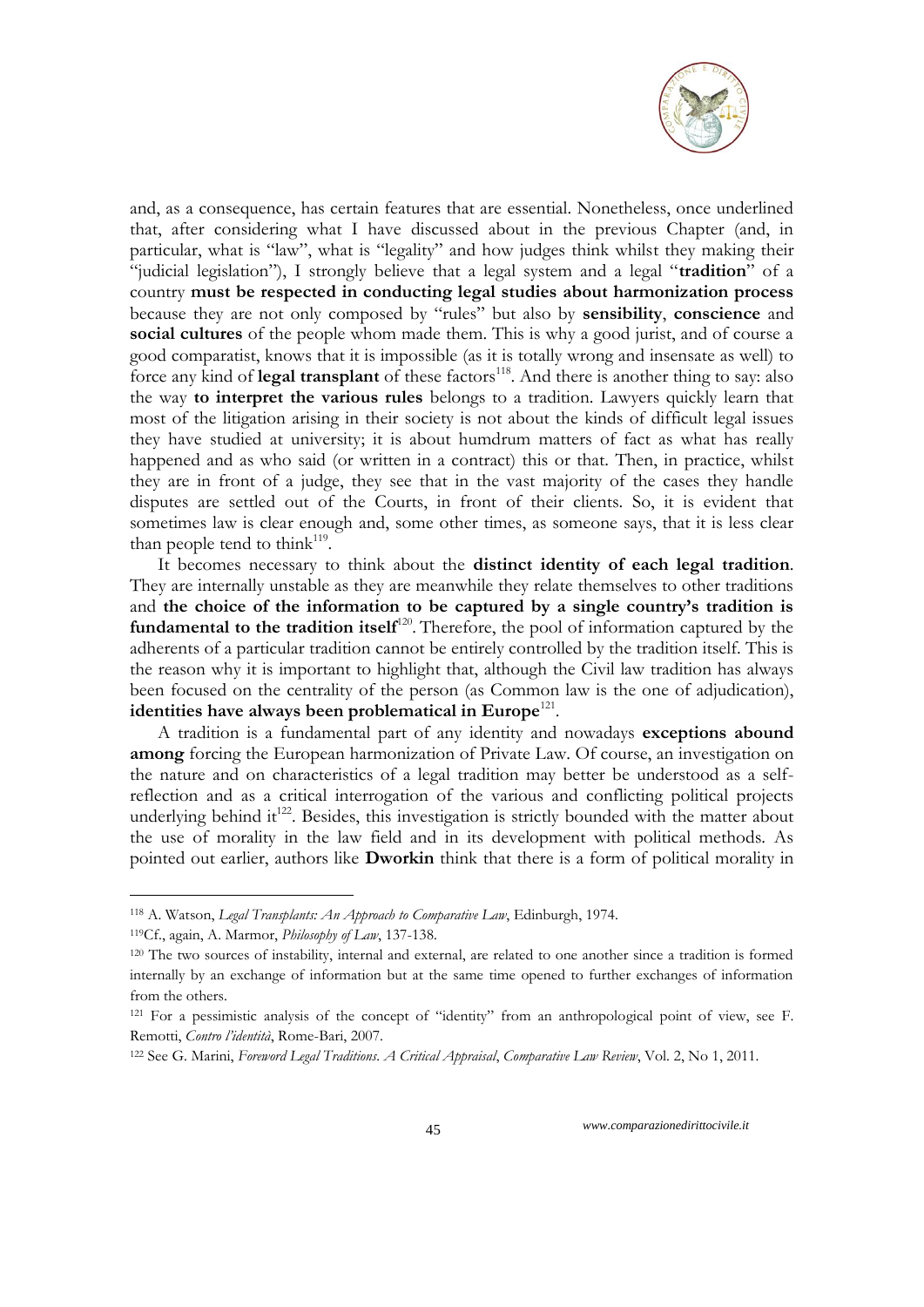

law's soul which legitimates coercion and collective force to enforce political decisions (not just the formal morality showed by **Lon L. Fuller**, who has explained the distinction between the morality of duty and the morality of aspiration, both of which bear on the design and operation of social institutions –the former by setting the necessary preconditions of any purposive social endeavor, the latter by suggesting directions for such endeavor<sup>123</sup>), and that hard cases have to engage in legal-moral-political reasoning to claim that the integrity of law requires a given solution and a right answer. Here I would just like to underline that is in the hermeneutic of the law that there is not always a single right answer to get because, as I have pointed out above, legal reasoning, which is not a science, could be rational, rhetorical and persuasive but never mathematical or magical.

But there are also other aggravating circumstances to consider. First of all, it is impossible to refuse that the concept of "**Europe**" itself has **blurred boundaries** and that is extremely confused. More precisely, it is discussed and criticized after: (*i*) the problematic –and, at least for now, dead– talk about the dream of a **European Constitution**; (*ii*) the news adopted by the **Treaty of Lisbon**, entered into force on December 2009<sup>124</sup>; (*iii*) the fact that **Germany** first said no to fiscal stimulus, no to boosting the euro-zone's rescue fund, no to join Eurobonds when it did not want to help **Greece** rising from its finance and debt crisis whereas its Constitutional Court says "yes" to its bailout<sup>125</sup> unleashing then the resignation of Jürgen Stark from the European Central Bank's –ECB– board before that on the beginning of last October the German Chancellor Angela Merkel has said to the European Parliament that if Germany would have banks to recapitalize, then its first approach would be to allow them to do that themselves; (*iv*) the problematic situation of other countries like Spain, Portugal, Ireland and Italy).

Second of all, considering that a slew of recent indicators (as that Germany's exports slow, the fiscal screw tighten, that the banks' travail imply tighter credit and that a skewed Franco-German partnership is upsetting Europe) are suggesting that the euro-area is slipping into a form of "recession", it is absolutely evident that there is not only a **so grave and a so menacing crisis of Europe and of euro** that even rescue talk only fuels everrising panic amid a huge lack of conviction and courage (so investors have sniffed out that Europe's leaders seem unwilling ever to do enough, whilst instead of austerity and pretence, a credible rescue should start with growth and, where it is unavoidable, a **serious** 

1

<sup>123</sup> See *The Morality of Law*, Yale Univ. Press, 1964, 15-30.

<sup>124</sup> Go to *http://europa.eu/lisbon\_treaty/index\_en.htm.*

<sup>125</sup> Indeed, the *Bundesverfassungsgericht* has thrown out a lawsuit brought by German professors hoping to make the bailouts of Greece illegal. As we all know, the Court has said that the bailouts cannot be a blank check, and it [also has said that parliament most vote on all future aid deals.](http://twitter.com/djfxtrader/statuses/111351818252070912)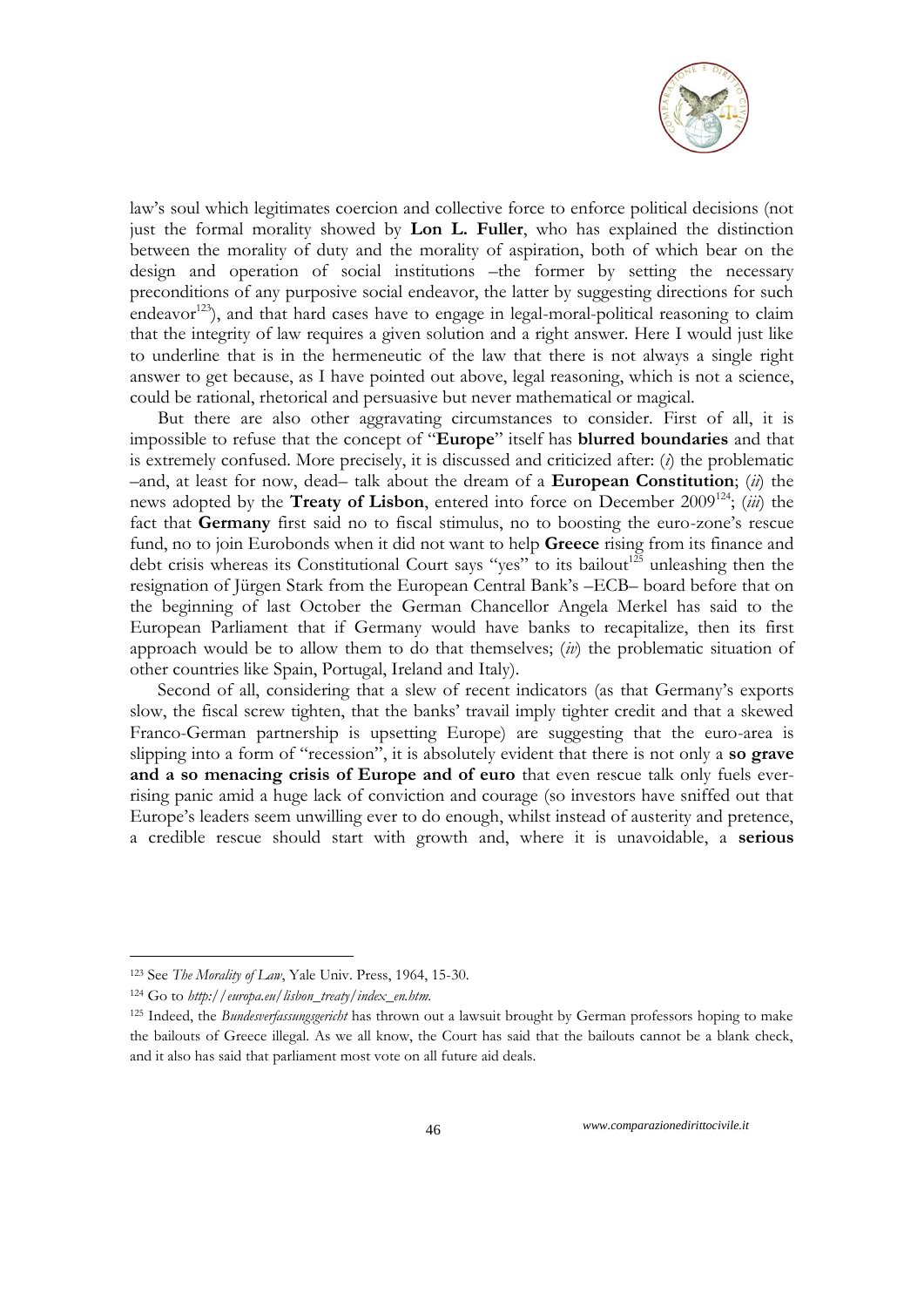

**restructuring of debt**<sup>126</sup>), but there is also a deep **crisis of politics** (and of its various identities and goals) in European society itself<sup>127</sup>.

Also the role of ECB is problematic. Indeed, as **James Bradford DeLong** has recently written, our current political and economic institutions rest upon the wager that a decentralized market provides a better social-planning, coordination, and capital-allocation mechanism than any other that we have yet been able to devise. But, since the dawn of the Industrial Revolution, part of that system has been a central financial authority that preserves trust that contracts will be fulfilled and promises kept. Well, considering that time and again, the lender-of-last-resort role has been an indispensable part of that function, is self-evident that this is what ECB is now throwing away<sup>128</sup>. The fact is that the euro has been poorly structured from its conception. Every monetary union needs also a fiscal and political union for working and the leaders of the euro-zone must now decide which way to go: towards a complete union or to any union<sup>129</sup>.

After that, remembering that Europe has recently claimed the scalps of two leaders (first George Papandreou, the Greek prime minister, promised to resign and did it, and then Italy's Silvio Berlusconi did the same thing), and that both have been in trouble for some time, but the immediate cause of their downfall is plain: the ultimatum they received from euro-zone leaders at the G20 summit in Cannes to reform their economies or else, it is clear that saving the euro requires more pain for some, more generosity from others and fundamental change for all. The question is: is it worth it? It is self-evident that sooner or later, citizens must be asked, because without their support no reform can last. And a real choice must include the option of leaving the euro. Now that this "taboo" has been breached, the euro zone should start thinking about how best to arrange the departure of those that cannot, or will not, live by Germanic rules.

In short, despite of what **Olivier Gandall** and **Yannick Lemel** have argued perhaps with a too optimistic vision<sup>130</sup>, the meaning of **being a "European"** is pretty unclear and is

<u>.</u>

<sup>126</sup> See the farsighted worldwide analysis conducted by V. Tanzi, *Government versus Markets. The Changing Economic Role of the State*, Cambridge Univ. Press, 2011.

<sup>127</sup> To be honest, among millions of Europeans, the Euro-zone crisis inspires, also some kind of glee. Think for example that on September 12<sup>th</sup> more than 100 Tory MPS British Conservatives "squeezed" into the Thatcher Room in Westminster Palace and agreed that he crisis is a golden opportunity to get a change to renegotiate Britain's relationship with the European Union. See T. Giaro, *Legal Tradition of Eastern Europe. Its rise and demise*, *Comparative Law Review*, Vol 2, n. 1, 2011.

<sup>128</sup>See *The ECB"s Battle Against Central Banking*, on *Project Syndicate*, 2011; more on *http://www.projectsyndicate.org/commentary/delong119/English*

<sup>129</sup> See K. Rogoff, *A Gravity Test for the Euro*, on *Project Syndicate*, 2011; more on *[http://www.project](http://www.project-syndicate.org/commentary/rogoff86/English)[syndicate.org/commentary/rogoff86/English.](http://www.project-syndicate.org/commentary/rogoff86/English)* See also R. Bootle, *Governo Unico per Uscire dal Guado*, on *Il Sole 24 Ore*, Saturday 5th November 2011, 23; more on *http://mobile.ilsole24ore.com/sole24orem/post/99?url=AapGJvIE* <sup>130</sup> See their interesting analysis displayed on *Valori e culture in Europa*, Bologne, 2010.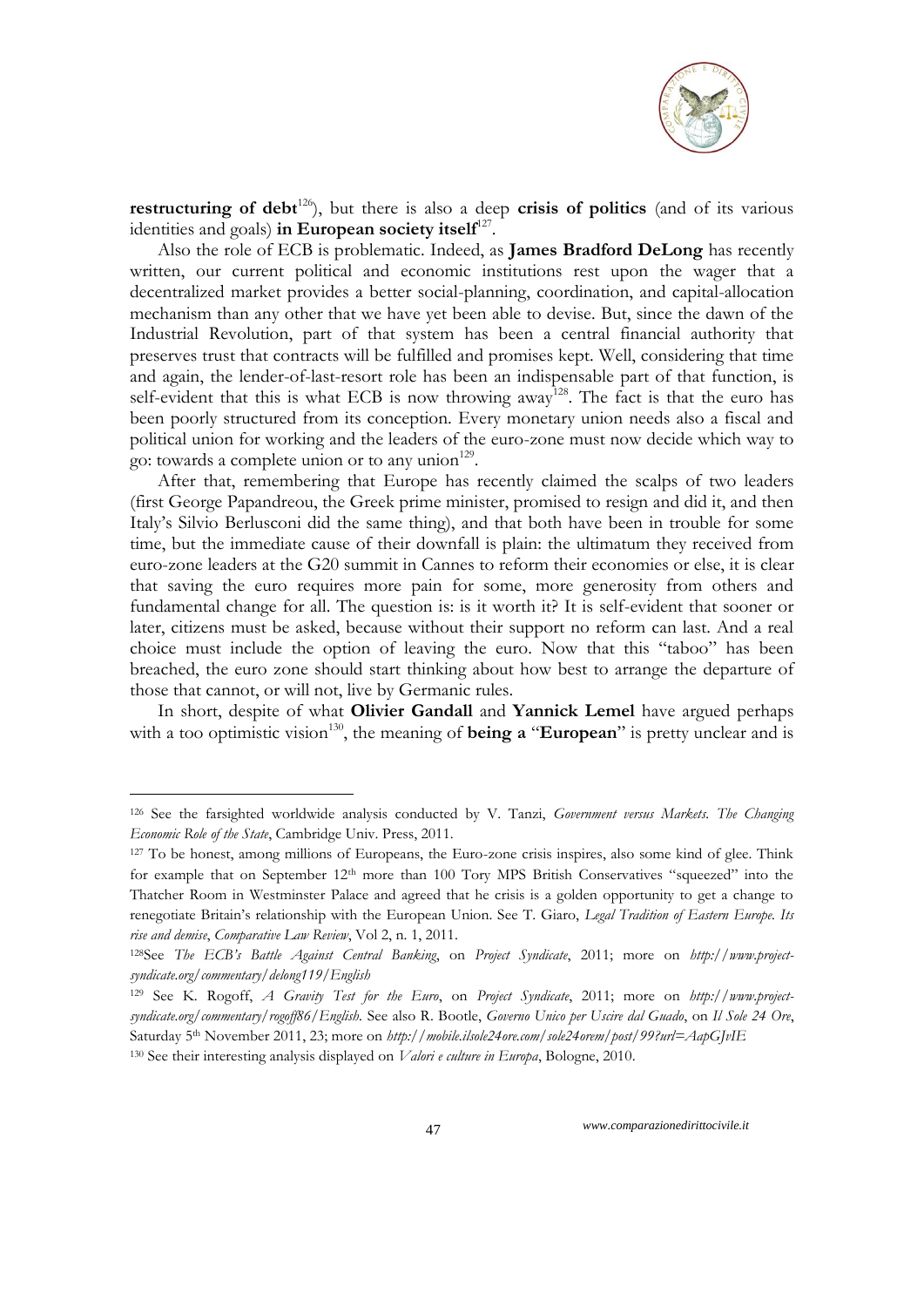

under exam by philosophers, economists, scholars, lawyers and Courts<sup>131</sup>. And this exam on the European identity is strongly bounded with the role and the future of a European **Ius Commune** that, as everybody knows, concerning the discussion of whether Private Law systems are converging or "ought" to converge remembering that it disintegrated in the  $18<sup>th</sup>$ century with the rise of rationalism and nationalism when the new imposed rules wanted to clarify the identity of the nation to be supported by a national codification, starting with Prussia in 1794, France in 1804 and Austria in 1811. This has been the beginning of the "**nationalization process**" as we know it today and of the nationalization of the rules of **Private Law**.

If an important phase of the entire European cooperation process has been launched with the foundation of the **Council of Europe**, as intergovernmental organization established in 1949, another important step was made with the establishment of what later became the European Union with the sign of the Maastricht Treaty (formally, the **Treaty**  on European Union or TEU, signed on  $7<sup>th</sup>$  February 1992 by the members of the [European Community](http://en.wikipedia.org/wiki/European_Communities) and then entered into force in 1993) which changed the name of European Economic Community into the **European Community**. From that moment, finally, the discussion about the Constitution for Europe, first step of a **bigger legal harmonization plan**, has always been supposed to bring further changes by improving the division of competences, the instruments of action as well as **democracy**, **transparency** and **efficiency** of the European Union.

When I'm writing, with the locution of "**European Private Law**" is usually indicated the system of rules and principles of law common to the private law of the various European countries. At a second level, however, the so-called "**Common Private Law**" is further distinguished by scholars, at least in its strict sense, in primary and secondary private law.

Well, if already in 1970, with the initiative taken by the Secretary of UNIDROIT, took place the "push" of the rationalization and standardization process of the international trade law, it has been the **European Parliament** that, in two different resolutions of 1989 and 1994<sup>132</sup>, has made explicit the idea of harmonization of such organic law allowing **a leap forward in European integration**. From these initiatives was born the first edition of the UNIDROIT Principles of 1994 (republished in 2004), followed by the work of the **Lando Commission**, and by the important efforts made by the **Study Group on a European Civil Code**, founded in 1998 by Christian von Bar, and the **Research Group on Existing EC Private Law**, or **[Acquis Group](http://www.acquis-group.org/)**, that made, together, the "**Draft Common Frame of Reference**" in 2009 (hereinafter DCFR). With all these works, the matter of a new Private Law for Europe is really changed into something new.

<u>.</u>

<sup>131</sup> We all remember the sentence (and its effects) passed by the German Federal Constitutional Court on June 2009. More on *http://www.bundesverfassungsgericht.de/en/press/bvg09-072en.html*

<sup>132</sup> *Resolution A2-157/89*, 26th June 1989, C 158, 400 e *Resolution A3-0329/94*, 25th July 1994, C 205, 518.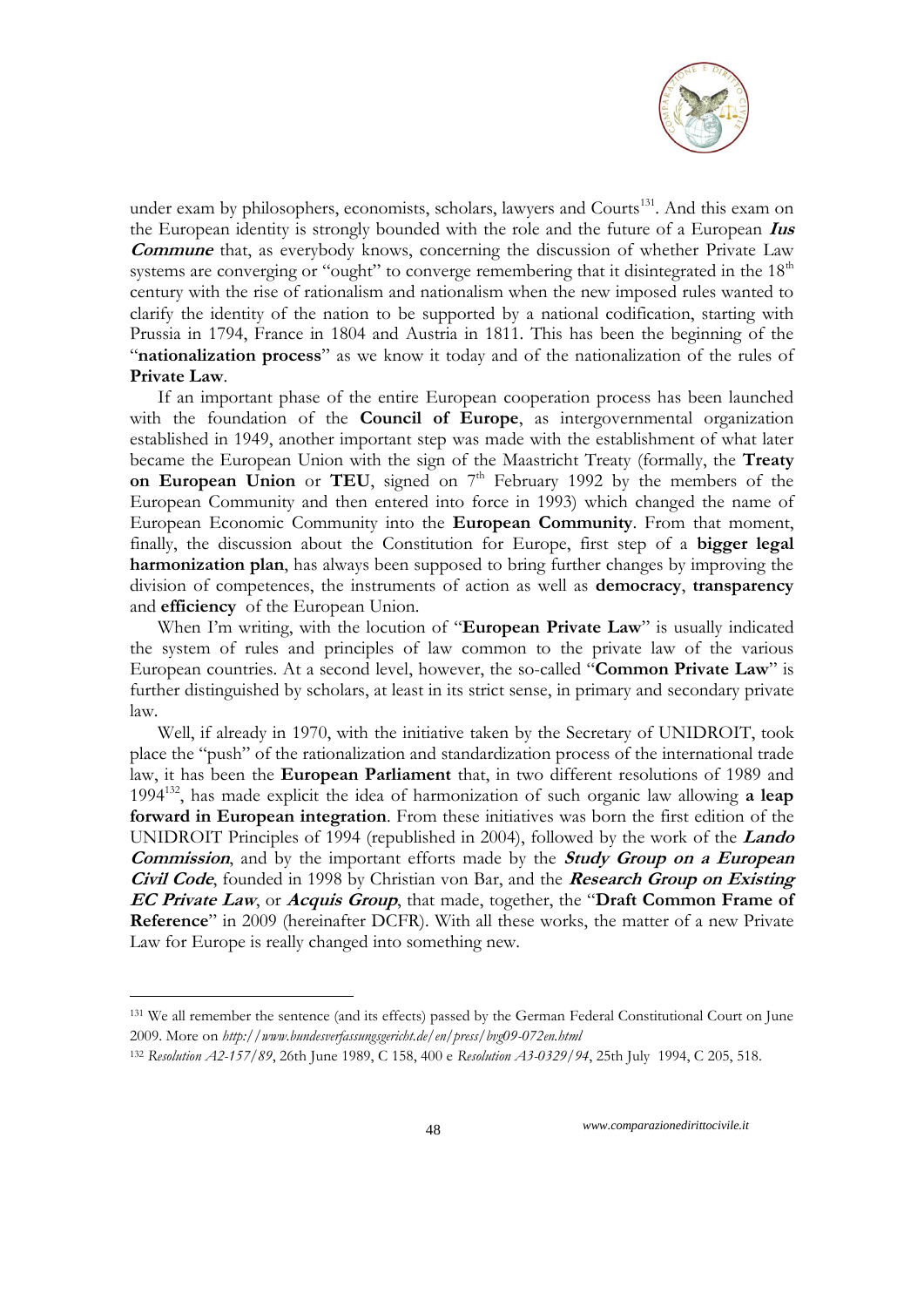

More particularly, the Lando Commission has been created to prepare a collection of standard "**Principles of European Contract Law**" (called **PECL**) not only on Contract Law in specific sense, but on the law of obligations generally understood. After the passage of the first two intermediate stages (in 1995 and 1999), the work led to the publication, in 2003, of the third and final part of the principles which, combined with the first two, had the merit to imagine and thus "constitute" a "European law of obligations" (particularly in contract law's field) conceived and designed as "soft law" that perhaps could be a good basis of a future codification of Private Law. It becomes evidently necessary to state that if, on the one hand, the analogy of that document with the UNIDROIT Principles is clearly evidenced in its text, on the other hand we have to face the fact that in **arbitration case law** the use of the PECL is pretty much sporadic (and this allows to discern some doubts about its ability to become a true and useful "*lex mercatoria*").

Instead, about the work of the last two study groups that I have mentioned above, I must briefly point out that the first one, engaged since 1999 in the comparison of the various Private Law systems of European countries, considers itself the successor of the **Lando Commission** as it is moved by the desire to create a library of common European principles and concepts (together with comments and annotations). Once individuated, this "core" is destined to being implemented in the Member States because the aim of the Group is that it could be used, for developing its potential for harmonization, by **European Courts**. In particular, scholars that had written it had, during their studies, the opportunity to focusing themselves on some really relevant areas of Private Law (e.g., the purchase contract, the contract of donation, the load-standing of the trusts, the transfer movable property and **torts**).

From 2005 started the preparation of the so-called "Common European Framework of Reference" which, as I have said earlier, has already been prepared in a form of draft in 2009 (**DCFR**). So, nowadays, the so-called "**Common European Private Law**" is conceive as a set of principles and rules developed at academic level with a **meta positive view of social uniformity**.

Speaking about Tort Law in particular, the searching of harmonization is clearly showed by the circumstance that many argue that the quest of a common system should culminate in a new symbol of cultural unity. Although still largely a piecemeal framework dealing with discrete issues, the development of a common set of tort law rules may herald a more coordinated and broader intervention by the EU in the Tort Law's area. But this is only a possibility and, as I will show further, on the same medal there are always two different faces.

In 2000 Walter von Gerven published his "**Cases, Materials and Text on National, Supranational and International Tort Law**", as from the late 1990s the **European**  Group on Tort Law, founded in 1993 by Jaap Spier and Helmut Koziol and known as *Tilburg Group*, started to publish a series of books under the title "**Unification of Tort**  Law". From that moment a ever-rising number of journals and papers are dedicated to this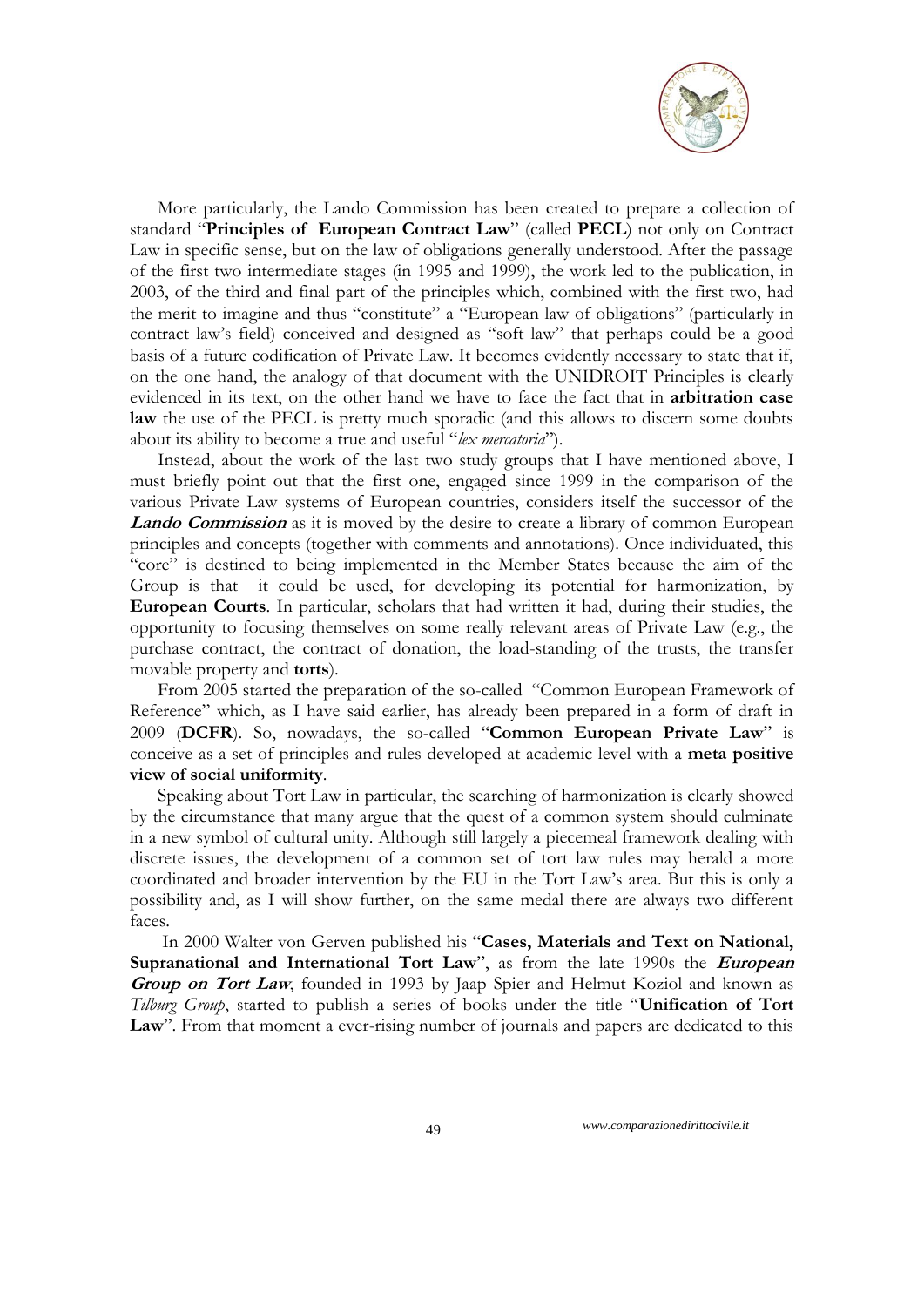

## matter such as the **European Review of Private Law** and the "**Zeitschrift für europäisches Privaterecht**".

Besides, regular overviews of publications are provided by Ewoud Hondius, whereas the European Tort Law Yearbook, edited by Helmut Koziol, provide concise overviews of recent Tort Law developments. Finally, the *Study Group on a European Civil Code* mentioned above has created in 2005 a draft on "**Non-Contractual Liability Arising out of Damage**  Caused to Another<sup>"133</sup> meanwhile, in the same year, the *European Group on Tort Law* published its draft of "**Principles of European Tort Law**"134.

The last text, in particular, is very important on the debate about the harmonization of European Tort Law. It holds a basic rule for liability: **Article 1:101** states that *"(1) A person to whom damage to another is legally attributed is liable to compensate that damage. (2) Damage may be attributed in particular to the person a) whose conduct constituting fault has caused it; or b) whose abnormally dangerous activity has caused it; or c) whose auxiliary has caused it within the scope of his functions*". As everyone can get, this basic rule represents the basis and the first brick to pose in the building of a "new" European **Ius Commune**, although it does not say more that someone can be liable for fault and that he can be strictly liable. It is so general that it is inevitably far away from the three most important basic rules on Europe: (*i*) English law of torts which has a very similar basic rule in personal injury (the tort of negligence, whereas a duty of care will only be assumed in cases of actively caused damage and breach of this duty will be based on lack of care); (*ii*) a German judge, that is inclined to apply an higher standard of care than the English Courts, will focused his attention on § 823 I BGB (and this implies also the direct infringement of a right or the breach of an unwritten safety duty (called *Verkehrspflicht*); (*iii*) a French judge will hardly be interested in fault liability and for his basic rule will jump to strict liability rule of art. 1384, al. 1, *Code civil* <sup>135</sup> .

All these works show that the search of a "new" **Ius Commune** is the very heart of the current debate on the development of a "Common European Private Law" and, of course, on the harmonization towards a European Civil Code and of a European Tort Law. This kind of quest **has stirred lawyers and caused deep division among academics**. In fact, it divides academic private law and comparative law world into believers and unbelievers: the former believe in a new and unified European Private Law, whereas the latter **pointedly withdrawn this idea** from a real prospective refusing that **differences and division will or should be overcome**.

Secondly, there are also differences about how the way of harmonization could be effectively supported in the three legal systems showed above. For example, whereas **France** and **England** are generally reluctant about this matter, **Germany** seems to be the most supportive country. Well, I strongly believe that the European Tort Law's agenda must be filled out with the understanding of the various economic, social, cultural and

<u>.</u>

<sup>133</sup> More on *www.sgecc.net.*

<sup>134</sup> More on *www.egtl.org.*

<sup>135</sup> See C. van Dam, *European Tort Law,* 109-118.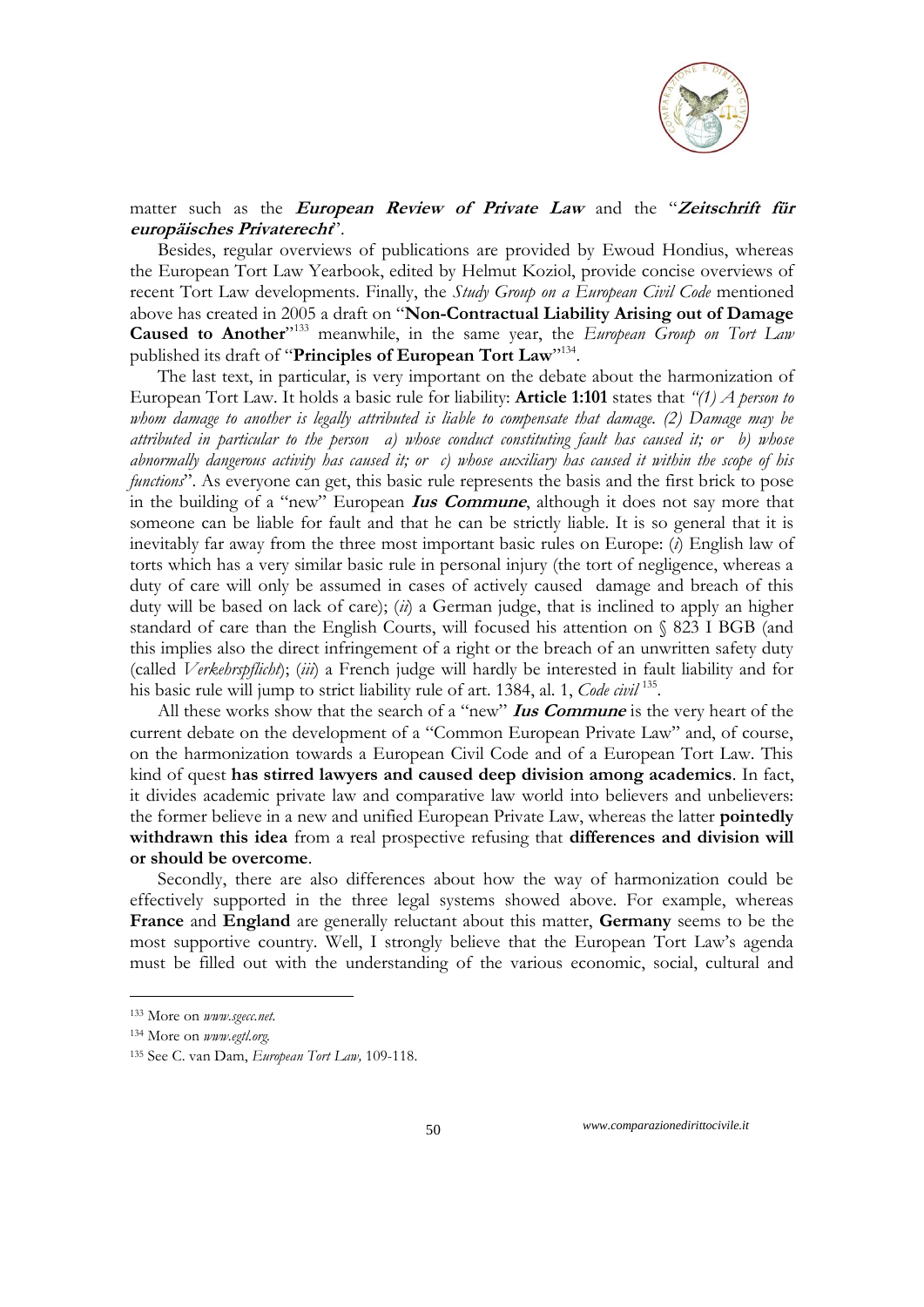

policy backgrounds of national Tort Law rules and not only conceiving Tort Law as a spear of politics.

The most famous text in this confused context is obviously the **DCFR** (the most important rival of the PECL) and its social values underlined are an important field for developing many analyses. In sum, it seems likely that the CFR will become a common frame of reference in a much broader sense, for all actors involved in the developing multilevel system of European Private Law. The majority of its rules belong to what is usually referred to a "general private law" but it is undoubtedly that for every question of Private Law it is possible to imagine rule alternatives which can be placed on a scale from strong autonomy to strong solidarity. At the same time is extremely clear that DCFR is based on excessive use, also in its Tort Law part, of general clauses and open-ended concepts which guarantee an excessive law-making power to the national Courts. That is why a group of German legal scholars have denounced this (form many aspects wrong) methodology in making DCFR<sup>136</sup>.

Nevertheless, there is no dearth of legal provisions in DCFR about Tort Law. Its Book VI is totally dedicated to it and with 57 articles it supplies far more than the national legal systems dedicate to the general law of torts (for example, as I have said above, French *Code civil* is about only five articles). Its proposal, as everybody knows, was to reconcile the French general clause with the more specific approaches of German and English law and this attempt has the virtue to settle a major divergence within the European legal systems in an "elegant way". But, as **Gerhard Wagner** had rightly written, the question remains, for example, how the combination of a set of specific "tort" (i.e., protected interests) with general principles preserving the tradition of *Code civil*. 137

Its basic rule is the pretty the same of the one written in the PECL and mentioned above. Indeed, **Article VI. – 1:101** states that "*A person who suffers legally relevant damage has a* 

<u>.</u>

<sup>136</sup> See, for example, H. Eidenmüller, F. Faust, H. C. Grigoleit, N. Jansen, G. Wagner & R. Zimmermann, *Der Gemeinsame Referenzrahmen für das Europäische Privatrecht - Wertungsfragen and Kodifikationsprobleme*, 63 *JZ* (2008), 529-584; J. M. Smits, *The Draft-Common Frame of Reference for a European Private Law: Fit For Purpose?*, 15 *Maastricht Journal of European and Comparative Law* (2008), 145-148; E.H. Hondius, *Towards a European Civil Code*, in: A.S. Hartkamp et al. (eds.), *Towards a European Civil Code* (The Hague, London, New York: Kluwer Law International, 2004), 13; H. Collins, *The "Common Frame of Reference" for EC Contract Law: a Common Lawyer"s Perspective*, in: M. Meli and M. R. Maugeri (eds.), *L"armonizzazione del diritto privato europeo* (Milan: Giuffrè, 2004), 107–124; M. W. Hesselink, *The European Commission"s Action Plan: Towards a More Coherent European Contract Law*, 10 *European Review of Private Law* (2004), 397-419; *Manifesto,* note 5; Lurger 2007, note 18, 181; Lehne 2007, note 16, 1-4; G. Wagner, *Die soziale Frage und der Gemeinsame Referenzrahmen*, *ZEuP* (2007), 180-211; House of Lords (European Union Committee), *European Contract Law - the way forward?* (HL Paper 95) (London: The Stationery Office Limited, 2005), 115; and *European Contract Law: Quo Vadis* (Editorial Comments), 42 *CMLR*   $(2005)$ , 1 - 7, 4.

<sup>137</sup> See *The Common Frame of Reference: A View from Law & Economics*, Munich, European Law Publishers, 2009, 230.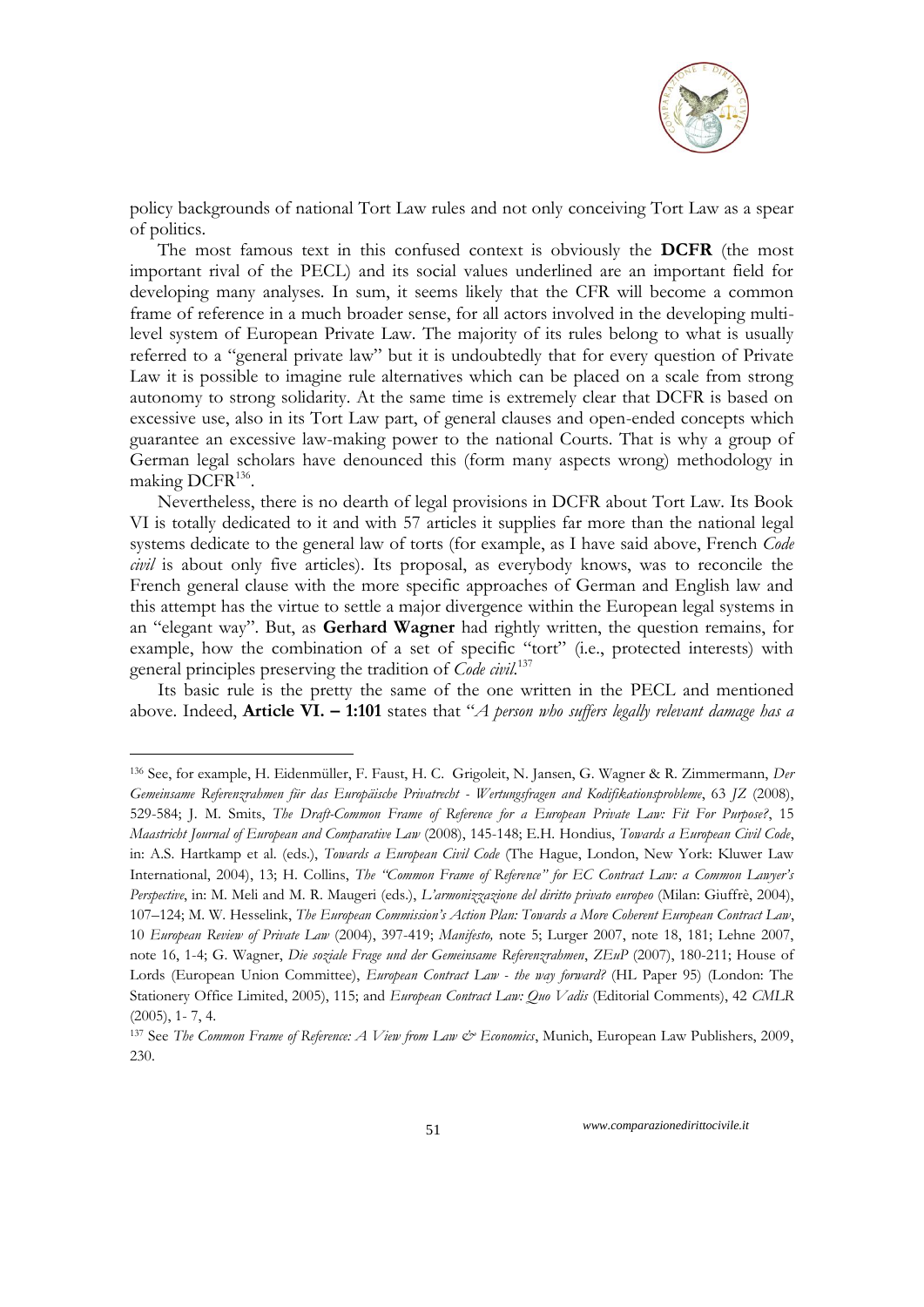

*right to reparation from a person who caused the damage intentionally or negligently or is otherwise accountable for the causation of the damage. (2) Where a person has not caused legally relevant damage intentionally or negligently that person is accountable for the causation of legally relevant damage only if Chapter 3 (Accountability) so provides*". So we have to look at the **Chapter 2 of Book VI**, dedicated to *Particular instances of legally relevant damage*, to make any consideration about any kind of judgment on DCFR help in harmonization of national tort laws.

**Article VI. – 2:101: Meaning of legally relevant damage**, states: *(1) Loss, whether economic or non-economic, or injury is legally relevant damage if: (a) one of the following rules of this Chapter so provides; (b) the loss or injury results from a violation of a right otherwise conferred by the law; or (c) the loss or injury results from a violation of an interest worthy of legal protection. (2) In any case covered only by sub-paragraphs (b) or (c) of paragraph (1) loss or injury constitutes legally relevant damage only if it would be fair and reasonable for there to be a right to reparation or prevention, as the case may be, under VI. – 1:101 (Basic rule) or VI. – 1:102 (Prevention).(3) In considering whether it would be fair and reasonable for there to be a right to reparation or prevention regard is to be had to the ground of accountability, to the nature and proximity of the damage or impending damage, to the reasonable expectations of the person who suffers or would suffer the damage, and to considerations of public policy. (4) In this Book: (a) economic loss includes loss of income or profit, burdens incurred and a reduction in the value of property; (b) non-economic loss includes pain and suffering and impairment of the quality of life. Section 2: Particular instances of legally relevant damage*. Instead, **Article VI. – 2:201: Personal injury and consequential loss** states that *(1) Loss caused to a natural person as a result of injury to his or her body or health and the injury as such are legally relevant damage. (2) In this Book: (a) such loss includes the costs of health care including expenses reasonably incurred for the care of the injured person by those close to him or her; and (b) personal injury includes injury to mental health only if it amounts to a medical condition.*

Of course the latter is the most important provision of Chapter 2 but it is not so easy to get its structure because it carries further the notion of "damage" and, at the same time, tries to avoid the language of "interests" and "rights". We can say that the second stage of Art. VI. – 2:101 merely consists of a fair and reasonable provision whereas the third one adds more substance by explaining that for a right to reparation or prevention to be fair and reasonable we have to pay attention to the ground of accountability, to the nature and proximity of the damage or impeding damage, to the reasonable expectations of the victim and to the consideration of public policy and, last but not the least, to the definitions of economic and non-economic loss that I have described in Chapter 1.2.1. So, from one side, a violation of a legal right (such as bodily integrity and property) always conducts to an action for liability and, from the other side, outside this cases, liability may still be established under Art. VI. – 2:101 (2) and (3), but only where judges exercise their discretion accordingly.

It is clear that the separate torts defined in Art. VI. – 2:202 DCFR provide for legal certainty while the general clause of Art. VI. 2:101 delineates the DCFR's scope of protection and provides a basis to expand it beyond the cases specifically defined in the former (if the need of that should arise). Once again, considering that even the basic choices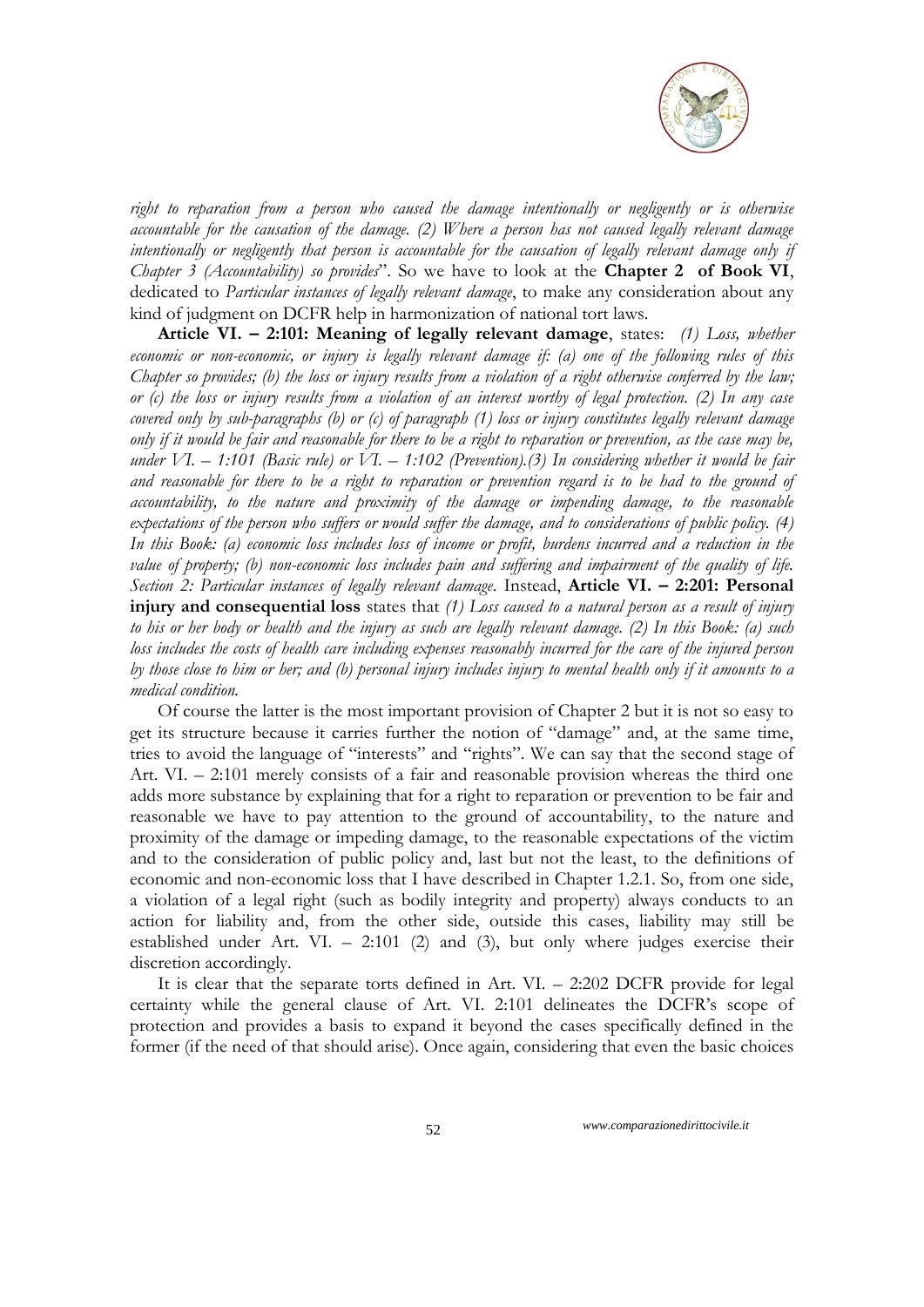

remained unsettled by Chapter 2 (like the scope of protection in the area of completion law), the question is how this compromise might work in practice because every single tort defined in Chapter 2 raises a range of critical considerations as to the scope of protection which must be answered with the help of interpretation<sup>138</sup>. In conclusion, the framers would not be surprised by the fact that a Court may be reasonably arrive at the conclusion that it suffices to focus on the general clause and on its limits instead of carefully elaborating the scope of particular provisions of Art. VI. – 2:201 ff.

Besides, as last example regarding DCFR, about **accountability** (**Art. VI. – 3:202 – 3:207**) it must be said that drafters did not adopted the model of general clause of strict liability but just made a catalogue of special cases that certainly captures the most important categories of abnormally dangerous activities. Well, the question is why they did it considering that they were looking for harmonization whereas, for example, as I have said, **England** only has a few general rules (for instance, about damage caused by defective products, by animals and by employees) because over there this matter is treated as an outcast which one should rely in exceptional circumstances<sup>139</sup>. Maybe the drafters did not want to let judges to delineate the scope of strict liability on a case-by-case basis because, under a general rule, it is for them to do it.

Passing over, it is now time to specify that, obviously, the price of local foreseeability is a lower degree of the Europeanization of Private and Tort Law, but at the same time on the other hand if is this the main problem, then "*the mere fact of further developing the law within the same conceptual framework could still lead to a gradual convergences of the laws of the Member States on a pace that is respectful of existing needs for legal certainty*" 140 .

These works, all made by academics that are sympathetic towards legal harmonization, and especially the DCFR, are for sure valuable in some aspects but it is also true that thanks to all of them it seems likely that the first matter of European harmonization debate is about to conduct harmonization with political methods using **positive law**. As I have said above, law and politics in Europe are "brothers in arms" since the 1960s and the study of European integration in both political and law theory has been for a long time characterized by competing and often polarized conceptualizations. **Antonina Bakardijeva Engelbrekt** is right when writes that this debate in political science has been chiefly between intergovernamentalists (neo-realists) conceiving of the European Community and the Union as still ultimately depending on the power of the Member States and functionalists, stressing the importance of autonomous supranational institutions<sup>141</sup>. Similarly, in the field of law the line has always been between international law scholars and federalists (so constitutionalists) emphasizing the transfer of competence to the supranational level and

1

<sup>138</sup> *Ibidem*, 240.

<sup>139</sup> Rylands Vs. Fletcher, (1866) LR 1Ex 265 and *Read Vs. Lyons & Co Ltd.*, (1947) AC 156. More details in J. G. Fleming, *Law of Torts*, <sup>9th</sup> edn., North Ryde, 1998.

<sup>140</sup> M. W. Hesselink, *CFR & Social Justice*, *European Law Publishers*, Amsterdam, 2008, 27-28.

<sup>141</sup> *The Role of the Courts in Developing a European Social Model*, DJØF Pub., Copenhagen, 2010, 312-313.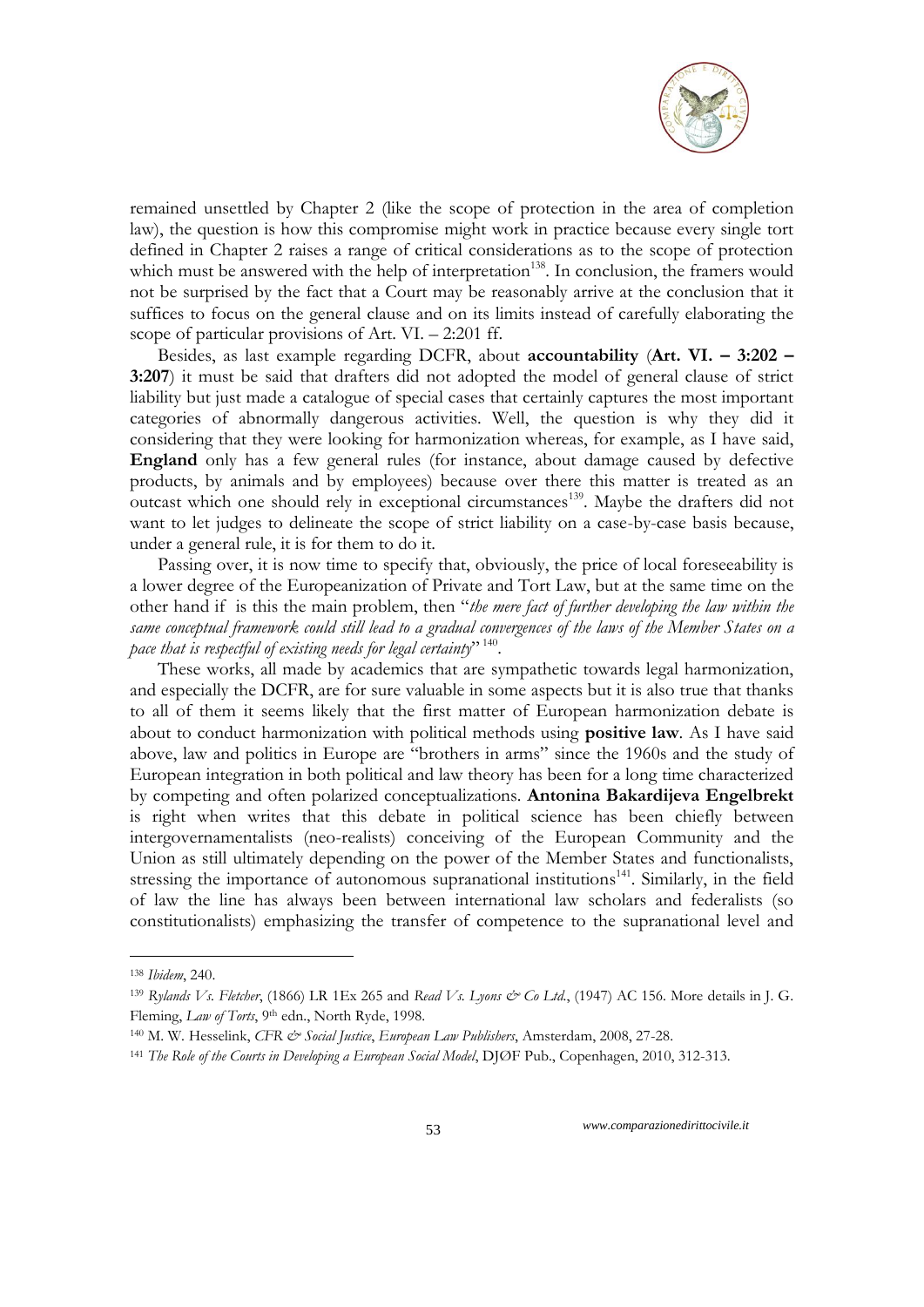

the parallels with a federal states. Of course, all these approaches about the European integration process involve also the matter about the harmonization of the different national tort laws.

Instead, the reasons which I have showed above and explained about (the crisis of European identity and the fact that internal market doesn't need a legal harmonization for growing up) are a clear sign and witness of the importance of the differences (and of the different cultural roots) concerning the various Private and Tort Laws. If **harmonization** itself is not on the legislative agenda, **there is no reason why it should be the first goal** of the European Private Law.

The need for harmonization seemed to be self-evident to a great extent because the idea has always been that differences between Member States are an obstacle to the achievement of an internal market. But, as I have showed in the previous Chapters, there are as many different scenes behind the rules of tort laws as many different approaches. This means that there are lots of preliminary questions which need an answer before getting the stage where a sustainable rule could be effectively reached from<sup>142</sup>.

Moreover, to be truthfully, I do not think that the various national tort laws provide obstacles for the free movement of goods and service or the distortion of competition. As every comparatist knows, diversity is not synonymous with distortion and my opinion internal market does not need such kind of harmonization (there is no empirical evidence that such a kind of differences between national tort laws lead to market problems). Many examples of economic market integration with different legal systems are an evident proof of that. On the contrary, as **Cees van Dam** has noticed<sup>143</sup>, it is true that every harmonizing measure entails compliance costs but it is also true that new rules are usually unclear and may be applied differently throughout the internal market (the EC Directive on Liability for Defective Products is just an example of  $it^{144}$ ).

Finally, a real harmonization of tort laws will require not only to take in consideration other compensation systems, such as private insurance and social security systems, but will also require the harmonization of **criminal and administrative law** because many legal systems acknowledge the possibility to be liable for damage caused by the violation of a statutory duty and so if the desire is to harmonize the rules for breach of statutory duty, one should then harmonize the statutory rules that can be invoked as a basis for this tort.

Besides, it is true that legal positivism, if properly understood, doe not assign a resctrive role to the Courts, but it is also true that the fact that contemporary positive law (thought as

1

<sup>&</sup>lt;sup>142</sup> The German challenge to the legal basis of Directive 98/43 on the advertising of tobacco products is a clear sign of that. See ECJ 5 October 2000, Case C-376/98, ECR 2000 I-8419, *Germany Vs. European Parliament and Council*.

<sup>143</sup> C. van Dam, *European Tort* Law, 135.

<sup>144</sup> Directive 85/374/EECC, OJ l 210/29, 7.8.1985.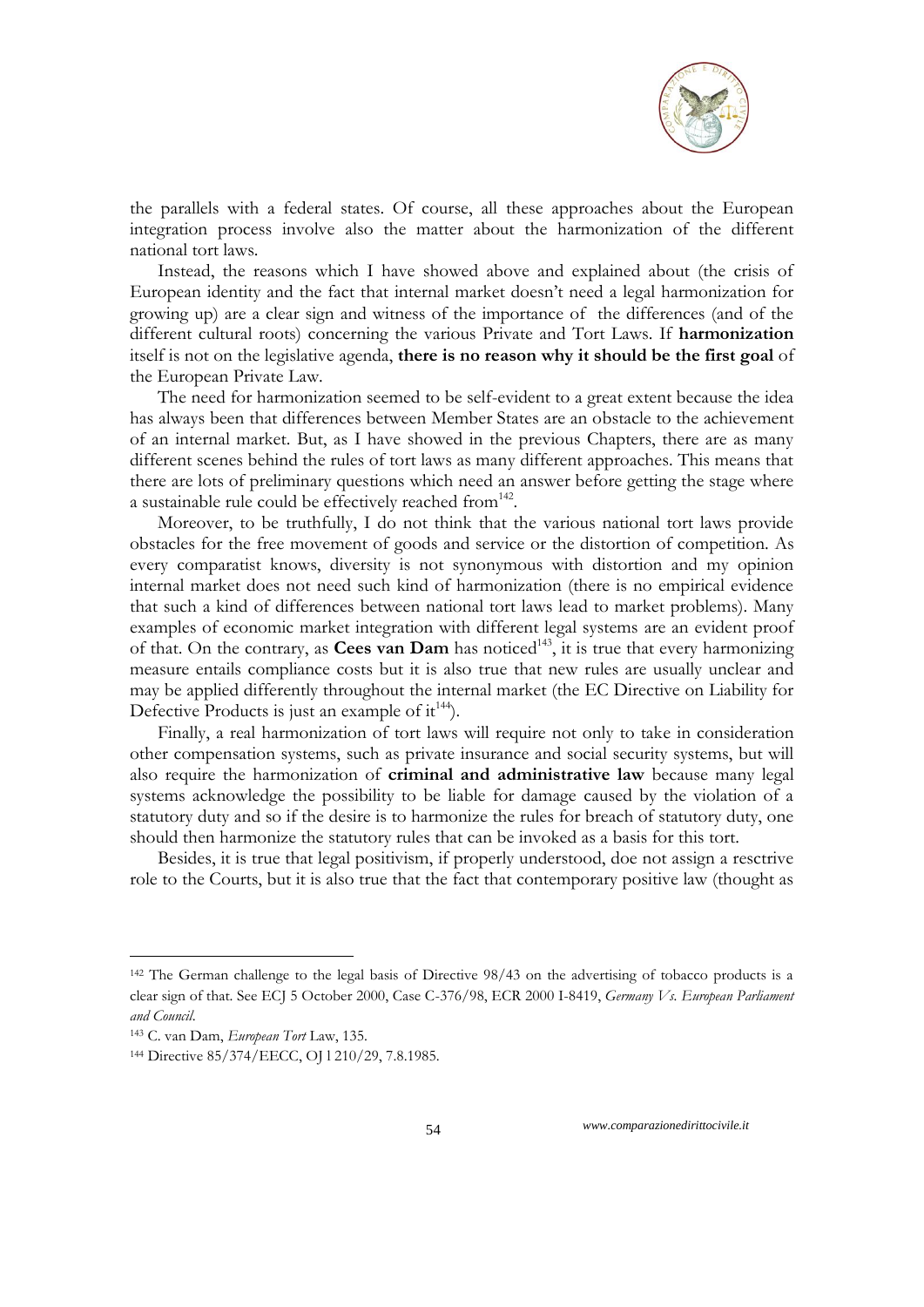

a systemic law made by different interacting elements) changes everyday so fast and so easily in every European country is a sign of the **crisis of the classical legal sources**<sup>145</sup>.

This circumstance demonstrates us that positive law, at least as we are used to conceive it, is undergoing strain. So, once considering its weakness, it cannot be used to manipulate or forcing legal harmonization in Europe. But we should pay attention to another fact, that is the variegate nature of a legal tradition. For example, the contemporary Civil law tradition manifests itself in many ways and the idea of positive law is only one of them. So, if we want to conduct a correct and useful analysis about the Europeanization of Private and Tort Law we should not forget that the notion of a system of norm is a unity of presently interacting elements<sup>146</sup>.

What, then, is nowadays the rightful meaning and the perspective of the "**justice**" in Europe? What are, in particular, the possible future horizons of the "**idea of justice**" in an everyday increasingly crisis of the concept and of the identity of the European Union? Everybody can get the importance of the answer to this question considering that the European Commission wants to spread a typical model of **social justice**.

**Plato**, in "*The Republic*", attempted to reveal the real nature of justice. He has focused his efforts on the human soul by constructing a just state and extrapolating from the latter to the former<sup>147</sup>. Well, to me, the first step to make along this path should be the analysis of thought made by **Lon L. Fuller**, the Hart's major intellectual antagonist. He has taught that the affinity between legality and justice has deeper roots than the ones connected to the idea that a rule articulated and made known permits the public to judge of its fairness*.* It is like this because, for him, "*even if a man in answerable only to his conscience, he will answer more responsibly if he is compelled to articulate the principles on which he acts. Many persons occupying positions of power betray in their relations with subordinates uniformities of behavior that may be said to constitute unwritten rules. It is not always clear that those who express these rules in their actions are themselves aware of them. It has been said that the most of the world"s injustices are inflicted, non with the fists, but with the elbows. When we use our fists we use them for a definite purpose, and we are answerable to others and to ourselves to that purpose. Our elbows, we may comfortably suppose, trace a random pattern for which we are not responsible, even though our neighbor may be painfully aware that he is being systematically pushed from* 

-

<sup>145</sup> From the entered into force of the *Practice Statement* (1966, 1 WLR 1234, 1966, 3 All ER 77, made in the [House of Lords](http://en.wikipedia.org/wiki/House_of_Lords) by [Lord Gardiner,](http://en.wikipedia.org/wiki/Gerald_Gardiner,_Baron_Gardiner) on July 26, 1966 on behalf of himself and the Lords of Appeal in ordinary) in England took place the weakness of the "*stare decisis*" process which, they have said, created "*injustice*" *and*  "*unduly restrict(s) the proper development of the law*". It, in short, allowed the House of Lords to departs from its previous decisions as the Lords instead were used to do (at least formally) from 1898. See K. Mackenzie, *Back to the Future: The Common Law and the Charter*, 1993, 51 Advocate 927 at 929, 930; F M. Bloom, *States Courts Unbound*, 2008, 93 Cornell L. Rev. 501. See also F. Palermo, *La produzione giuridica e i sistemi delle fonti*, in *Diritto Costituzionale Comparato,* Rome – Bari, 2009, 819. For the prior practice see *London Street Tramways Co v. London Country Council*, 1898, AC 375.

<sup>146</sup> Cf. H. P. Glenn, *Legal Traditions of the World*, 162.

<sup>147</sup> Written around 380-360 B.C., Book II.